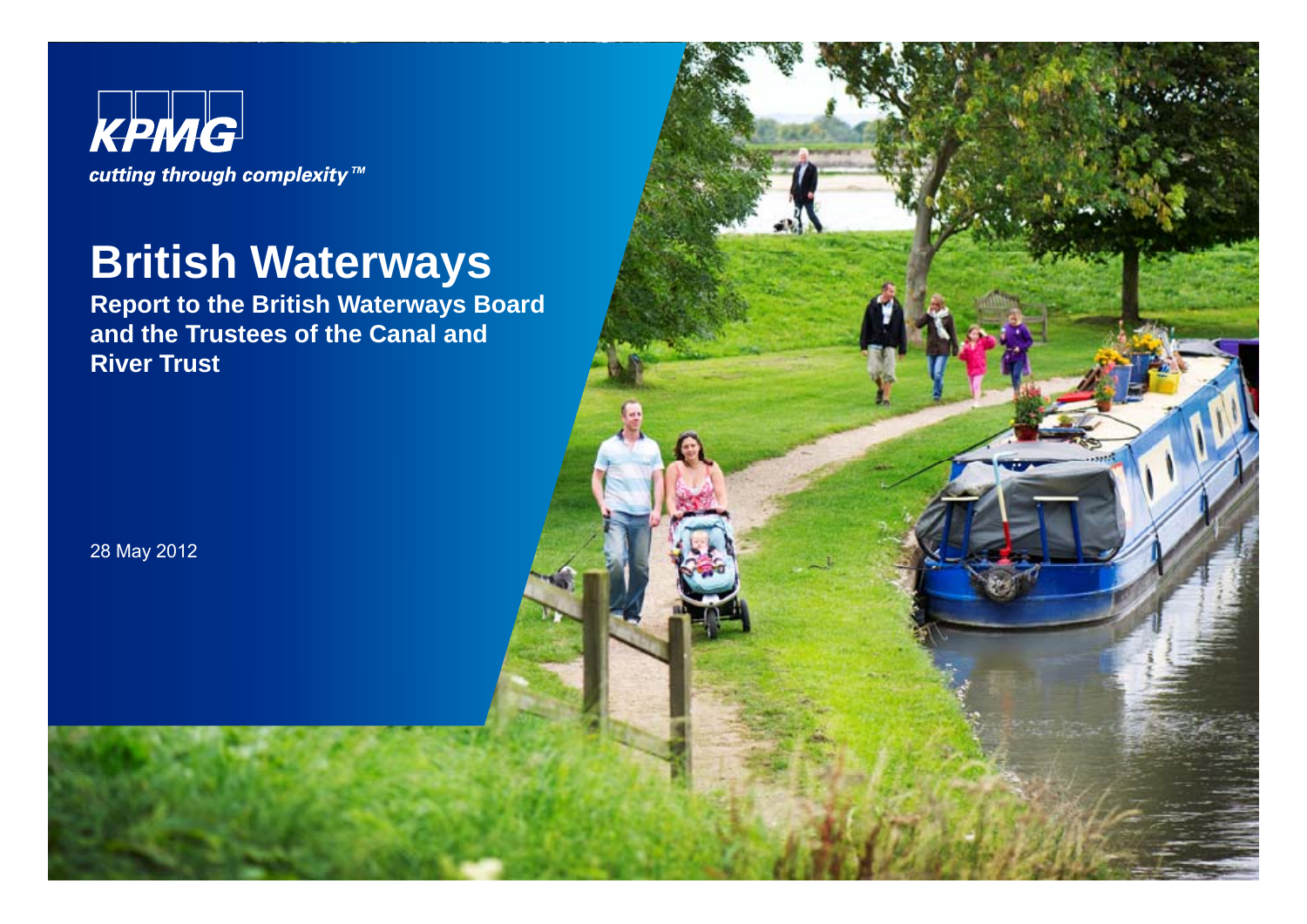

**KPMG LLP** Transaction Services15 Canada Square London E14 5GL United Kingdom

Tel +44 (0) 207 311 1000 Fax +44 (0) 207 311 3311

28 May 2012

#### **Private and confidential**

The DirectorsBritish Waterways Board 64 Clarendon RoadWatfordWD17 1DA

The Trustees Canal & River Trust64 Clarendon Road**Watford** WD17 1DA

#### Dear Sirs

#### **British Waterways Board – analysis of business plan and financial projection assumptions**

This Report has been prepared on the basis set out in our Engagement Letter addressed to the Directors of British Waterways and the Trustees of the Canal & River Trust ("the Client") dated 3 May 2011 as varied by the variation letter dated 29 March 2012 (the "Engagement letter"), the scope of which is attached as at Appendix 1.

This report is final and replaces for all purposes and in all respects any and all prior versions and supersedes all previous oral, draft or interim advice, reports and presentations. No reliance should be placed by you on any such oral, draft or interim advice, reports or presentations other than at your own risk The scope of work set out in our Engagement Letter and subsequently amended in consultation with you is attached as Appendix 1 to the report. You should note that our findings do not constitute recommendations to you as to whether or not you should proceed with becoming a charity. The Important notice on page 2 should be read in conjunction with this letter.

We have not verified the reliability or accuracy of any information obtained in the course of our work.

This Report is for the benefit of the Client only. This Report has not been designed to be of benefit to anyone except the Client. In preparing this Report we have not taken into account the interests, needs or circumstances of anyone apar<sup>t</sup> from the Client, even though we may have tees<br>Biver Trust the Client alone.

> This Report is not suitable to be relied on by any party wishing to acquire rights against KPMG LLP (other than the Client ) for any purpose or in any context. Any party other than the Client that obtains access to this Report or a copy (under the Freedom of Information Act 2000, the Freedom of Information (Scotland) Act 2002 through the Client's Publication Scheme or otherwise) and chooses to rely on this Report (or any part of it) does so at its own risk. To the fullest extent permitted by law, KPMG LLP does not assume any responsibility and will not accept any liability in respect of this Report to any party other than the Client.

In particular, and without limiting the general statement above, since we have prepared this Report for the benefit of the Client alone, this Report has not been prepared for the benefit of any other Government Body nor for any other person or organisation who might have an interest in the matters discussed in this Report, including for those who use the waterways or those who provide goods or services to those who operate in the waterways sector.

Yours faithfully

*KPMG LLP*

KPMG LLP, a UK limited liability partnership, is a member of KPMG International, a Swiss cooperative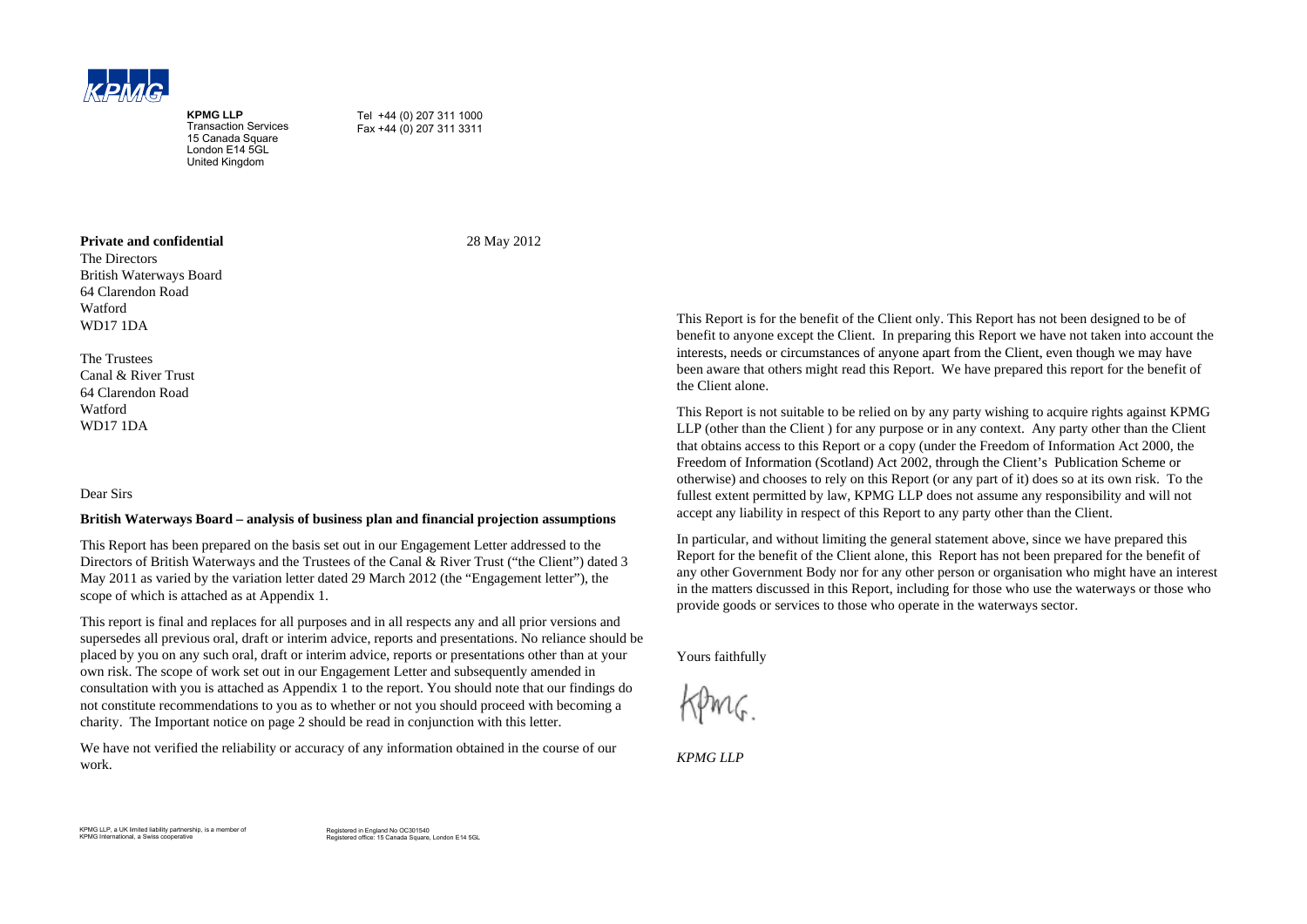

### **Important notice**

Our fieldwork commenced in April 2011 and was completed on 6 March 2012. We have not undertaken to update our work for events or circumstances arising after that date.

In preparing our report, our primary source has been British Waterways internal management information and representations made to us by British Waterways Management during the project. We do not accept responsibility for such information which remains the responsibility of Management. Details of our principal information sources are set out on page 3 and we have satisfied ourselves, so far as possible, that the information presented in our report is consistent with other information which was made available to us in the course of our work in accordance with the terms of our engagement letter. We have not, however, sought to establish the reliability of the sources by reference to other evidence.

This engagement is not an assurance engagement conducted in accordance with any generally accepted assurance standards and consequently no assurance opinion is expressed. Nothing in this report constitutes a valuation or legal advice.

Our report makes reference to 'KPMG Analysis'; this indicates only that we have (where specified) undertaken certain analytical activities on the underlying data to arrive at the information presented; we do not accept responsibility for the underlying data.

The prospective financial information set out within our report has been prepared by British Waterways; we do not accept responsibility for such information. We must emphasise that the realisation of the prospective financial information is dependent on the continuing validity of the assumptions on which it is based. The assumptions will need to be reviewed and revised to reflect any such changes in trading patterns, cost structures or the direction of the business as they emerge. We accept no responsibility for the realisation of the prospective financial information. Actual results are likely to be different from those shown in the prospective financial information because events and circumstances frequently do not occur as expected, and the differences may be material.

We accept no responsibility or liability for the findings or reports of legal and other professional advisers even though we may have referred to their findings and/or reports in our report.

The contents of our report have been reviewed in detail by the directors of British Waterways who have confirmed in writing the factual accuracy of this report.

This Report has not been designed to be of benefit to anyone except the Client. In preparing this Report we have not taken into account the interests, needs or circumstances of anyone apart from the Client, even though we may have been aware that others might read this Report. We have prepared this report for the benefit of the Client alone.

This Report is not suitable to be relied on by any party wishing to acquire rights against KPMG LLP (other than the Client) for any purpose or in any context. Any party other than the Client that obtains access to this Report or a copy (under the Freedom of Information Act 2000, the Freedom of Information (Scotland) Act 2002, through a Beneficiary's Publication Scheme or otherwise) and chooses to rely on this Report (or any part of it) does so at its own risk. To the fullest extent permitted by law, KPMG LLP does not assume any responsibility and will not accept any liability in respect of this Report to any party other than the Client.

In particular, and without limiting the general statement above, since we have prepared this Report for the benefit of the Client alone, this Report has not been prepared for the benefit of any other Government Department or Non-departmental Public Body nor for any other person or organisation who might have an interest in the matters discussed in this Report, including for example British Waterways employees, the Trade Unions, customers of British Waterways or those who provide goods or services to British Waterways.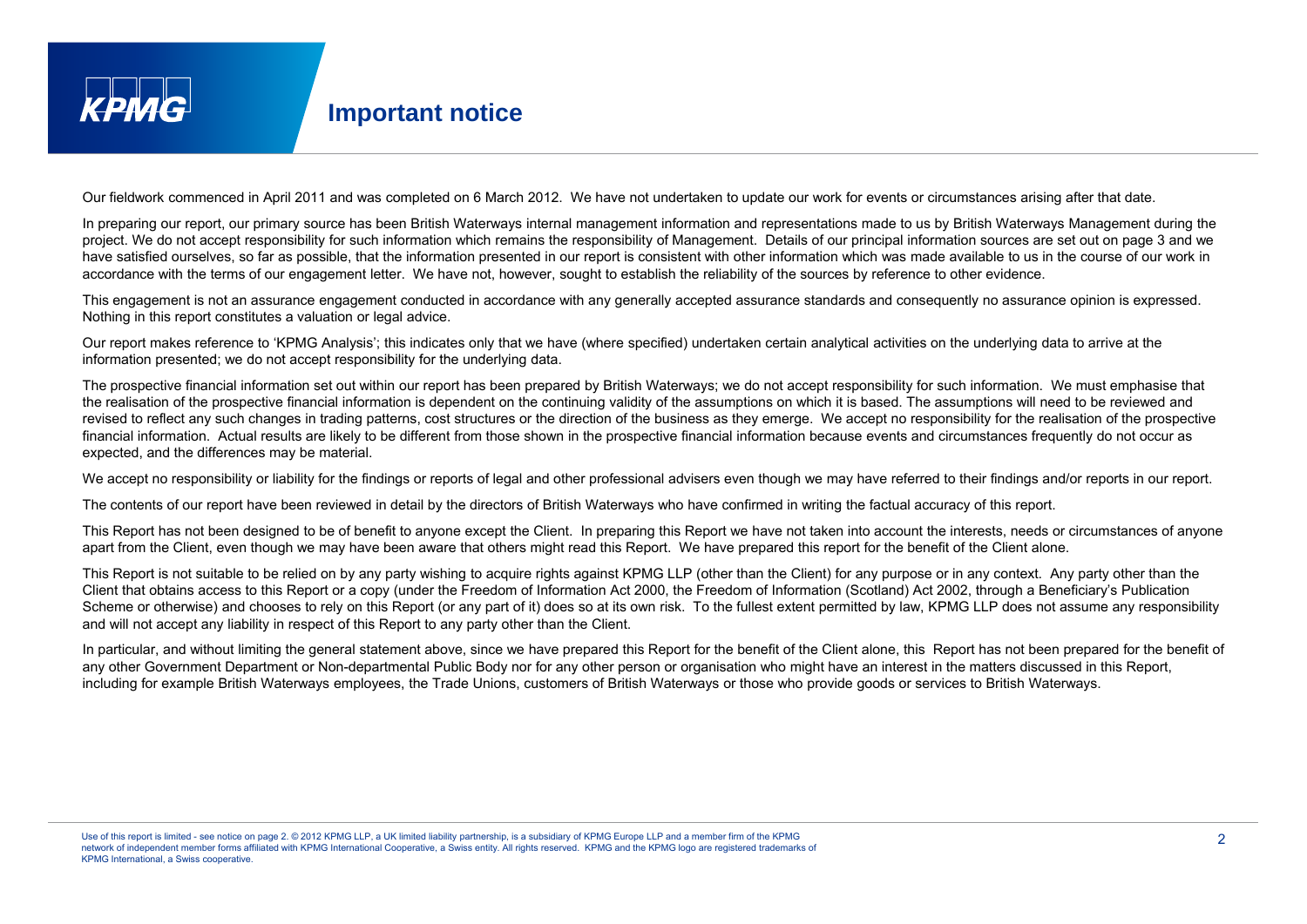

### Introduction and scope of work **Focus of our report and key sources of information**

| <b>Focus of our report</b>                                                                                               | <b>Sources of information</b>                                                                                             |
|--------------------------------------------------------------------------------------------------------------------------|---------------------------------------------------------------------------------------------------------------------------|
| Our work has been performed in accordance with the terms of<br>m.                                                        | The sources of information used in preparing our report included the following:<br>×.                                     |
| our engagement letter dated 3 May 2011, as varied by the<br>variation letter dated 29 March 2012. Our report:            | British Waterways long term projections, 8 February 2012                                                                  |
| Focuses on the areas outlined in our agreed scope as set<br>out in Appendix 1. We draw your attention to the limitations | British Waterways Property Directorate Business Plan Executive Summary 2012/13 - 2014/15, 17<br>February 2012             |
| in scope set out therein;                                                                                                | British Waterways NWC - Incremental Benefits v3, 12 October 2011                                                          |
| Utilises tables imported directly from Excel which are                                                                   | British Waterways Steady State Profile four year plan, 14 October 2011                                                    |
| rounded to thousands and so may appear to contain small<br>rounding differences as a consequence;                        | British Waterways Steady State Expenditure (exc. Asset Repairs) as % of Model (Final Agreement), 28<br>February 2012      |
| Focuses on the review of assumptions underlying the<br>business plan of British Waterways (England and Wales)            | British Waterways Asset Condition Analysis v24 – Final Agreement, 22 February 2012                                        |
| for the period 2011/12 to 2014/15 ('the business plan                                                                    | British Waterways Sensitivity Analysis, Asset Condition model v24, 6 March 2012                                           |
| period');<br>Comments on sensitivities in respect of the assumptions.                                                    | Our findings are also based on discussions with the following key directors and management of British<br>×.<br>Waterways: |
|                                                                                                                          | Philip Ridal - Finance Director                                                                                           |
|                                                                                                                          | Nigel Johnson - Corporate Services Director and Secretary to the Board                                                    |
|                                                                                                                          | Jim Stirling - Technical Director                                                                                         |
|                                                                                                                          | Quentin Pickford – Financial Controller, Property and Ventures                                                            |
|                                                                                                                          | Daniel Sanders - Financial Controller - Management Information                                                            |
|                                                                                                                          | Ian Jarvis - Financial Controller                                                                                         |
|                                                                                                                          | Steve Pullinger - Head of Tax & Accounting                                                                                |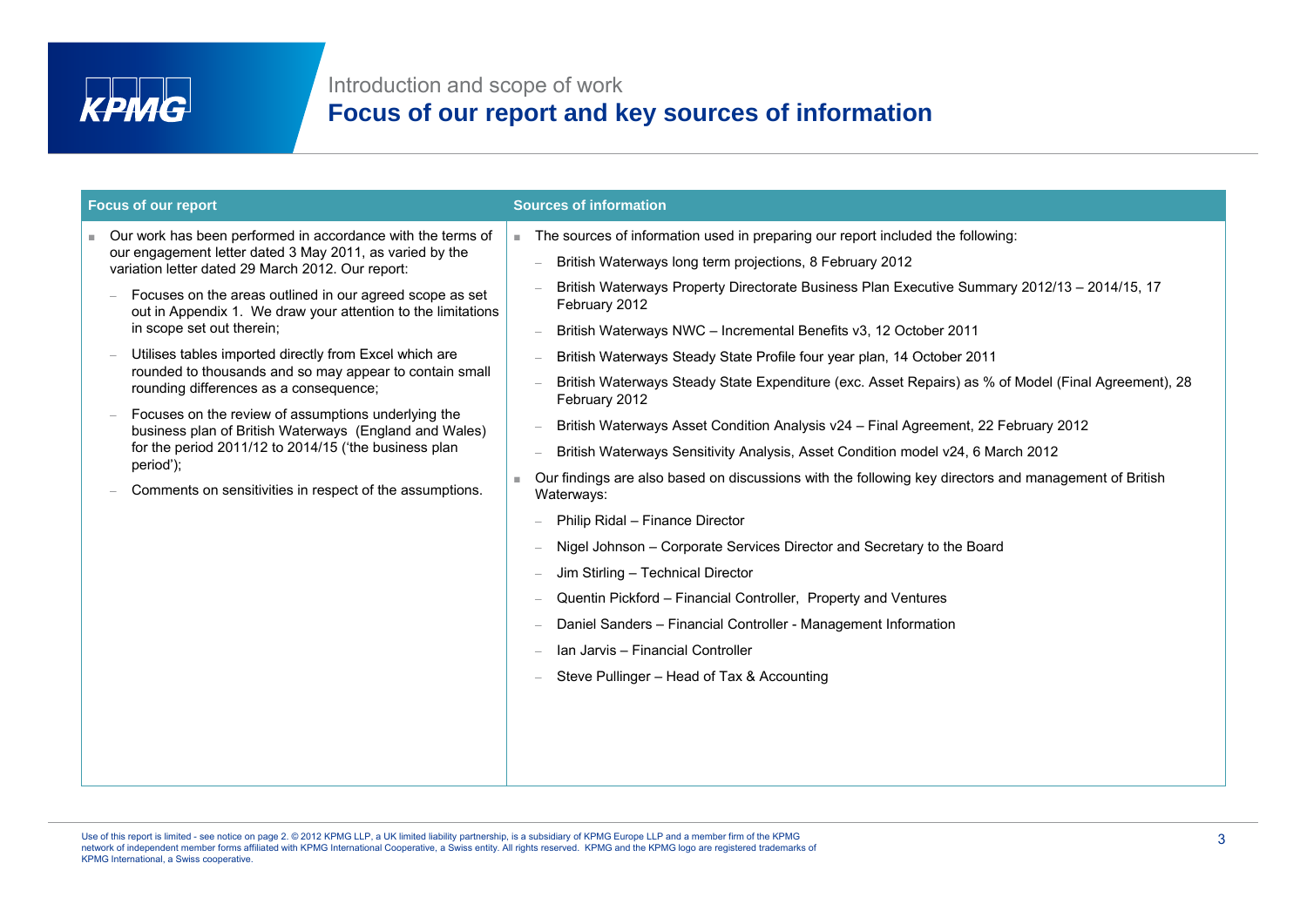

|                                                 | Page |  |
|-------------------------------------------------|------|--|
| <b>Executive summary</b>                        | 4    |  |
| <b>Background</b>                               | 8    |  |
| <b>Financial overview</b>                       | 10   |  |
| <b>Income</b>                                   | 13   |  |
| Property income<br>ш                            | 16   |  |
| Charitable income<br>ш                          | 18   |  |
| Grant funding<br>ш                              | 20   |  |
| <b>Expenditure</b>                              |      |  |
| Expenditure on waterways<br>ш                   | 23   |  |
| Steady state<br>$\qquad \qquad -$               | 25   |  |
| Core waterway costs<br>$\overline{\phantom{0}}$ | 28   |  |
| Major works costs<br>$\overline{\phantom{0}}$   | 29   |  |
| Asset condition                                 | 30   |  |
| <b>Forecast assumptions</b>                     | 32   |  |
| <b>Key sensitivities</b>                        | 35   |  |
| <b>Tax</b>                                      | 38   |  |
| <b>Appendices</b>                               | 40   |  |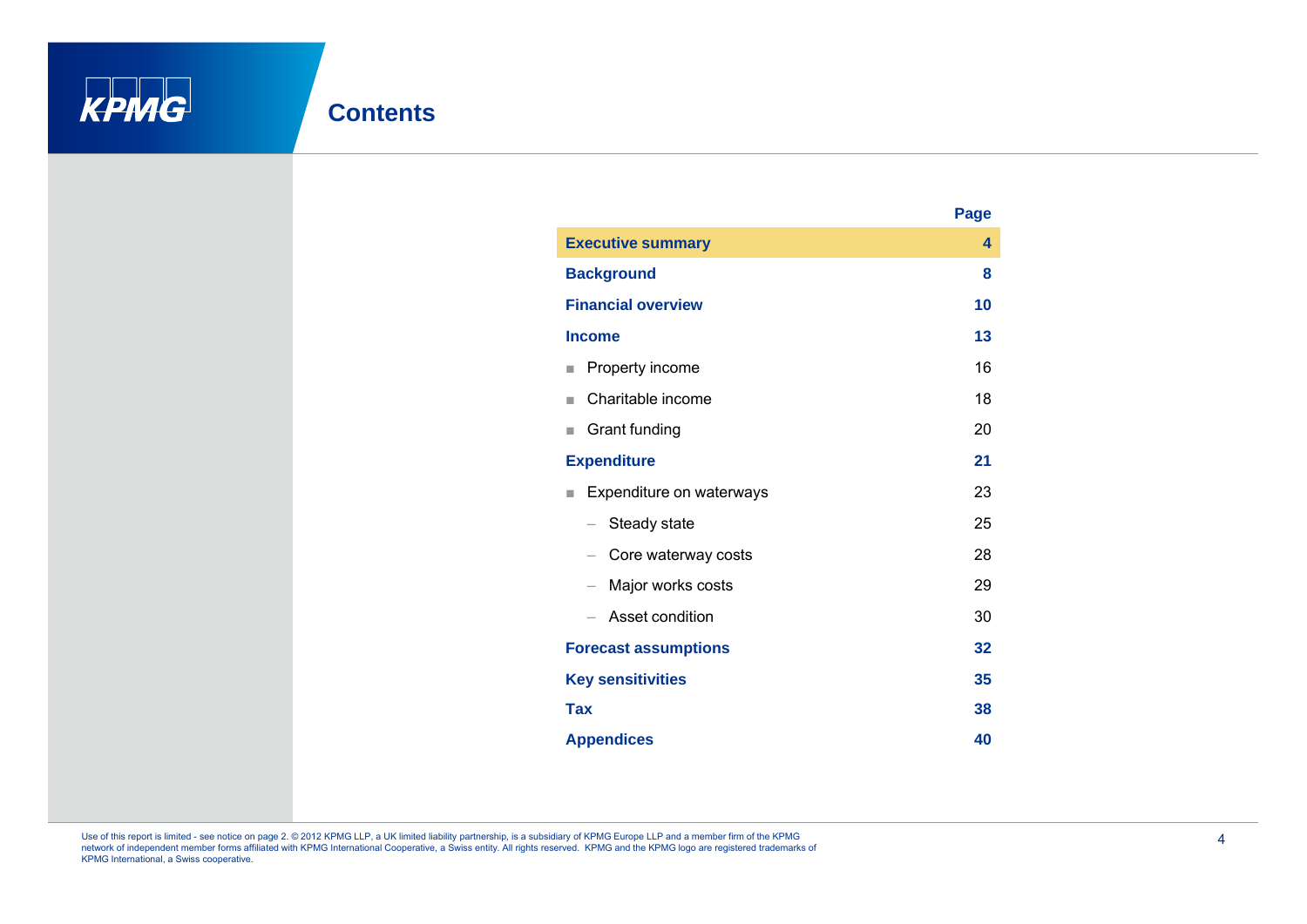| Area              |  | <b>Summary</b>                                                                                                                                                                                                                                                                                                                                                                                                                                                                                                                                                                                                                                                                 |
|-------------------|--|--------------------------------------------------------------------------------------------------------------------------------------------------------------------------------------------------------------------------------------------------------------------------------------------------------------------------------------------------------------------------------------------------------------------------------------------------------------------------------------------------------------------------------------------------------------------------------------------------------------------------------------------------------------------------------|
| <b>Purpose</b>    |  | The purpose of this report is to comment upon the Business Plan for British Waterways for England and Wales, which is for the period to 2014/15, as<br>approved by the Board on 18 May 2011, and the related longer term projections for the Canal and River Trust (CRT)                                                                                                                                                                                                                                                                                                                                                                                                       |
|                   |  | The report comments on the assumptions included on the business plan. The report also comments on the longer term projections which are for the period<br>to 2026/27, and the key assumptions underpinning the projections                                                                                                                                                                                                                                                                                                                                                                                                                                                     |
|                   |  | The report includes a factual representation of information presented to KPMG                                                                                                                                                                                                                                                                                                                                                                                                                                                                                                                                                                                                  |
| <b>Background</b> |  | Government has undertaken a consultation on the proposal to transition British Waterways into a charitable body, followed by a further, shorter, consultation<br>to transfer the assets and funding of British Waterways to CRT and to ensure provision is made for the waterways in Scotland. The transfer to CRT is to<br>secure longer term financial sustainability for the waterways. Under this proposal the assets owned by British Waterways will transfer to CRT as an<br>endowment, supported by a long term funding contract. As part of the creation of CRT, Trustees have been appointed and this report is intended to provide<br>contextual information to them |
|                   |  | The transfer of British Waterways assets is only concerned with those assets located in England & Wales. All assets and waterways located in Scotland<br>would not be transferred into CRT, these will remain in the public sector. This report is only in relation to the England and Wales business plan and does not<br>address any separation issues in respect of the retention of the Scottish waterways in the public sector                                                                                                                                                                                                                                            |
|                   |  | Government's plans are to also transfer into CRT the Environment Agency water navigations and assets. The Environment Agency's assets include 1,000km<br>of river navigation, and are concerned with flooding and pollution. The plan to transfer the Environment Agency assets into CRT is not as advanced as<br>those of British Waterways. This report is concerned with transfer of British Waterways assets only                                                                                                                                                                                                                                                          |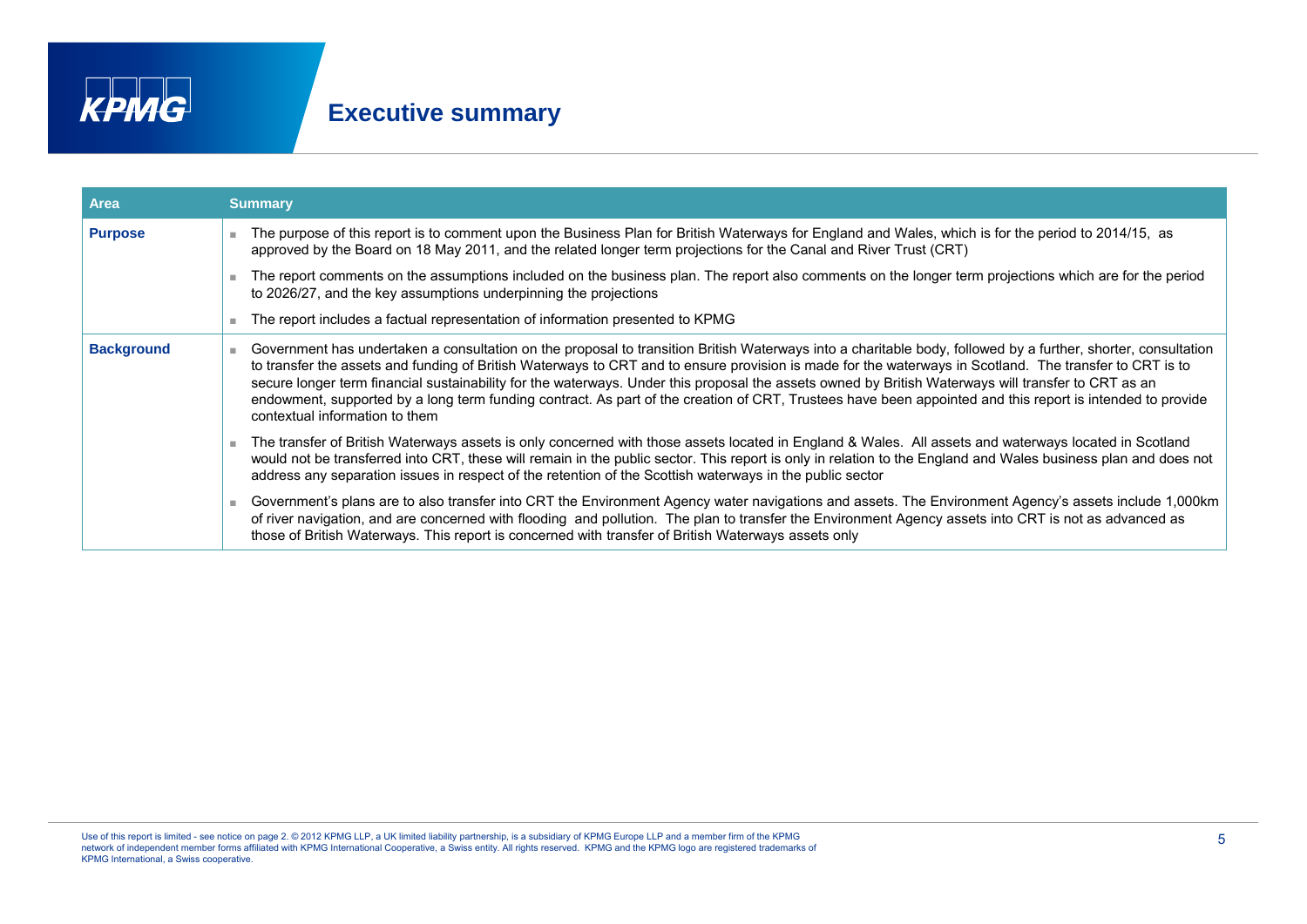

| <b>Area</b>                                       |   | <b>Summary</b>                                                                                                                                                                                                                                                                                                                                                                                                                                                                                                                                                                                          |
|---------------------------------------------------|---|---------------------------------------------------------------------------------------------------------------------------------------------------------------------------------------------------------------------------------------------------------------------------------------------------------------------------------------------------------------------------------------------------------------------------------------------------------------------------------------------------------------------------------------------------------------------------------------------------------|
| <b>Viability of the</b><br><b>Canal and River</b> |   | The viability of the new Canal and River Trust (CRT) is dependent on it generating sufficient contribution from income generating activities in combination with<br>grant funding to maintain the waterways at a safe standard over the long term                                                                                                                                                                                                                                                                                                                                                       |
| <b>Trust</b>                                      | × | Based on the financial projections compiled by British Waterways for CRT for the 15 years to 2026/27, the Trustees and BW management consider that the<br>viability of the new Trust has been secured over this period. Whilst the Trust is forecast to operate at a deficit in 2011/12 and 2012/13, requiring funding from<br>retained earnings, over the rest of the projection period it is projected to breakeven                                                                                                                                                                                   |
|                                                   | ٠ | The projections reflect the outcome of the Defra funding agreement, the shift in property strategy away from joint ventures towards investment assets providing<br>a regular income stream, and the introduction of further income and savings                                                                                                                                                                                                                                                                                                                                                          |
|                                                   |   | Grant funding is projected to be the most significant source of income being £56.4 million in 2026/27, followed by contribution from property investments<br>(£46.8 million in 2026/27) and then from leisure business activities (£34.4 million in 2026/27). Contribution from voluntary income, enabled as a result of the<br>new charitable status, is forecast to increase over the projection period, but remains a small percentage of total investment income and funds generated<br>from business activities                                                                                    |
|                                                   |   | CRT has negotiated a 15 year funding package from Defra which index links the core grant of £39 million per annum to the GDP deflator from 2015/16. A<br>conditional grant of £10 million per annum is also receivable from 2015/16 to 2021/22, dependent on the condition of the waterway. Defra will also contribute<br>a one off payment to the pension fund of £25 million, receivable in 2011/12 and 2012/13                                                                                                                                                                                       |
|                                                   |   | The sale of British Waterways' share in the Wood Wharf Joint Venture to Canary Wharf Group was finalised in January 2012 and generated proceeds of £52<br>million. These proceeds are being used to acquire income generating investment properties and, under the terms of the transaction, the retention of the<br>freehold to the land has led to an increase in ground rent income of £4.0 million per annum from 2015/16                                                                                                                                                                           |
|                                                   |   | As part of fulfilling the charitable purpose of CRT the projections include some assumed revenue from fundraising. For CRT, this is a new and untested<br>revenue source. Income from this source (projected to reach £9.7 million by 2026/27 accounting for 8% of total incoming resources) is important but not<br>critical to achieving the viability of the new Trust. This voluntary income figure does not quantify the value contributed towards sustaining and improving the<br>waterways of a projected 80,000 volunteer days pa by 2026/27                                                    |
|                                                   |   | The condition of the principal assets on the waterways is forecast to decline marginally over the period, with an increasing number of assets categorised as D<br>and E, although remaining within the acceptable range as established by management and Defra                                                                                                                                                                                                                                                                                                                                          |
|                                                   |   | Principal assets are categorised A-E according to condition, where A is the best condition and E is the poorest condition. CRT measures the number of<br>assets which are classified in the D and E categories and has agreed with Defra an upper limit of no greater than 23% of total principal assets to be in these<br>categories, as compared to the actual rate of 17.4% at March 2011. Over the projection period the number of assets in this category is forecast to increase<br>to 21.2%, which remains below the threshold. This increase is due to underfunding in the period up to 2014/15 |
|                                                   |   | Historically, spend on principal asset repairs has exceeded steady state levels due to the need to rectify a backlog of under spend and achieve the current<br>level of assets in D&E categories                                                                                                                                                                                                                                                                                                                                                                                                        |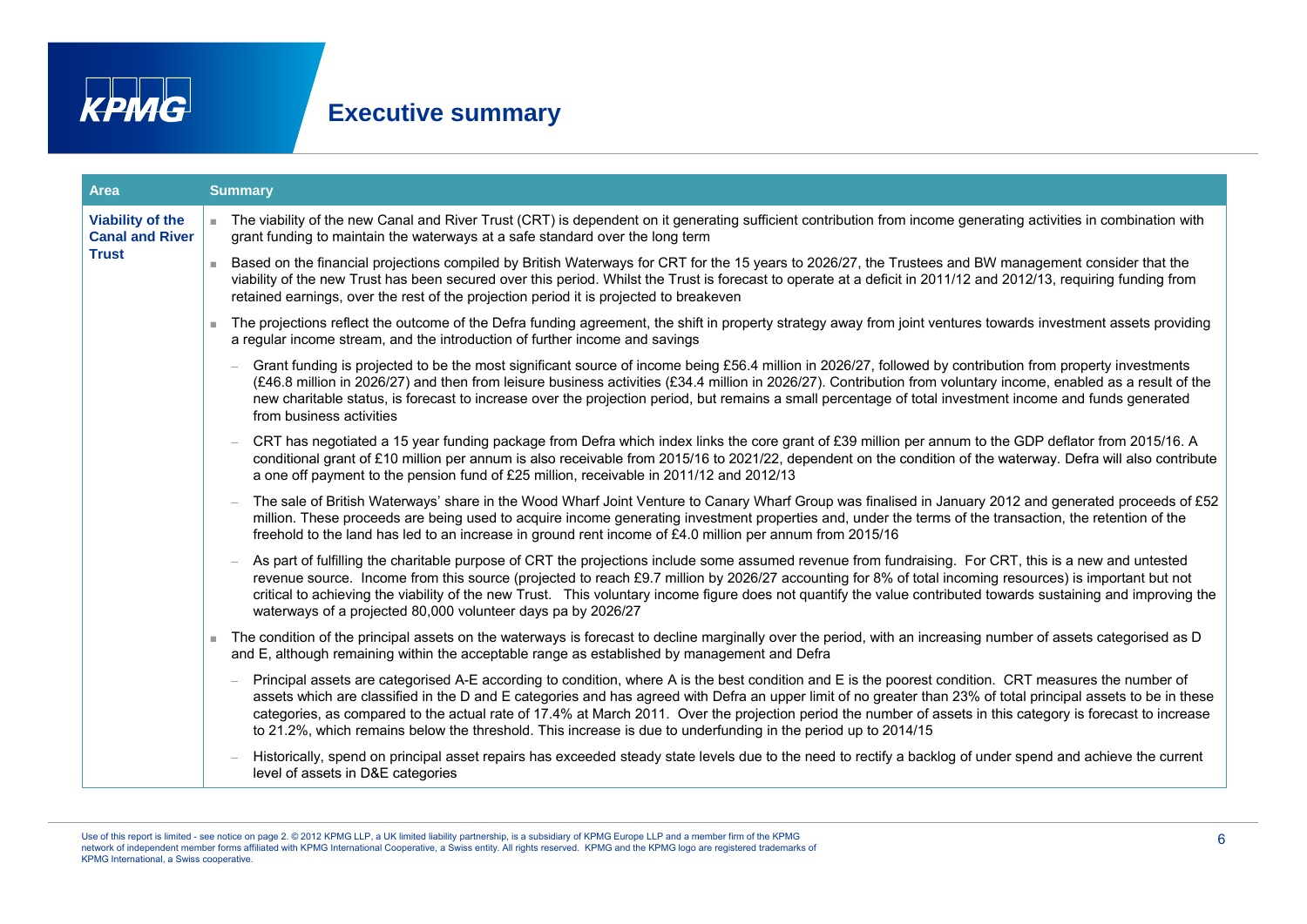| Area                                              |  | <b>Summary</b>                                                                                                                                                                                                                                                                                                                                                                                                                                                                                                                                        |
|---------------------------------------------------|--|-------------------------------------------------------------------------------------------------------------------------------------------------------------------------------------------------------------------------------------------------------------------------------------------------------------------------------------------------------------------------------------------------------------------------------------------------------------------------------------------------------------------------------------------------------|
| <b>Viability of the</b><br><b>Canal and River</b> |  | The level of waterway spend will increase from 82% to approximately 94% of the steady state requirements and lead to an improvement in the standard of<br>waterway maintenance                                                                                                                                                                                                                                                                                                                                                                        |
| <b>Trust</b>                                      |  | The standard of maintenance of the waterways has historically been below the steady state condition levels due to the level of funding available. The under<br>spend has historically impacted expenditure levels on general maintenance, dredging, vegetation management and customer service, as management<br>consider these not to be critical to the stability of the waterway structures. Expenditure on these maintenance categories is forecast to increase under CRT's<br>projections as a result of the higher levels of funding receivable |
|                                                   |  | Although projected levels of income increase, there are a number of risks to the achievement of the projections, including:                                                                                                                                                                                                                                                                                                                                                                                                                           |
|                                                   |  | Inflation has been assumed to be broadly 3% across cost and income lines. The effect on the projections if this rate were to increase by 1% would be an<br>£8.0 million (2.6%) reduction in funds available for principal asset repairs over the projection period                                                                                                                                                                                                                                                                                    |
|                                                   |  | A prudence factor of 25% has been applied to charitable income as it is new revenue stream. Assuming that this reduced revenue was not achieved and<br>only 50% of the forecast was met then spend on principal assets would fall by £11.5 million (3.7%) across the whole 15 year projection period                                                                                                                                                                                                                                                  |
|                                                   |  | The projections have assumed a contingency of £2 million per annum to meet the cost of an unexpected major event e.g. canal breach, income shortfall,<br>other sensitivities. Whilst this annual contingency has been projected, this could be insufficient to meet the costs of repair of a major incident or shortfall of<br>income, putting pressure on other areas of spend. However, the Trustees believe that the risk of a major breach or asset failure occurring is low                                                                      |
|                                                   |  | The projections do not take account of market risk factors in relation to returns achievable on the property portfolio                                                                                                                                                                                                                                                                                                                                                                                                                                |
|                                                   |  | Overall, the plans as currently drafted lead to a waterway network in which the general standard of maintenance improves whilst the condition of principal assets<br>declines marginally from the current position. This is achieved by an increase in the overall level of funding projected. This real terms increase in funding serves<br>to reduce the gap between actual spend and steady state requirements, though a small under spend remains                                                                                                 |
|                                                   |  | The Defra funding agreement is critical to achieving projected levels of spend on the waterway. The greater certainty afforded by the 15 year funding package<br>from Defra has given CRT the opportunity to plan its repairs and maintenance in advance, therefore allowing for operating efficiencies to be built into future<br>planning                                                                                                                                                                                                           |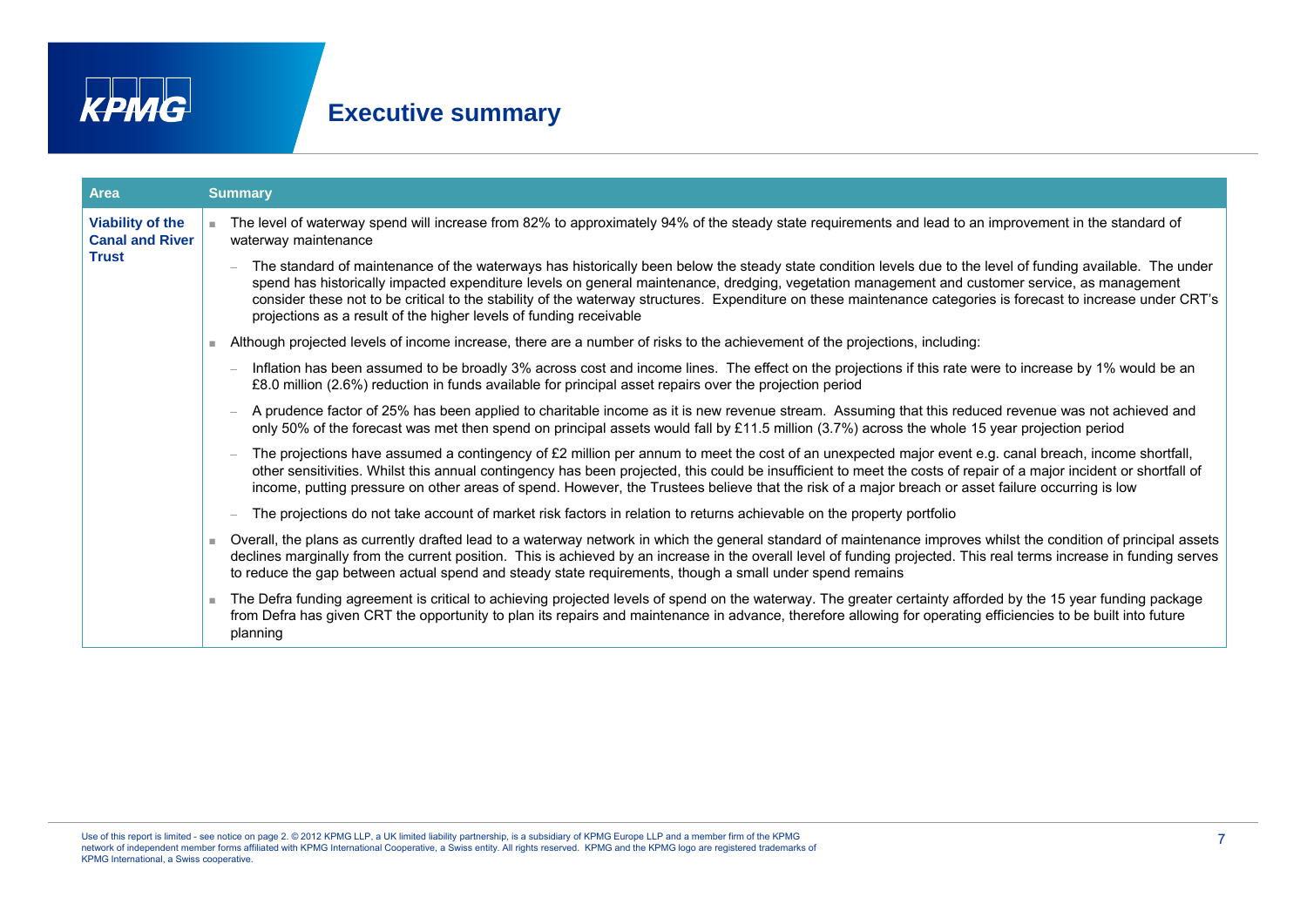

| <b>Executive summary</b>                    |    |  |  |  |  |
|---------------------------------------------|----|--|--|--|--|
| <b>Background</b>                           | 8  |  |  |  |  |
| <b>Financial overview</b>                   | 10 |  |  |  |  |
| <b>Income</b>                               | 13 |  |  |  |  |
| Property<br>ш                               | 16 |  |  |  |  |
| Charity<br>ш                                | 18 |  |  |  |  |
| Grant funding<br>$\overline{\phantom{a}}$   | 20 |  |  |  |  |
| <b>Expenditure</b>                          | 21 |  |  |  |  |
| Expenditure on waterways<br>ш               | 23 |  |  |  |  |
| Steady state<br>$\overline{\phantom{0}}$    | 25 |  |  |  |  |
| Core waterway costs<br>$\qquad \qquad -$    | 28 |  |  |  |  |
| Major works costs                           | 29 |  |  |  |  |
| Asset condition<br>$\overline{\phantom{0}}$ | 30 |  |  |  |  |
| <b>Forecast assumptions</b>                 | 32 |  |  |  |  |
| <b>Key sensitivities</b>                    |    |  |  |  |  |
| <b>Tax</b>                                  | 38 |  |  |  |  |
| <b>Appendices</b>                           |    |  |  |  |  |

**Page**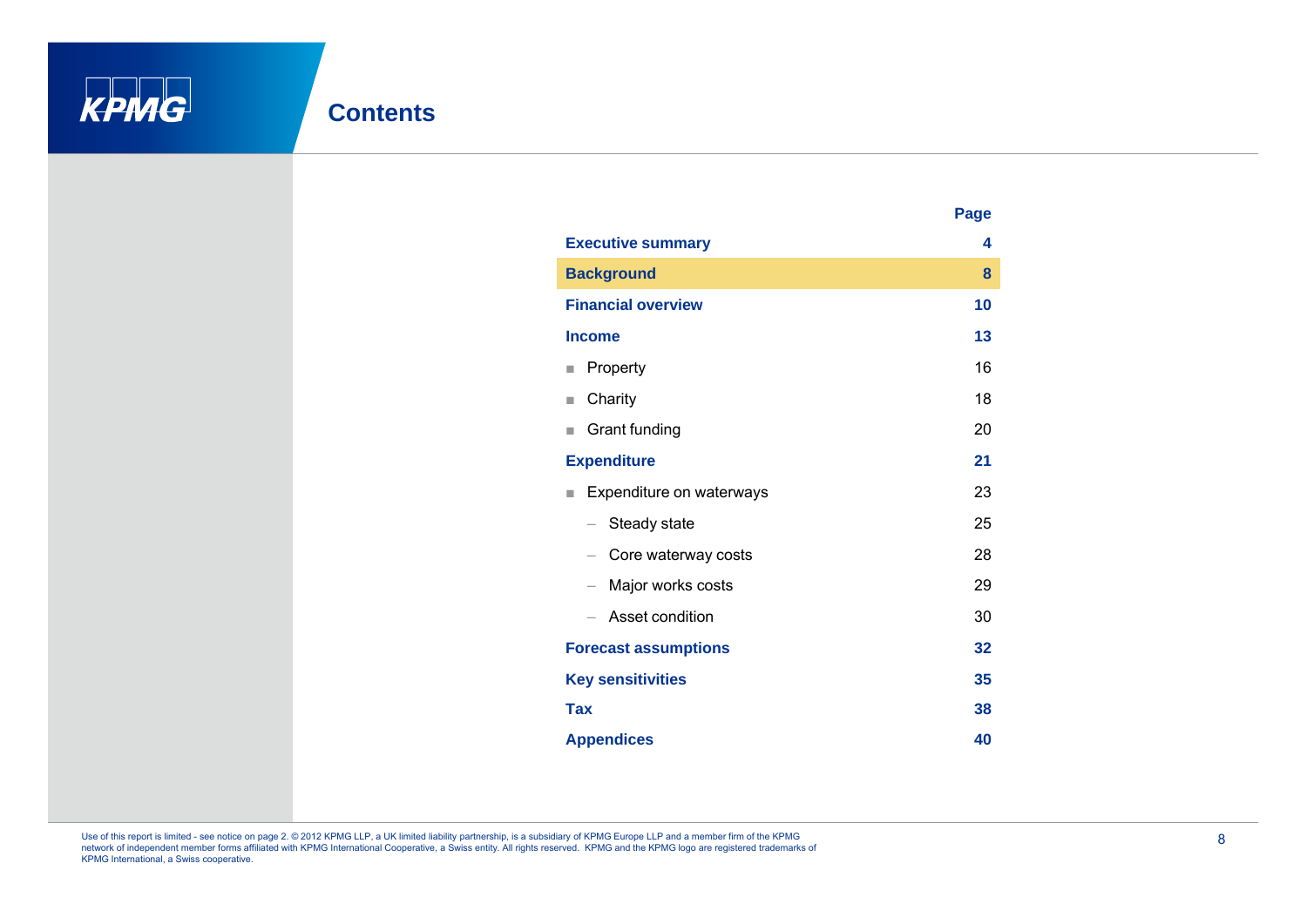

**British Waterways has a statutory obligation for maintaining its extensive network of canals, rivers and reservoirs across England, Wales and Scotland**

**The net income British Waterways generates is directly linked to the funds available to spend maintaining the waterways; therefore any reduction in net income can lead to a deterioration in asset condition**

**Government has approved in principle the transfer of the assets and operations of British Waterways in England and Wales into the Canal and River Trust a**

**British Waterways is a public corporation that has responsibility for 2,500km of canals, 500km of river navigations, 15km of docks and thousands of associated physical assets such as locks, bridges, embankments and aqueducts**

- The network is comprised of a wide range of assets of varying condition and age, including heritage and listed structures
- British Waterways has a responsibility to keep these physical assets in a reasonable condition through maintenance and repair
- British Waterways also aims to ensure the surrounding environment is managed effectively to provide a positive user experience, for example, through vegetation management and customer service
- These responsibilities and objectives must be undertaken whilst complying with national and EU regulations, including the Water Framework Directive

#### **British Waterways and the Government have agreed that the future of the waterways lies in a charitable status as the Canal and River Trust (CRT)**

- The Trustees believe that CRT will encourage increased engagement with different communities of users of the waterways **pproved in** in the management and future development of the waterways and finding, it is
	- Only the assets located in England and Wales will transfer to CRT. Those navigations located in Scotland will remain in the public sector
	- CRT will have the freedom to pursue new commercial income opportunities, as well as income from charitable donations
- even against revenue<br> **Canal and River Trust, a Example 1999** For the foreseeable future, however, CRT will require continued<br> **Example 1999** For the stablished charity stablished charity and the stablished charity of t Government support in the shape of an annual grant, which will be in the form of a long term funding agreement. Funding has been agreed with Government for the next 15 years
	- Over the next decade CRT could be expanded to include the river navigations of the Environment Agency, creating a larger, more extensive network. However, this has not been considered within the scope of this report

#### **The Trustees consider the charitable model to provide CRT with benefits which are not accessible in the current British Waterways structure**

- **g** its extensive strate in the bridges, embankments and aqueducts strate and the control and the puardianship of the<br>■ Firstly, the Trustees believe that removing the guardianship of the waterways from the public sector will ensure that these assets are protected from the political vagaries of government funding
	- The funding agreement for CRT that has been secured with Government covers a period of 15 years, which is longer than traditional spending review periods, enabling improved business planning for the long term
	- ■ Secondly, they expect the charity model to provide access to new funding sources, namely fundraising from individuals including legacies and donations, and greater access to commercial and private income
	- Thirdly, they believe that a charitable structure positions the organisation in a better place to form local alliances and funding partnerships with public, private and charitable organisations and to access new grants from other organisations
	- ■ Finally, it is understood that a charitable structure will also result in n efficient tax structure where income whose primary purpose is for the charity will not be liable to corporation tax

#### **The Trustees do not intend that the new ownership model will significantly alter the financial strategy pursued by the entity**

- $\blacksquare$  This will continue to be driven by the principle of costs breaking
- ■ Capital will continue to be accumulated and invested in property assets in order to provide a long-term source of recurring income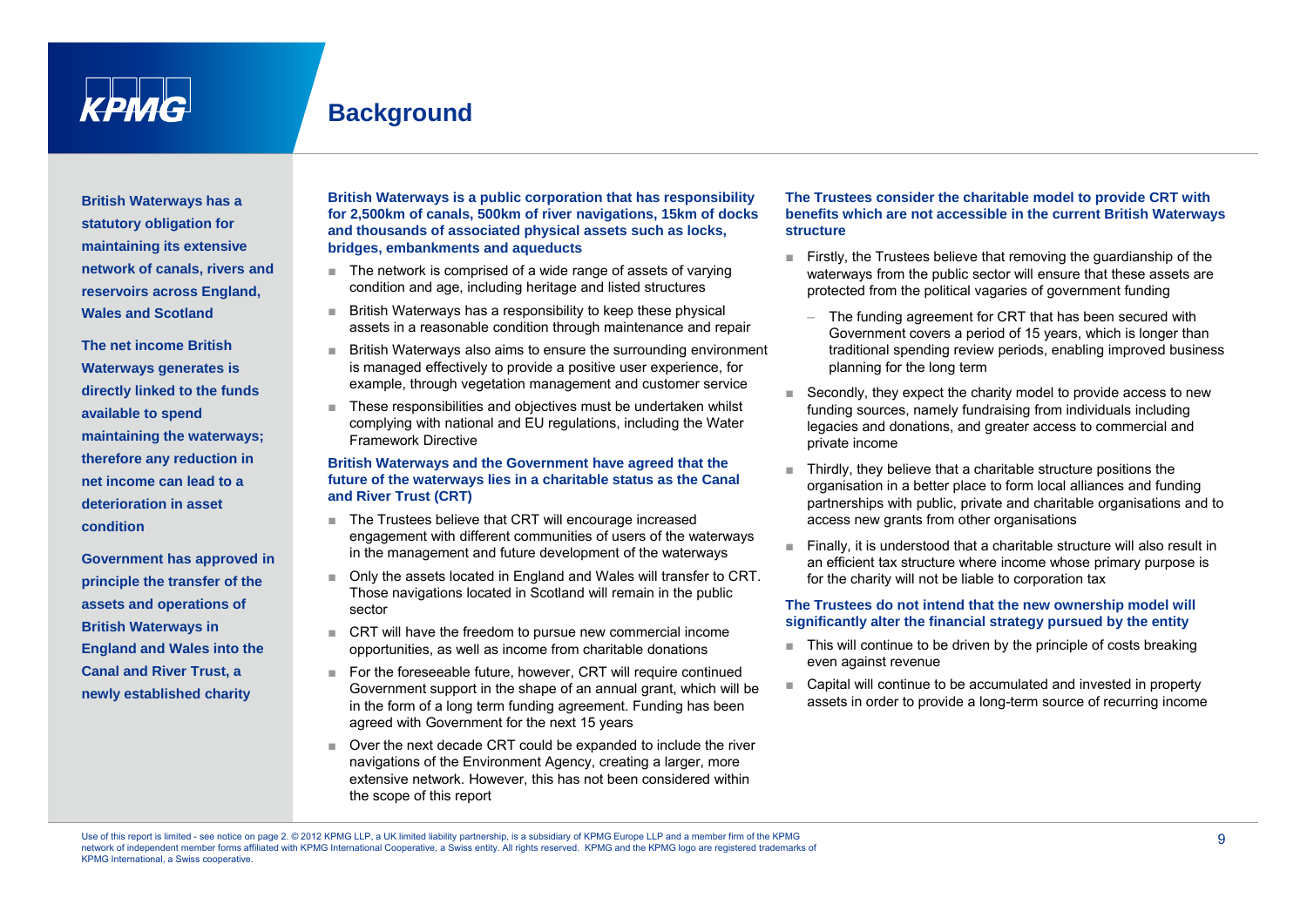

|                                                 | Page |
|-------------------------------------------------|------|
| <b>Executive summary</b>                        | 4    |
| <b>Background</b>                               | 8    |
| <b>Financial overview</b>                       | 10   |
| <b>Income</b>                                   | 13   |
| Property<br>ш                                   | 16   |
| Charity<br>ш                                    | 18   |
| Grant funding<br>٠                              | 20   |
| <b>Expenditure</b>                              | 21   |
| Expenditure on waterways<br>ш                   | 23   |
| Steady state<br>$\overline{\phantom{0}}$        | 25   |
| Core waterway costs<br>$\overline{\phantom{0}}$ | 28   |
| Major works costs<br>$\overline{\phantom{0}}$   | 29   |
| Asset condition<br>$\overline{\phantom{0}}$     | 30   |
| <b>Forecast assumptions</b>                     | 32   |
| <b>Key sensitivities</b>                        | 35   |
| Tax                                             | 38   |
| <b>Appendices</b>                               | 40   |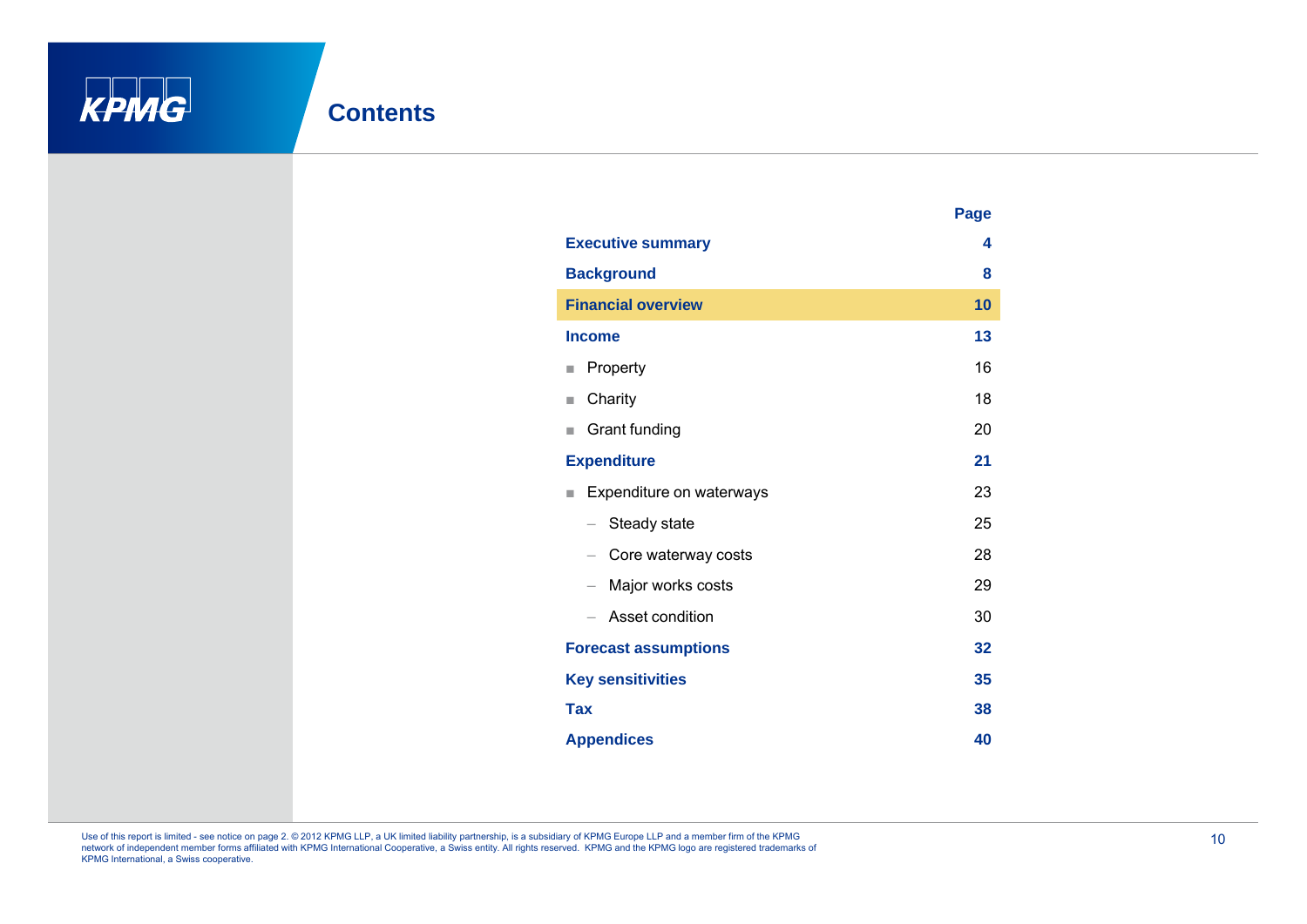

### Financial overview**Financial strategy**

**The key sources of income arise from investments and commercial activities plus grant income and charitable donations**

| commercial activities plus<br>grant income and charitable<br>donations                                            | <b>Net incoming resources</b> | <b>Governance plus</b><br>national teams costs                                                                    | <b>Core waterway and</b><br><b>Enterprise costs</b>                                                  | <b>Major works spend</b>                                                                |
|-------------------------------------------------------------------------------------------------------------------|-------------------------------|-------------------------------------------------------------------------------------------------------------------|------------------------------------------------------------------------------------------------------|-----------------------------------------------------------------------------------------|
| The main areas of<br>expenditure are governance<br>plus national teams costs<br>and charitable activities         | Property<br><b>Utilities</b>  |                                                                                                                   | Core waterway costs<br>include:                                                                      |                                                                                         |
| such as core waterway and<br>enterprise costs<br>The spend on major works is                                      | Leisure<br>Other              | Governance plus national<br>teams costs include;                                                                  | <b>Basic maintenance</b><br>Inspections of assets<br>■ Customer service and<br>vegetation management | Major works spend<br>includes:                                                          |
| calculated once all other<br>expenditure items have been<br>taken into account. The<br>major works expenditure is |                               | Central services<br>$\blacksquare$ Headquarters (exc.<br>pension deficit funding)<br>$\blacksquare$ Waterway unit | Small and medium sized<br>repairs<br>• Operational craft, plant<br>and equipment                     | • Major renovations<br>and repairs<br><b>Emergency repairs</b><br><b>Major dredging</b> |
| capped at the amount that<br>reduces the surplus from all<br>other activities to nil                              | <b>PLUS</b><br>Grant          | management costs<br>Pension deficit funding                                                                       | <b>Enterprise costs</b><br>include:<br>External funding projects                                     |                                                                                         |
|                                                                                                                   | <b>Charitable benefit</b>     |                                                                                                                   | ■ Canal restoration                                                                                  |                                                                                         |

**Annual budgets for British Waterways outline six core sources of income, two areas of essentially 'fixed' expenditure for yearly periods, governance plus national teams costs and core waterway costs, and the 'balancing figure' of major works**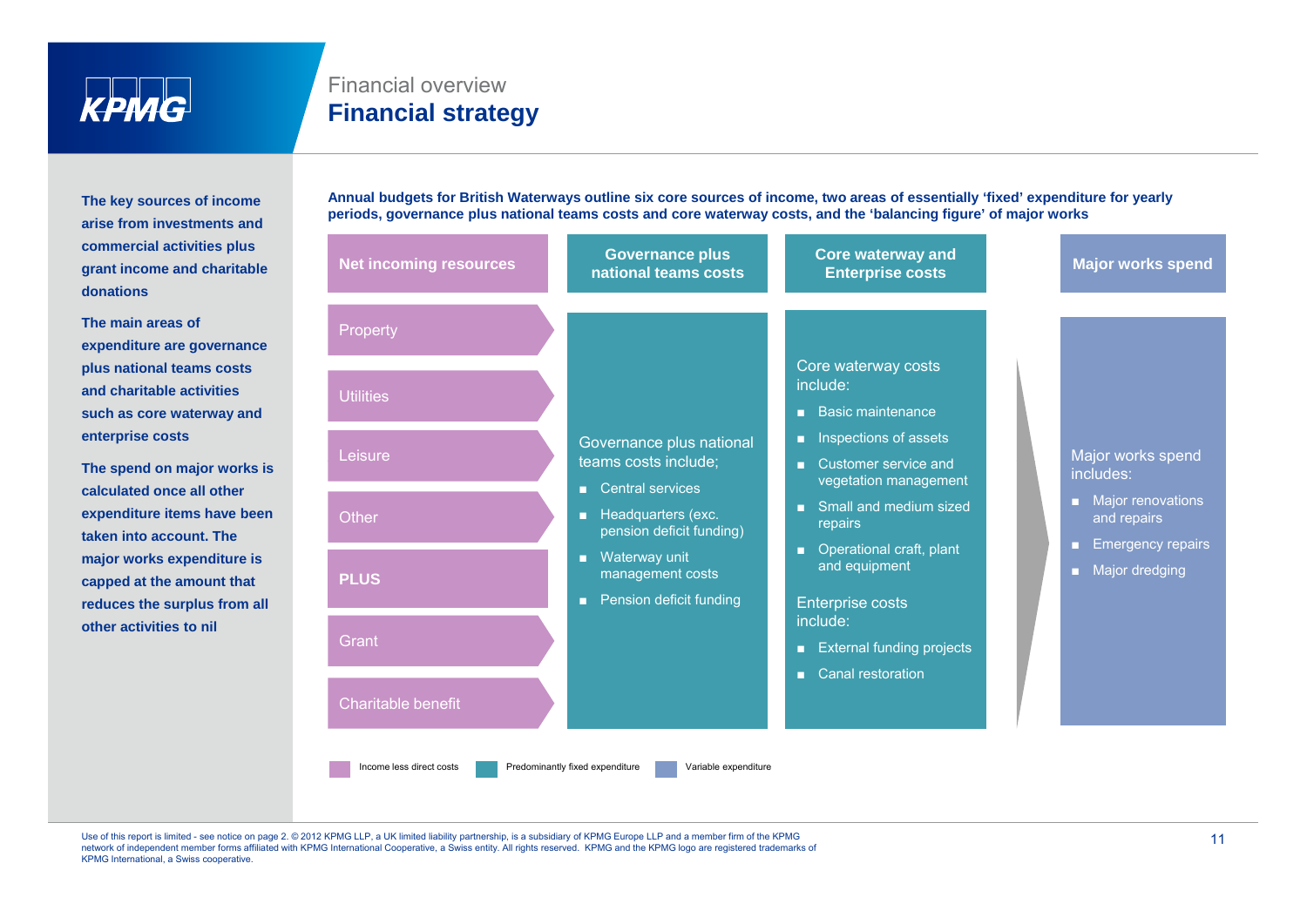

### Financial overview**Financial summary**

| <b>Financial summary</b>                    |                          |                       |                                                                                                                                                          |         |          |                    |         |         |         |                                                                         |          |                 |         |         |         |         |                            |
|---------------------------------------------|--------------------------|-----------------------|----------------------------------------------------------------------------------------------------------------------------------------------------------|---------|----------|--------------------|---------|---------|---------|-------------------------------------------------------------------------|----------|-----------------|---------|---------|---------|---------|----------------------------|
|                                             | <b>Actual</b>            |                       | <b>Business plan</b>                                                                                                                                     |         |          | <b>Projections</b> |         |         |         |                                                                         |          |                 |         |         |         |         |                            |
| £'000                                       | 2010/11                  | 2011/12               | 2012/13                                                                                                                                                  | 2013/14 | 2014/15  | 2015/16            | 2016/17 | 2017/18 | 2018/19 | 2019/20                                                                 | 2020/21  | 2021/22         | 2022/23 | 2023/24 | 2024/25 | 2025/26 | 2026/27                    |
| Property                                    | 19,697                   | 22,245                | 25.651                                                                                                                                                   | 27,540  | 31.489   | 34,415             | 35.235  | 35,695  | 36,878  | 38,124                                                                  | 39,601   | 41,034          | 42,077  | 43,152  | 44,515  | 45,478  | 46,828                     |
| Leisure                                     | 22,631                   | 22.561                | 23.465                                                                                                                                                   | 24.040  | 24.727   | 25,446             | 26.235  | 27.032  | 27.833  | 28,583                                                                  | 29.331   | 30,078          | 30.863  | 31.690  | 32.560  | 33.476  | 34,440                     |
| <b>Utilities</b>                            | 22,840                   | 21.169                | 21.765                                                                                                                                                   | 22,476  | 23,330   | 23,862             | 24,410  | 24,975  | 25,556  | 26,154                                                                  | 26,771   | 27,406          | 28,060  | 28,734  | 29,428  | 30,143  | 30,879                     |
| Olympic games                               | (93)                     | (324)                 | 415                                                                                                                                                      |         |          |                    |         |         |         |                                                                         |          |                 |         |         |         |         |                            |
| <b>British Waterways Marinas</b>            | 855                      | 1,298                 | 1.492                                                                                                                                                    | 1,763   | 2,164    | 2,229              | 2,295   | 2,364   | 2,435   | 2,508                                                                   | 2,584    | 2,661           | 2,741   | 2,823   | 2,908   | 2,995   | 3,085                      |
| BW share of joint ventures                  | (2,399)                  | 2,910                 | 54                                                                                                                                                       | 320     | 2,700    | 2,858              | 1,866   | 2,274   | 2,232   | 3,256                                                                   | 3,674    | 4,112           | 4,235   | 4,362   | 4.493   | 4,628   | 4,767                      |
| Charity                                     |                          | (2,635)               | 421                                                                                                                                                      | 475     | 364      | 1,316              | 2,022   | 3,060   | 3,862   | 4,977                                                                   | 5.794    | 6,631           | 7,242   | 7.898   | 8,534   | 9,080   | 9,682                      |
| Net interest                                | (1,792)                  | (1, 134)              | 1,384                                                                                                                                                    | 803     | (210)    | (1.194)            | (1,950) | (1,950) | (1,950) | (1.950)                                                                 | (1,950)  | (1,950)         | (1,950) | (1.950) | (1,950) | (1.950) | (1,950)                    |
| Contribution from generated funds and       | 61,739                   | 66,090                | 74,647                                                                                                                                                   | 77,418  | 84,564   | 88,931             | 90.113  | 93.449  | 96,846  | 101.652                                                                 | 105,804  | 109,972         | 113,269 | 116,709 | 120.489 | 123,850 | 127,731                    |
| investment income                           |                          |                       |                                                                                                                                                          |         |          |                    |         |         |         |                                                                         |          |                 |         |         |         |         |                            |
| Management costs <sup>(1)</sup>             |                          | $(34,827)$ $(30,118)$ | $(29.953)$ $(29.666)$                                                                                                                                    |         | (29.932) | (30, 829)          |         |         |         | (31,754) (32,707) (33,688) (34,699) (35,740) (36,812) (37,916) (39,054) |          |                 |         |         |         |         | (40,225) (41,432) (42,675) |
| Contingency                                 | $\overline{\phantom{0}}$ | (2,000)               | (2,000)                                                                                                                                                  | (2,000) | (2,000)  | (2,000)            | (2,000) | (2,000) | (2,000) | (2,000)                                                                 | (2,000)  | (2,000)         | (2,000) | (2,000) | (2,000) | (2,000) | (2,000)                    |
| Pension deficit funding                     | (1,663)                  | (4,780)               | (7,000)                                                                                                                                                  | (7.000) | (7,000)  | (7,000)            | (7,000) | (7,000) | (7,000) | (7,000)                                                                 | (7,000)  | (7,000)         | (7,000) | (7,000) | (7,000) | (7,000) | (7,000)                    |
| Net incoming resources before grant         | 25,249                   | 29,193                | 35,694                                                                                                                                                   | 38,752  | 45,632   | 49,101             | 49,359  | 51,742  | 54,158  | 57,953                                                                  | 61,064   | 64,160          | 66,353  | 68,655  | 71,264  | 73,418  | 76,056                     |
| Grant                                       | 47,341                   | 42.332                | 39,649                                                                                                                                                   | 39.388  | 39,198   | 50.162             | 51.150  | 52,108  | 53.105  | 54,181                                                                  | 55.284   | 56,414          | 56.414  | 56.414  | 56.405  | 56.401  | 56,389                     |
| Total net incoming resources                | 72,591                   | 71,525                | 75,343                                                                                                                                                   | 78.141  | 84,830   | 99,263             | 100.509 | 103,850 |         | 107,262 112,134                                                         |          | 116,348 120,574 | 122,767 | 125,069 | 127,669 | 129,819 | 132,446                    |
| Resources expended on charitable activities |                          |                       |                                                                                                                                                          |         |          |                    |         |         |         |                                                                         |          |                 |         |         |         |         |                            |
| Core waterway <sup>(1)</sup>                |                          |                       | (54,417) (55,518) (55,912) (67,627) (64,729) (66,671) (68,671) (70,731) (72,853) (75,039) (77,290) (79,609) (81,997) (84,457) (86,991) (89,600)          |         |          |                    |         |         |         |                                                                         |          |                 |         |         |         |         |                            |
| Major works <sup>(1)</sup>                  |                          |                       | (22,702) (17,941) (19,881) (20,228) (25,115) (32,383) (31,622) (32,897) (34,181) (36,859) (38,815) (40,716) (40,513) (40,347) (40,405) (39,938) (39,868) |         |          |                    |         |         |         |                                                                         |          |                 |         |         |         |         |                            |
| Enterprise                                  | (2,725)                  | (2, 168)              | (1,944)                                                                                                                                                  | (2,001) | (2,088)  | (2, 151)           | (2,216) | (2,282) | (2,350) | (2, 421)                                                                | (2, 494) | (2,568)         | (2,645) | (2.725) | (2,807) | (2,891) | (2,977)                    |
| Surplus/(deficit)                           | (7,623)                  | (3,000)               | (2,000)                                                                                                                                                  |         |          |                    |         |         |         |                                                                         |          |                 |         |         |         |         |                            |

Note: (1) Net of efficiency savings

Source: British Waterways long term projections, 8 February 2012

#### **Overview**

- ■ The financial projections for CRT are based upon British Waterways' business plan for the Comprehensive Spending Review period from 2011/12 to 2014/15, which is then extrapolated out to 2026/27, including the effects of the Defra funding agreement and projected increased charitable benefits
- ■ British Waterways achieved a net deficit of £7.6 million for the year ended 31 March 2011, and are planning a deficit of £3.0 million in the year ending 31 March 2012 and a deficit of £2.0 million in the year ending 31 March 2013
- $\blacksquare$  The planned deficit in 2011/12 and 2012/13 arises to fund additional expenditure on major works, which is not deemed to be at an appropriate level by the CRT Trustees. Additional funding has been made available to fund major works through utilising retained earnings; however, this is not a long term solution
	- In future years a break even position is projected which takes account of the maximum amount which can be spent on the waterways in each period
	- Note that the figures shown in the top half of the table above are contribution from generated funds and investment income i.e. income less direct costs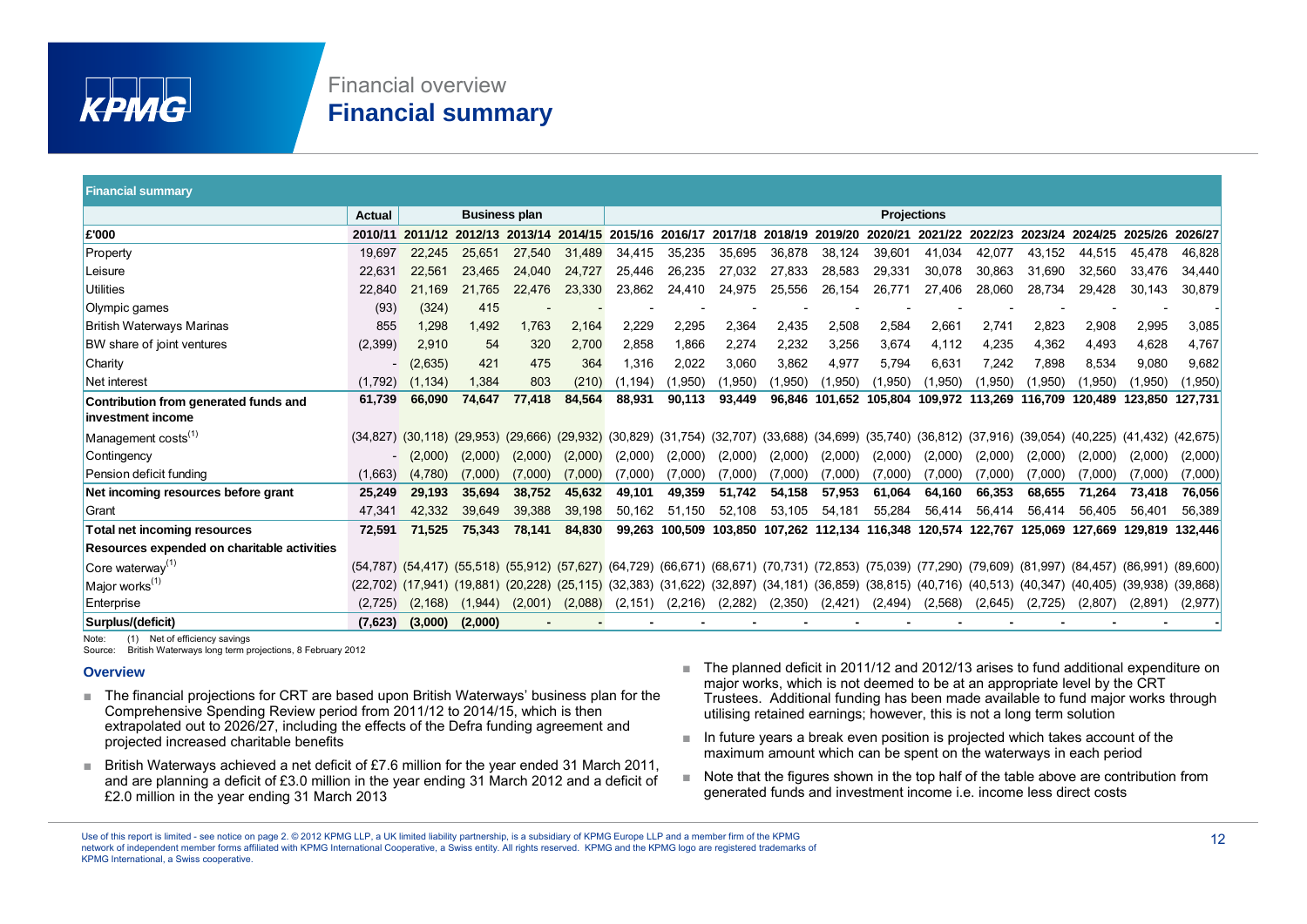

|                                                 | Page |  |  |  |
|-------------------------------------------------|------|--|--|--|
| <b>Executive summary</b>                        |      |  |  |  |
| <b>Background</b>                               | 8    |  |  |  |
| <b>Financial overview</b>                       | 10   |  |  |  |
| <b>Income</b>                                   | 13   |  |  |  |
| Property<br>п                                   | 16   |  |  |  |
| Charity<br>ш                                    | 18   |  |  |  |
| Grant funding<br>ш                              | 20   |  |  |  |
| <b>Expenditure</b>                              | 21   |  |  |  |
| Expenditure on waterways<br>ш                   | 23   |  |  |  |
| Steady state<br>$\qquad \qquad -$               | 25   |  |  |  |
| Core waterway costs<br>$\overline{\phantom{0}}$ | 28   |  |  |  |
| Major works costs<br>$\overline{\phantom{m}}$   | 29   |  |  |  |
| Asset condition                                 | 30   |  |  |  |
| <b>Forecast assumptions</b>                     | 32   |  |  |  |
| <b>Key sensitivities</b>                        | 35   |  |  |  |
| Tax                                             | 38   |  |  |  |
| <b>Appendices</b>                               | 40   |  |  |  |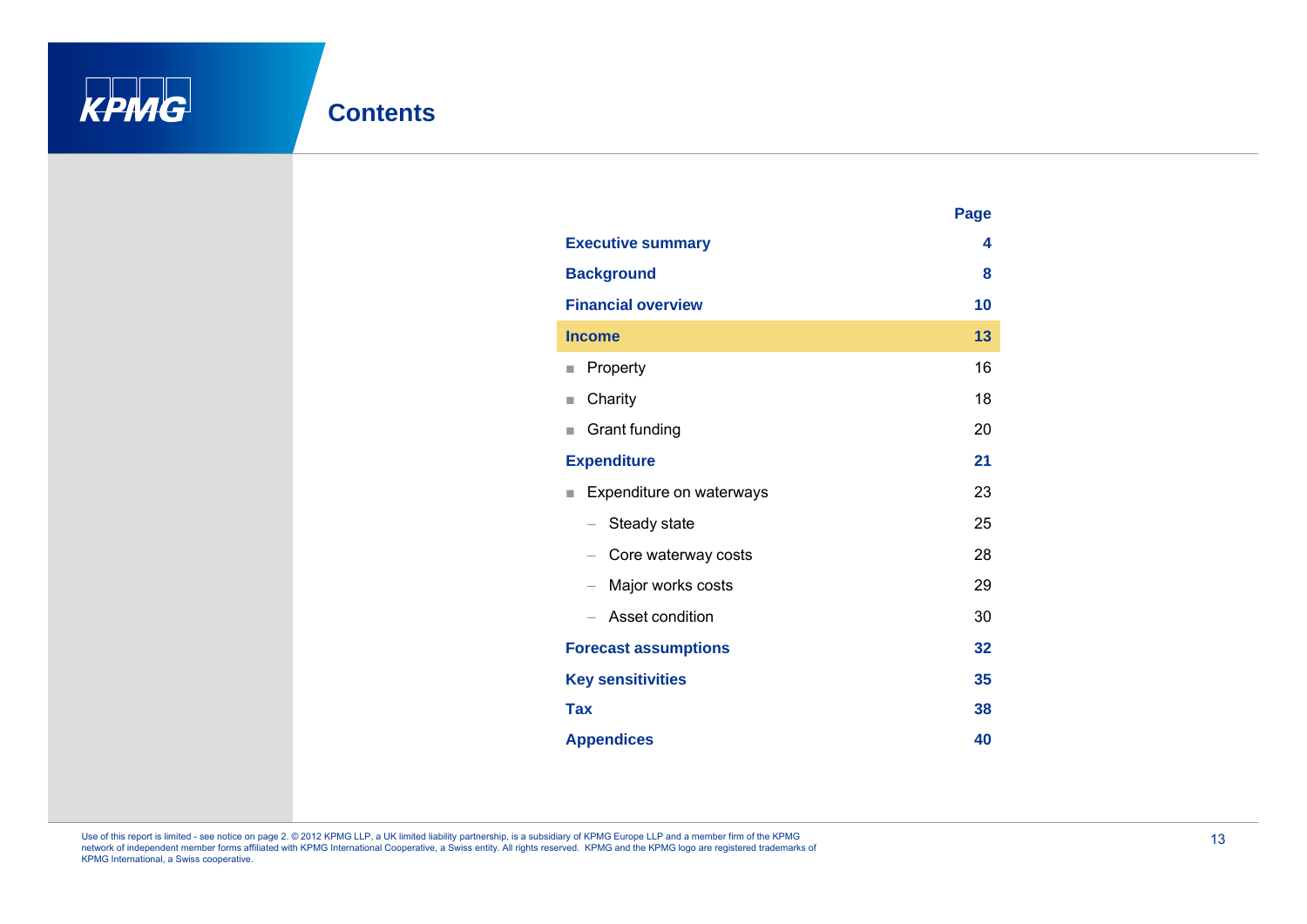

### Income**Contribution by core income streams**

**Over the projection period, contribution from property and JVs, leisure and utilities , income streams is projected to increase broadly in line with inflation, reaching a total of £116.9 million in 2026/27**

**In real terms, overall contribution is projected to increase to 2015/16 and then remain stable over the**



**n stable over the** source: British Waterways long term projections, 8 February 2012

#### **remainder of the period Property and joint venture income arises from rental income and returns on a portfolio of diverse assets (see page 16 for details)**

- Contribution from property and JVs is projected to increase rapidly to 2015/16 to £37.3 million, following completion of the disposal of British Waterways' share of the Wood Wharf joint venture and reinvestment of the proceeds from this transaction
- Throughout the remainder of the projection period, contribution is projected to increase by 3% per annum, which is in line with inflation

#### **Leisure income arises from activities relating to boat licensing, directly managed moorings, leisure property and connection and trading agreements**

- ■ Boat licensing is projected to represent the most significant proportion of leisure contribution at 66% in 2011/12, increasing to 71% by 2026/27
- Contribution from the leisure business is projected to increase annually by 2.7% (on average) between 2011/12 and 2026/27, representing a slight decrease in value in real terms, if inflation is at 3%
- Boat licence fees have been forecast to increase by 4% in the first three years of the projections, followed by an annual increase of 2%, being below inflation
- ■ Mooring fees are projected to increase by 2-3% per annum over the projection period due to an increase in demand for residential moorings
- ■ Limited volume growth is projected as a result of the reduction in online mooring (i.e. alongside canal banks) and an increase in moorings in basins and marinas

#### **The utilities business comprises fees charged for wayleaves used to carry utility services alongside or over the waterways, in addition to supply of water to water utility companies**

- ■ This is a high margin portion of British Waterways' business due to the low cost of delivery
- ■ Management consider it to be stable over the long-term as contracts remain in place for long periods of time
- Contribution from utilities is projected to increase annually on average by 2.5% between 2011/12 and 2026/27 from £22.8 million to £30.9 million
	- This growth rate is lower than inflation (assumed at 3%) due to a significant long-term fixed price contract with BSkyB, which accounts for c.25% of the total
	- All other contracts are index-linked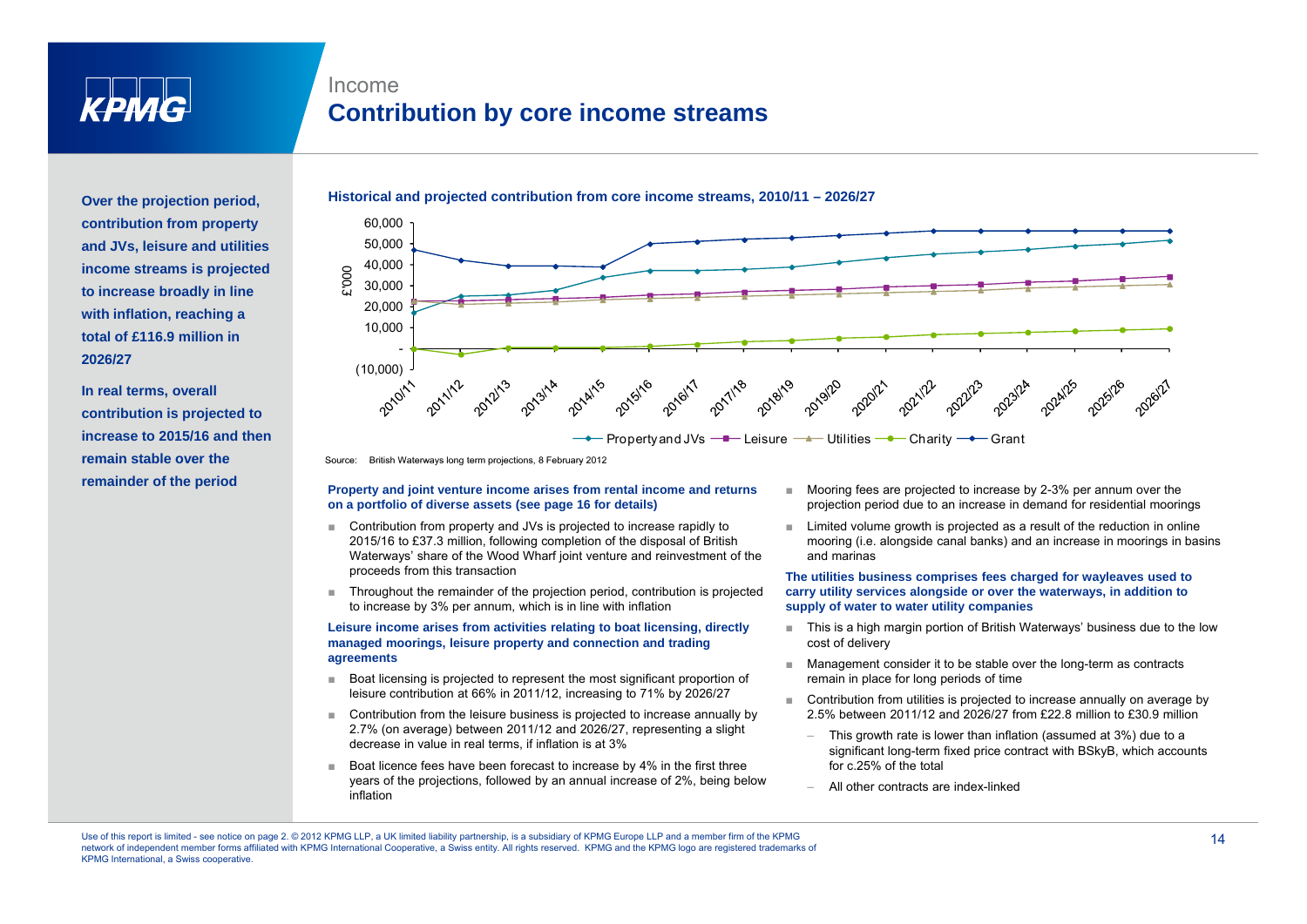

### Income**Contribution by core income streams (cont.)**

**The grant from Defra is projected to fall in the shortterm to £39 million, but then** 2.5%**, increase from 2015/16 as a result of index-linking and the inclusion of an additional conditional grant related to**  performance

**Contribution from charitable activities is projected to increase to £9.7 million by the end of the projection period**

#### **CRT has secured Defra grant funding for 15 years from 2012/13**

- The core grant is set at £39 million in 2012/13 and will be indexlinked to the GDP deflator from 2015/16, with an assumed rate of 2 5% per annum
- An additional £10 million per annum grant is receivable between 2015/16 and 2021/22, which is conditional on performance
- See page 20 for details

#### **Charitable income will be generated from regular donations, appeals, legacies and corporate donations. Additional financial benefits from operating as a charity will also apply**

- Contribution from charitable activities is projected to increase over the projection period to £9.7 million in 2026/27, when it accounts for 8% of commercial contribution
- Year on year growth is forecast for the first 10 years of charitable activity. From 2022/23 to the end of the projection period, the compound annual growth rate slows to 8% per annum
- See page 18 for details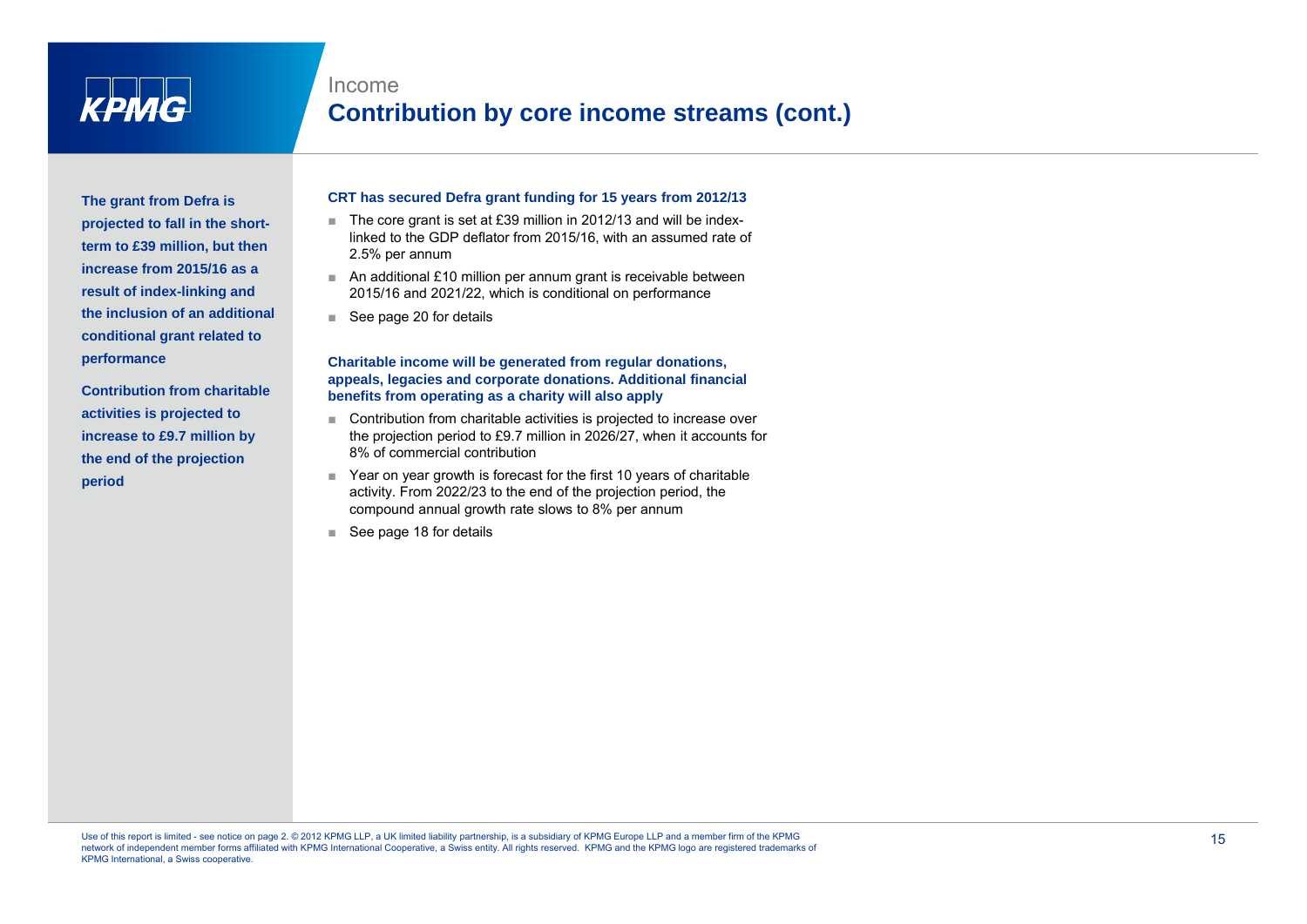## **Property and Joint Venture Income: Overview of Portfolio**

**British Waterways has a property portfolio of £527 million net asset value(including Joint Ventures and property related loans and receivables)**

Income

**The portfolio includes secondary investment assets and sites with future development potential. These have a net asset value of £430 million**

**The majority of investment sites have a waterside location to remain in keeping with the operations of British Waterways**

**40% of the value of the investment property portfolio is held in three assets The majority of the portfolio of over 1,100 assets is low value and management intensive**



Source: British Waterways Property Directorate Business Plan Executive Summary 2012/13 – 2014/15, 17 February 2012

**British Waterways' property and JV portfolio has a current value of £527 million. This is split between £430 million of investment property assets, £40 million of capital invested in Joint Ventures and £57m of capital debtors. The portfolio excludes the core waterway assets**

- $\blacksquare$  The portfolio has been built from a base of legacy assets surrounding the ■core waterway infrastructure. The value of the portfolio has been expanded through development activity and the purchase of new assets
- British Waterways cannot borrow to fund its property investments and is restricted to purchasing assets close to the waterways network

#### **Investment portfolio**

- ■ The investment portfolio is diverse in terms of geography and asset class with residential, office and retail investments together with ground rent income streams from development sites sold on long leases
- ■ There are over 1,100 assets in the portfolio, the majority of which the Trustees consider to be low value and management intensive. The top three assets (Wood Wharf freehold interest, Paddington Basin and Interchange Camden) account for 40% of the value

#### **Joint venture portfolio**

- In the early 2000s, British Waterways' strategy shifted toward Joint Venture based developments with conversion of over a quarter of the portfolio by value into equity holdings in JVs. The strategy was designed to provide:
	- Participation in higher level of value enhancement and more rapid expansion of the capital base for future reinvestment;<br>Access to the development expertise of the private so
	- Access to the development expertise of the private sector
	- Retention of control over canal-side development activity; and
	- The opportunity to sell development sites into the vehicles and to purchase completed income producing assets.
- This strategy has subsequently been re-evaluated, with the sale of stakes in s. The maiority of the **certain JVs In January 2012**, British Waterways sold its share of its most **share of its most and the solution** of the certain JVs. In January 2012, British Waterways sold its share of its most significant JV, Wood Wharf, a joint venture with Canary Wharf Group, for £52 million
	- ■ ISIS is British Waterways' largest remaining joint venture with Aviva and Muse. ISIS purchases sites with development potential from British Waterways and then either develops or trades the sites with enhanced value planning consents.
		- ISIS accounts for £38 million of the £40 million invested in joint ventures
		- The balance of £2 million is invested in a range of smaller JVs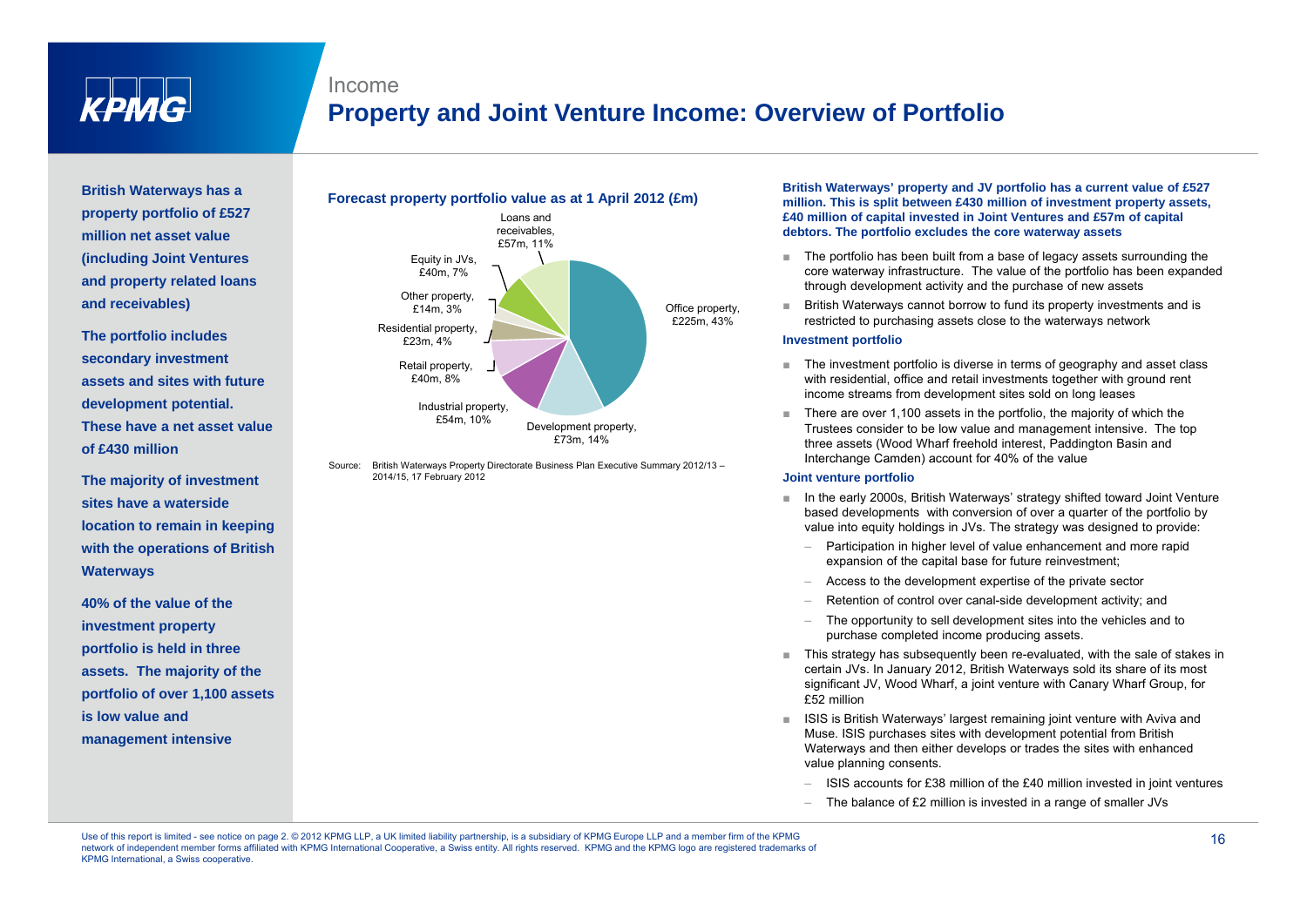

### Income

£m

## **Property and joint venture income: Future strategy and forecasts**

**British Waterways is realigning its investment portfolio to reduce ex posure p p in Joint Ventures and to increase investment in assets with a regular rental income stream**

**This strategy is underpinned by the sale of British Waterways interest in the Wood Wharf Joint Venture in early 2012 and the re- re investment of the capital receipt into rental income generating property**

**The Trustees believe that initial returns on the revised strategies are likely to be lower. However, the strategy gives security over the longer term thereby the risk in the risk in the portfolio**

#### **British Waterways projected commercial capital investment, 2011/12 – 2014/15**



17 February 2012

#### **Projected percentage of property income forecast from each investment type, 2011/12 – 2014/15**



Note: Other includes income from other property and ancillary and planning activities

Source: British Waterways Property Directorate Business Plan Executive Summary 2012/13–2014/15 2012/13 2014/15, 17 February 2012

#### **Future strategy**

- British Waterways intends to rebalance its portfolio towards a greater number of investment assets which have a regular income stream
- ■■ British Waterways plans to retain an interest in Joint Ventures to maintain a balance of higher returns in the portfolio and to leverage its ability to maximise value from and control of canal side developments
- British Waterways also intends to dispose of lower value, multi-tenanted properties in favour of properties with fewer tenants, which require less management. This is illustrated by the increasing percentage of income from prime office property by 2014/15
- The Trustees consider that implementation of this strategy will be facilitated<br>by the removal of the restriction to invest only in assets close to the ■waterways network

#### **Income from property and JVs is projected to be generated as follows:**

- 1. Consistent returns from a broad portfolio of assets, targeting an income rate of return of 6.75% pa on new investment property
- Source: British Waterways Property Directorate Business Plan Executive Summary 2012/13–2014/15,  $-$  Rental income is forecast to grow at 1%, 2% and 3% in 2011/12, Rental income is forecast to grow at 1%, 2% and 3% in 2011/12 2013/14 and 2014/15 respectively and remain at 3% pa over the rest of the projection period
	- 2. The sale of British Waterways' interest in the Wood Wharf JV in January 2012 for £52 million, of which £4 million will be received in cash and £48 million in loan notes with a coupon of 6.3%
		- – The loan notes will be paid down in annual instalments to 2015/16, with funds reinvested as released at a rate of 6.75%. This is projected to provide £3.7 million per annum of additional income from 2016/17
		- British Waterways' right to any future capital payments from the Wood Wharf JV has been converted into additional ground rent of £4 million per annum by 2016/17, increasing rental income from the freehold of the site to a minimum of £6 million from 2016/17
	- 3. An extension to the Heron Quays option agreement in 2012, increasing the option fee from £250,000 to £1.2 million, followed by exercise of the option itself in 2014, resulting in ground rent of £1.7 million per annum
	- 4. A return to profit of the ISIS JV in 2013/14, which is dependent on asset sales on completed developments, the repayment of existing debt facilities and the future redevelopment of land adjacent to Brentford Lock, West London

#### **Other Key Factors**

1. The Port Of London Properties loan of £12.9 million is planned to be repaid in 2014/15 and has been included in cash flow forecasts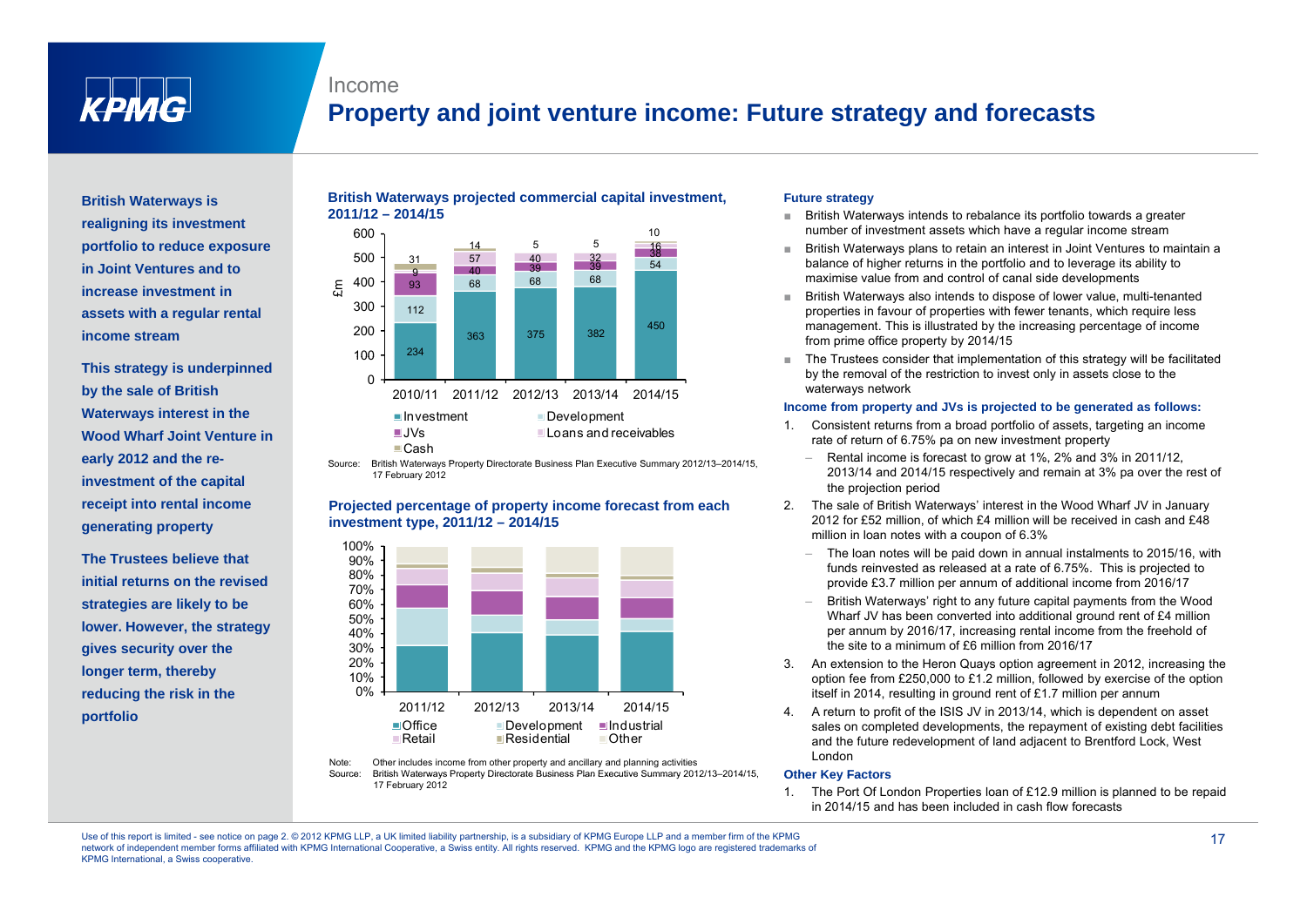

### Income**Charitable income**

**The Trustees believe that conversion to charitable status will give British g Waterways access to new funding sources from individuals and other public, private and charitable organisations**

**The primary fundraising approach that will be used in the first decade of the charity will be face-to-face will face to**fundraising, projected to **result in a donor file of 88,000 individuals by the end of year 10**

**This approach is particularly well-suited to the new CRT because it will operate at waterway locations which visitors will come to to, providing a self-selecting population of potential donors to recruit from**

#### **Projected total net voluntary income, after prudence factor, 2012/13–2026/27(b)**



Source: British Waterways NWC – Incremental Benefits v3. 12 October 2011 **Started as a series and server and serve**<br>Source: British Waterways NWC – Incremental Benefits v3. 12 October 2011

#### **Projected breakdown of voluntary income and donations, 2021/22**



Source: British Waterways NWC – Incremental Benefits v3, 12 October 2011 **as a charity** as a charity

#### **Charitable income**

- Face-to-face fundraising has been selected as the primary approach for recruiting donors. According to THINK Consulting Solutions<sup>(a)</sup>, it is currently the only viable approach for recruiting regular givers
- The Trustees believe the new CRT will be particularly well-suited to this form of fundraising because it will be operating at waterway locations which visitors will come to. Therefore, rather than approaching people at random in the street, with no knowledge of  $(0.3)(0.4)(0.5)(0.0)$  **that is the interest in a cause, the professional fundraisers will have a** self-selecting population of potential donors to draw from
	- After 10 years of operation, these management forecasts assume that CRT has a donor file of c. 88,000 individuals
	- CRT will also pursue other forms of giving, namely appeals, legacies and trusts and companies
	- ■ In projecting net voluntary income, British Waterways has applied a prudence factor of 75% to projected figures in order to account for the uncertainty of this new income stream
	- British Waterways' management has made some high level assumptions about other income and savings which could result from charitable status. These include rates relief, other operating savings and the extra return on capital from debt gearing
		- Within the projections, this income and savings accounts for £1.0 million in 2012/13, rising to £2.7 million by 2026/27, when it represents 28% of charitable contribution

Note: (a) The fundraising assumptions have been produced by THINK Consulting Solutions ('THINK') and are based on three data points:

- Canalside research conducted in January and July/August 2010
- Broad benchmarking against The Woodland Trust
- Discussions with Clive Mattock Fundraising
- Net voluntary income includes income from regular givers, appeals, legacies and corporate donors, less applicable direct costs. It does not include other income benefits from operating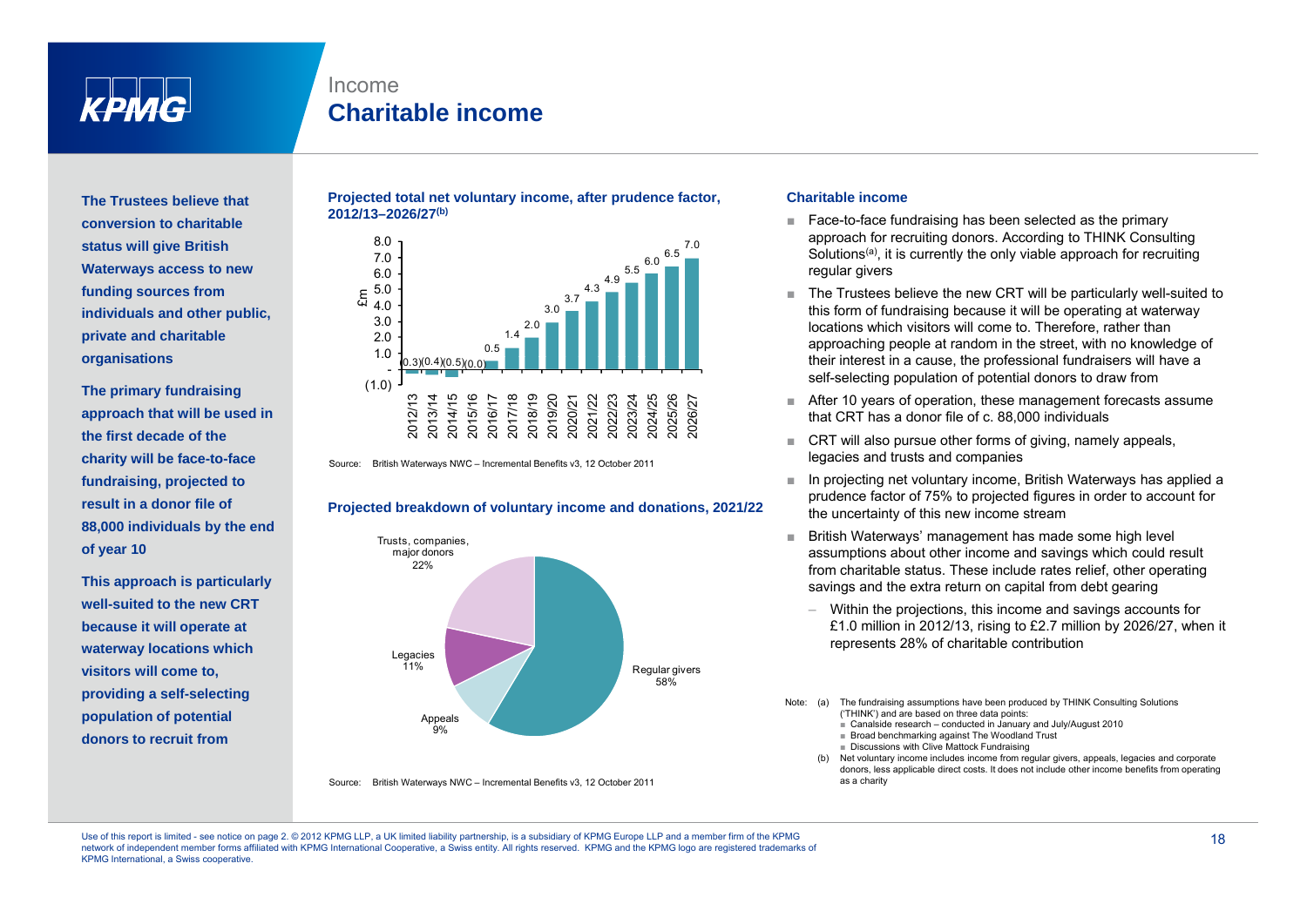

### Income**Volunteers**

**The value of volunteer time that could contribute to the maintenance of the waterway has been projected by management to be £3.7 million per annum by year 10**

**Charities do not include the value of volunteer time in income. However, the effect of volunteer activities on CRT will be to increase**I will be to increase **Net Value of Volunteering Activity outputs, thereby helping to close the funding gap to steady state levels** 

#### **Projected net value of volunteering activity over time (years)**



Value of Volunteering to Core Waterway

Cost management, training, safety, equipment & supervision 20%

Source: British Waterways NWC – Incremental Benefits v3, 12 October 2011

#### **Volunteers**

- The waterways and their associated assets require significant maintenance activity from year to year, in addition to the operational Finance activity from year to year, in addition to the operational control of the service activities. There are a number of tasks for which it should be possible to train volunteers to perform
	- ■ An estimate has been made of the amount of volunteering time which may be available to the charity as well as the value of that time
		- Volunteer days are projected to grow from 10,000 in year 1 of the charity to 80,000 in 2021/22. No increase in volunteering numbers is projected from years 10 to 15
		- The volunteer time has been valued on the basis of the equivalent annual salary that would be paid to a full time employee to carry out the same activities and meet similar outputs
	- The net value of volunteering is estimated to be around £365,000 in year one, rising tenfold to around £3.7 million by year 10
	- ■ British Waterways already has a volunteering programme in place. In 2008/09, volunteer days were approximately 15,000, in 2009/10 this increased to 24,000 days and in 2011/12 management forecast that this will increase again to 32,000 days. Therefore, the Trustees consider that estimates of volunteer days made for CRT are conservative
	- ■ The infrastructure to manage a volunteer programme is already in place, which includes stimulating and recruiting volunteers and handling their activities
	- ■ The Trustees do not envisage that volunteers displace any existing staff but will instead contribute to closing the funding gap to steady state levels
	- ■ Charities are not permitted to include the contribution from volunteers in their Statement of Financial Activities due to the difficulties in quantifying the value. However, the role and contribution of volunteers will be reflected in the Trustees' Annual Report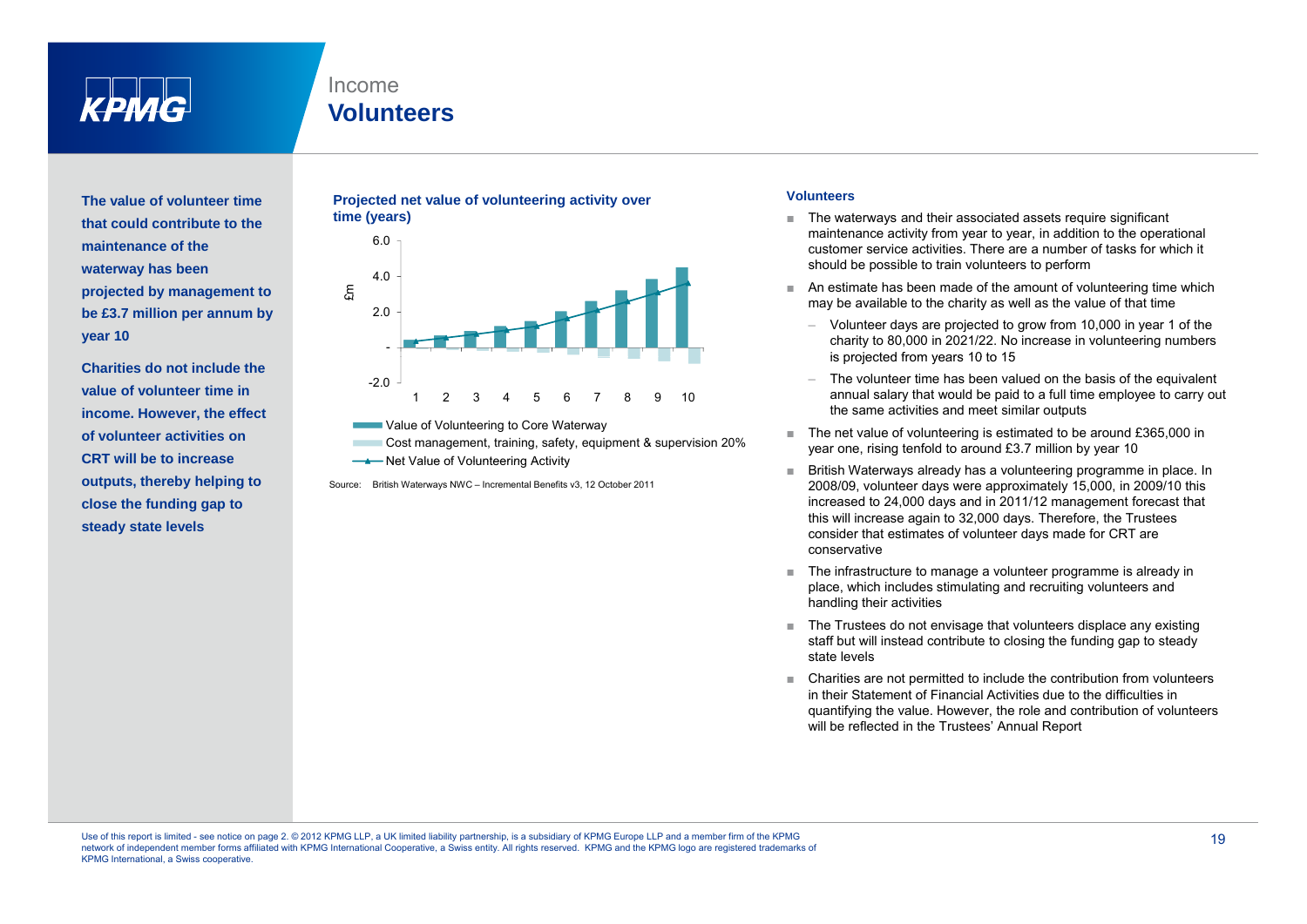

### Income**Grant funding**

- **British Waterways partially relies upon grant income from Defra to fund the costs of maintaining the waterways**
- **A funding agreement with Defra has been reached which guarantees this income until 2026/27 and is index-linked**
- **Grant funding is projected to account for 43% of net**---- -- -- **income by 2026/27**

#### **Projected Defra grant income, 2010/11 – 2026/27**



Source: British Waterways long term projections, 8 February 2012

| <b>Performance measures</b> |                                                                                                                                                                                  |                           |                                |                                   |  |  |  |
|-----------------------------|----------------------------------------------------------------------------------------------------------------------------------------------------------------------------------|---------------------------|--------------------------------|-----------------------------------|--|--|--|
|                             |                                                                                                                                                                                  | <b>Thresholds</b>         |                                | <b>BW</b><br>current              |  |  |  |
| <b>Standard</b>             | <b>Measurement</b>                                                                                                                                                               | <b>Warning</b>            | <b>Breach</b>                  | <b>KPI</b>                        |  |  |  |
| <b>Safe</b><br>waterways    | Asset Management to be in<br>accordance with PAS-55<br>Percentage of assets in<br>classes D&E shall not rise<br>to or above the thresholds                                       | 23% in<br>classes<br>D&E  | 25% in<br>classes<br>D&E       | <b>17%</b> in<br>classes<br>D&E   |  |  |  |
| Towpath<br>condition        | Percentage of towpath at<br>condition A, B or C shall not<br>fall to or below the<br>thresholds                                                                                  | 60% in<br>classes A-<br>C | 50% in<br>classes<br>$A-C$     | <b>75% in</b><br>classes<br>$A-C$ |  |  |  |
| <b>Flood mgmt</b>           | Percentage of principal<br>culverts & embankments in<br>class D & E, breach of<br>which would cause more<br>than £2m in damages, shall<br>not rise to or above the<br>thresholds | 4% in<br>Classes<br>D&E   | <b>7% in</b><br>classes<br>D&E | $2.3%$ in<br>Classes<br>D&E       |  |  |  |

#### **CRT will remain highly dependent on grant funding from Defra over the projection period. This income source has been guaranteed until 2026/27**

The grant settlement is comprised of two key elements

- The core grant is set at £39 million from 2012/13 and will be indexlinked to the GDP deflator from 2015/16
	- This is intended to ensure that the grant retains its real terms value over time
- Management have modelled this using a 2.5% per annum rate  $\overline{0}$  <del>|  $\overline{1}$  |  $\overline{1}$  |  $\overline{1}$  |  $\overline{1}$  |  $\overline{1}$  |  $\overline{1}$  |  $\overline{1}$  |  $\overline{1}$  |  $\overline{1}$  |  $\overline{1}$  |  $\overline{1}$   $\overline{1}$   $\overline{1}$   $\overline{1}$   $\overline{1}$   $\overline{1}$   $\overline{1}$   $\overline{1}$   $\overline{1}$   $\overline{1}$   $\overline{1}$  </del> by 2026/27
	- An additional conditional grant of £10 million per annum is receivable each year from 2015/16 to 2021/22, providing CRT meets three specific performance targets as detailed in the table to the left
		- If CRT reaches warning threshold, it must produce an action plan for Defra showing how to remedy the situation
		- If CRT reaches the breach threshold, Defra may (after due process) withhold payment of some or all of the conditional grant
		- These KPIs are already monitored by British Waterways and<br>are met based on current performance
	- From 2021/22 to 2026/27, the total grant funding receivable is capped at the value of the 2021/22 payment. As the core grant increases with inflation, the conditional grant falls by the same amount
	- ■ Under the terms of the grant, CRT has committed to implementing a transparent reporting strategy and adherence to specific policy provisions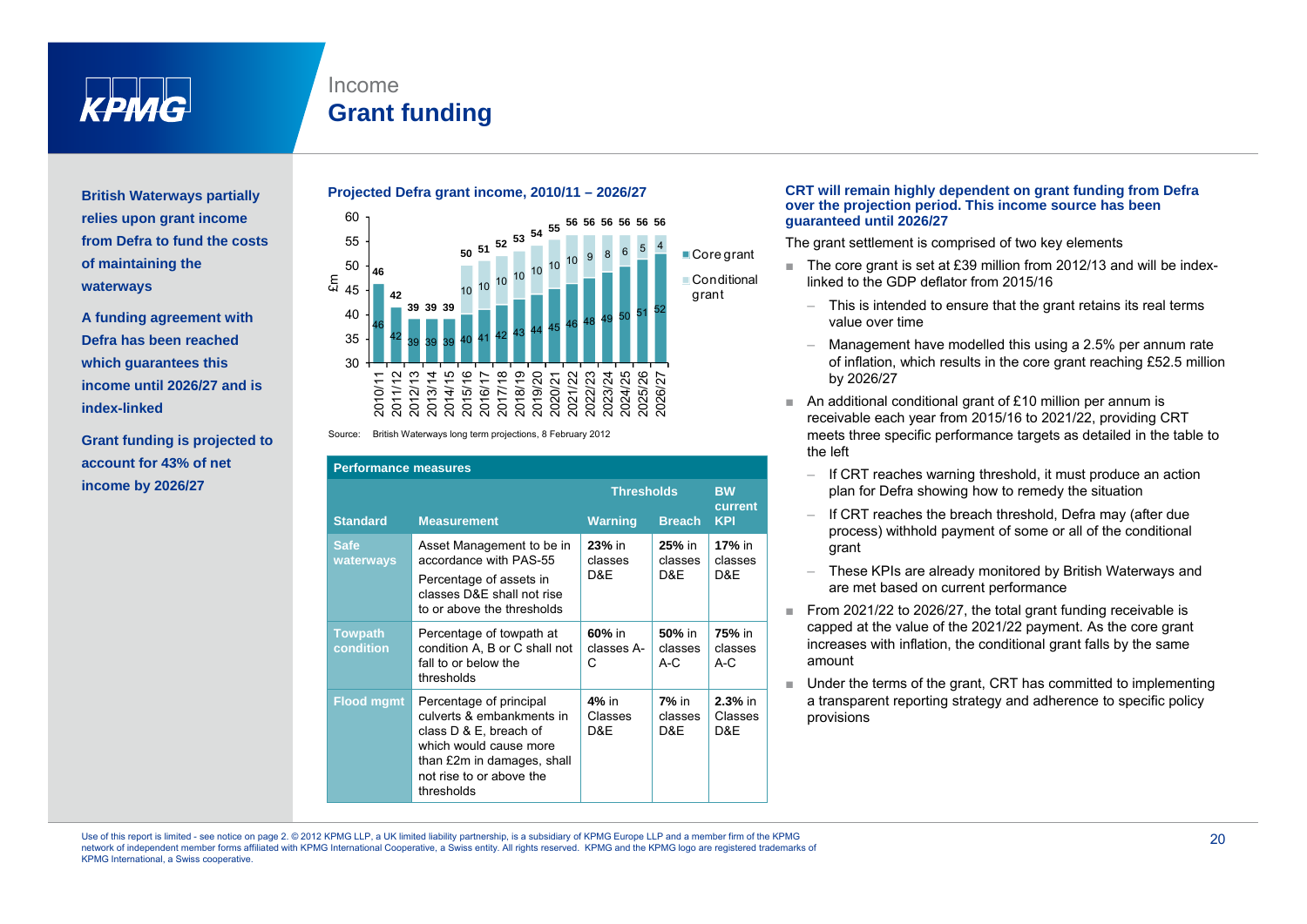

|                                               | Page |
|-----------------------------------------------|------|
| <b>Executive summary</b>                      | 4    |
| <b>Background</b>                             | 8    |
| <b>Financial overview</b>                     | 10   |
| <b>Income</b>                                 | 13   |
| Property<br>٠                                 | 16   |
| Charity<br>٠                                  | 18   |
| Grant funding<br>ш                            | 20   |
| <b>Expenditure</b>                            | 21   |
| Expenditure on waterways<br>ш                 | 23   |
| Steady state<br>$\overline{\phantom{0}}$      | 25   |
| Core waterway costs                           | 28   |
| Major works costs<br>$\overline{\phantom{m}}$ | 29   |
| Asset condition                               | 30   |
| <b>Forecast assumptions</b>                   | 32   |
| <b>Key sensitivities</b>                      | 35   |
| Tax                                           | 38   |
| <b>Appendices</b>                             | 40   |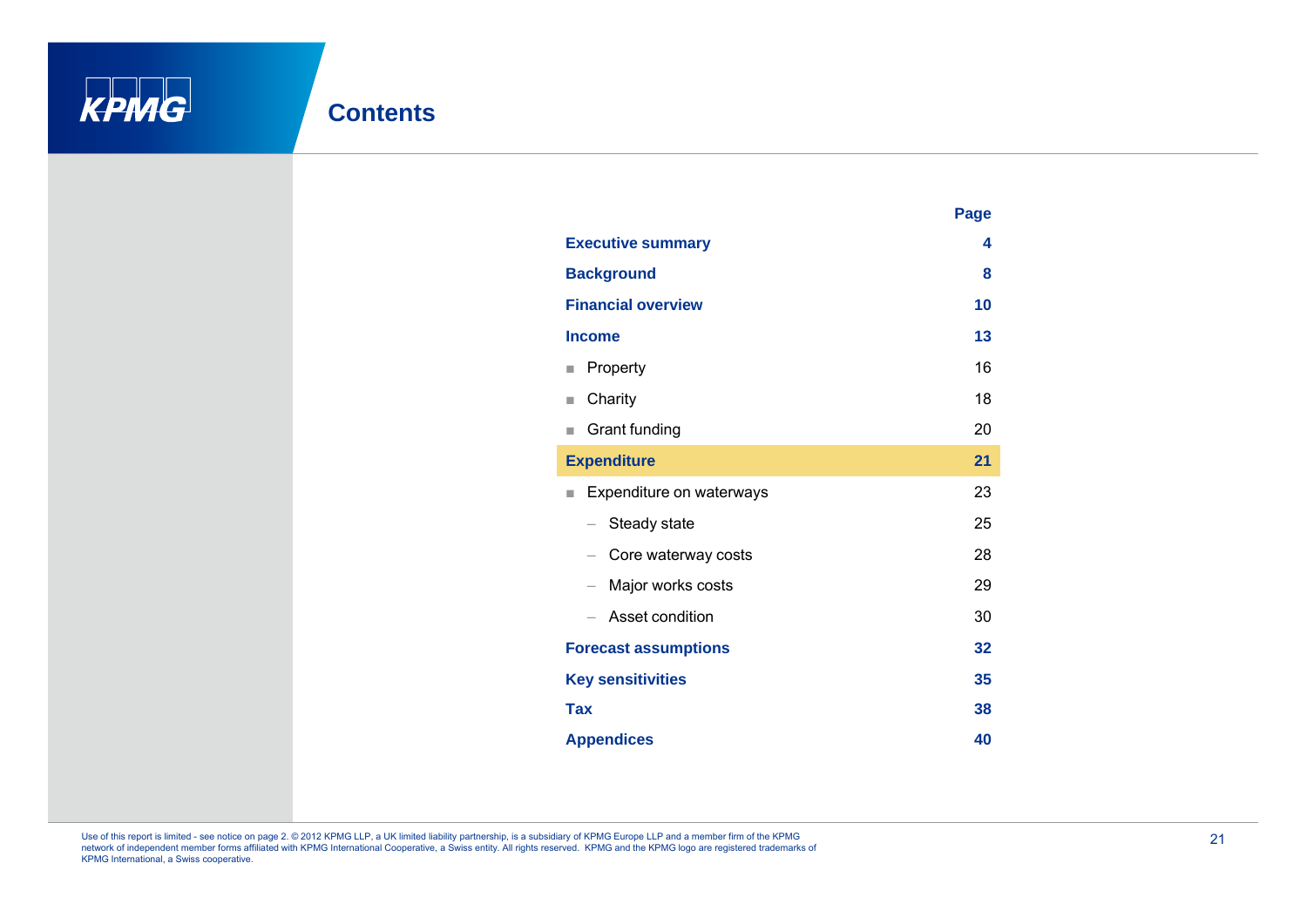

### **Expenditure Key costs**

**Core waterway and management costs are projected to increase broadly in line with inflation over the projection period, reaching a total of £89.6 million and £42.7 million respectively, by 2026/27 p yy**

**Pension deficit funding is projected to be £7 million per annum over the projection period** Source: British Waterways long term projections, 8 February 2012

**Major works costs are projected to fluctuate over the period as this spend is driven by the surplus**  achieved from all other **activities**



#### **MManagement costs are relatively fixed and include office costs, professional fees, IT, marketing and other overhead costs, less planned efficiency savings**

- They are projected to remain relatively constant at £30 million per annum between 2011/12 and 2014/15 due to the impact of planned efficiencies offsetting inflation
- achieved from all other **and the contract of the period**, payroll and staff related expenses represent the majority is projected to increase to £64.7 million in 2015/16 and to £89.6 million by **achieved from all other pe** of the projected cost at 56%. Projected premises and office costs and professional fees account for 17% each
	- Management costs are then projected to increase by 3% for the remainder of the projection period, reaching £42.7 million by 2026/27
	- Contingency spend of £2 million per annum is also projected every year from 2011/12. This is for use in an emergency situation e.g. breach of a canal bank

#### **Pension deficit funding**

- British Waterways currently has a deficit on its pension scheme. Under the funding agreement with Defra, it will receive a one-off payment of £25 million to reduce this deficit
- However, a deficit of c. £100 million will remain, which CRT intends to fund via a 19 year asset-backed contribution scheme. This is projected to require property income of £5 million per annum to be paid to the pension fund

In addition, CRT plans to set aside £2 million per annum to a sinking fund ■in order to create the funds that are projected to be required to unwind the asset-backed contribution scheme at its maturity in 2031

#### **Core waterway spend represents the largest single item of current expenditure, and is projected to increase**

- ■ Core waterway spend accounts for £54.8 million of the total in 2010/11, and is projected to increase to £64.7 million in 2015/16 and to £89.6 million by 2026/27
- ■ Over the period core waterway spend as a proportion of total waterway spend and administrative costs is projected to rise from 47% in 2014/15 to 49% in 2026/27. See page 28 for further details

#### **Spend on major works is the balancing figure in the annual income and expenditure plan**

- ■ Expenditure below £15.0 million per annum is deemed a risk by British Waterways and is also uneconomical. For this reason additional spend has been planned in 2011/12 and 2012/13, resulting in a deficit in both years
- ■ Over the projection period, major works spend is projected to increase from £17.9 million in 2011/12 to £39.9 million in 2026/27
- It represents 16% of total projected waterway spend and administrative costs in 2011/12, rising to 24% in 2019/20 and falling marginally to 22% by 2026/27. See page 29 for further details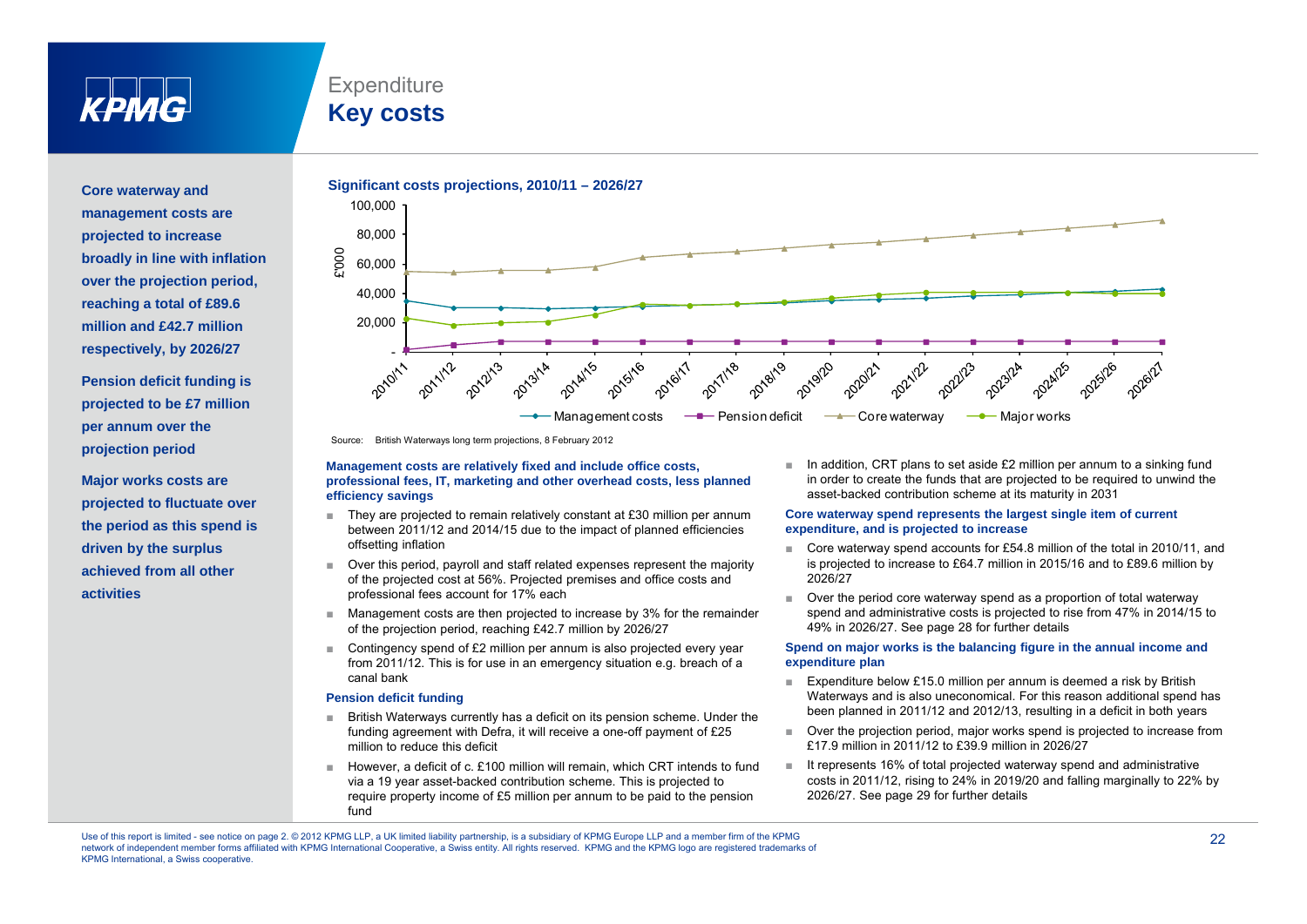

### Expenditure on waterways **British Waterways is responsible for a diverse distributed network of heritage assets**

**British Waterways has a statutory obligation for maintaining its extensive network of waterways across England, Wales and Scotland**

**The money British Waterways spends on the waterways is directly linked to its net income levels, meaning falls in income lead to deterioration of assetcondition**

#### **British Waterways has a statutory obligation to maintain over 3,000km of waterways in England & Wales**

- The network is comprised of a wide range of assets of varying g its extensive **general condition** and age, including heritage and listed structures
	- There are eleven waterways in the England and Wales network: North West, North East, Manchester & Pennine, North Wales & Border, Central Shires, East Midlands, South Wales & Severn, West Midlands, South East, Kennet & Avon, and London

#### A large proportion of British Waterways' income is spent on **maintaining this network**

- Waterway expenditure is split into three component parts being core waterway, enterprise and major works. (These costs are disclosed net of income)
- **D** deterioration of asset **Example 20** Election of Broadly, core waterway spending supports the maintenance of assets at the same condition and provision of customer service and amenities, whilst major works spending is focused on improving the condition of assets in need of specific repair
	- Movements in net income received by British Waterways have a direct impact on the condition of the waterway

#### **To understand British Waterways' approach to its obligations and to review the business planning assumptions, it is essential to look at three areas:**

- British Waterways' concept of 'Steady State', the total amount required by the waterways, and the amount British Waterways spends
- ■Budgeting for repairs of assets
- Prioritisation of assets for repair

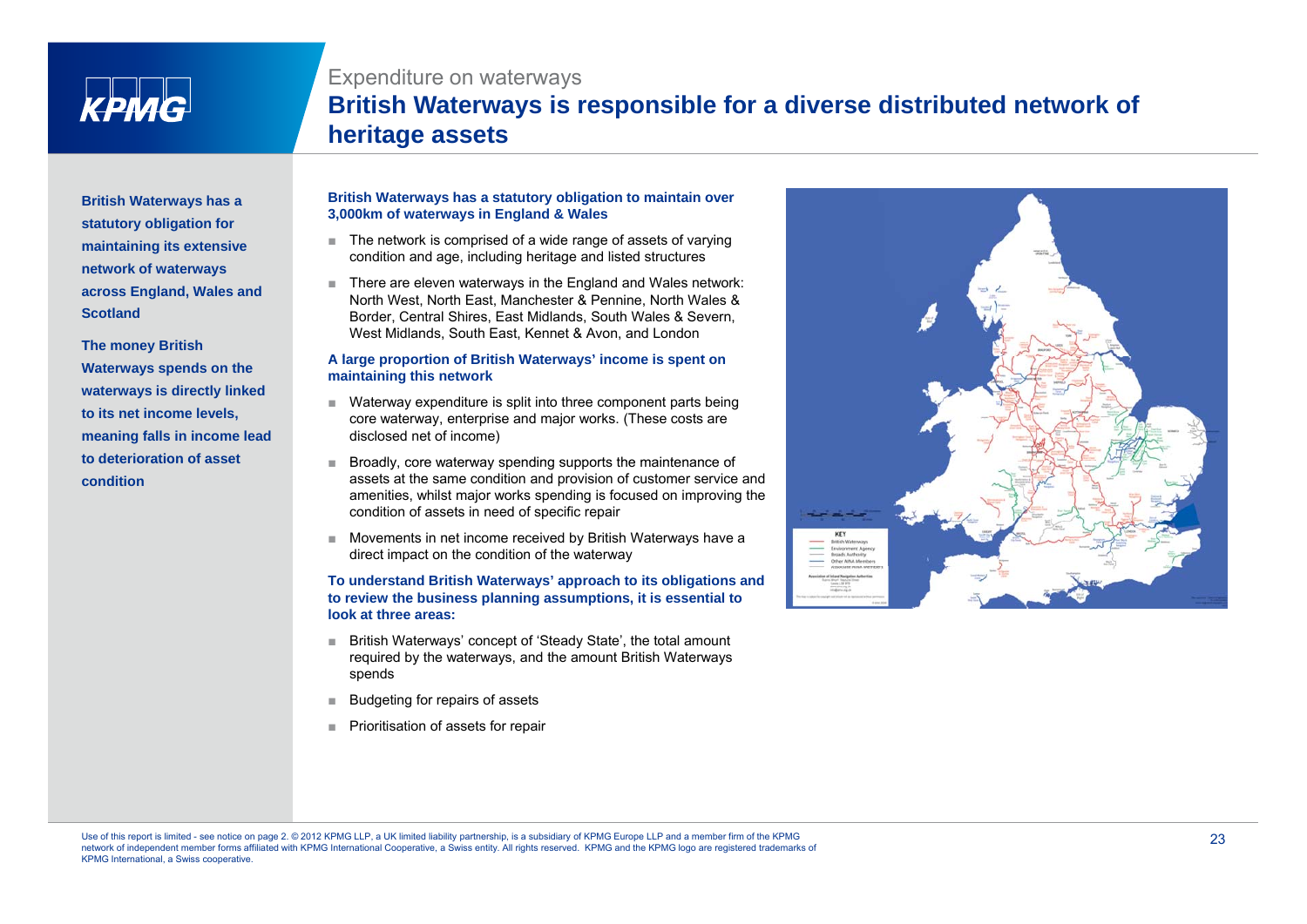

### Expenditure on waterways

### **The condition of the waterways is determined by the state of the physical assets and surrounding vegetation and environment**

**Activities undertaken by British Waterways range from s pecific maintenance p on physical assets, such as locks, through to vegetation management which maintains the surrounding environment and improves the user experience**

**Activities are divided into maintenance and repair of principal and non-principal non principalassets, customer service and vegetation management** 

**Principal assets are further cate gorised accordin g to condition and graded A-E**

**British Waterways has a statutory obligation to ensure that the waterways are kept in operational condition. In addition, British Waterways aims to maintain the wider waterway environment to ensure a positive experience for users**

■ Across the eleven waterways in the network, there is a total of 26,000 assets, together with extensive vegetation requiring management

#### **British Waterway's responsibility of maintaining the condition of the waterways can be categorised into three broad areas:**

|                                                                                                                    | <b>Condition categorisation</b>                                                   |                                                                                                                                                                                                     |                                                                                                                             | Non-principal assets are not monitored in the same way                                                                                                                                                                                                                                      |                                                                                                                             |
|--------------------------------------------------------------------------------------------------------------------|-----------------------------------------------------------------------------------|-----------------------------------------------------------------------------------------------------------------------------------------------------------------------------------------------------|-----------------------------------------------------------------------------------------------------------------------------|---------------------------------------------------------------------------------------------------------------------------------------------------------------------------------------------------------------------------------------------------------------------------------------------|-----------------------------------------------------------------------------------------------------------------------------|
| ronment and improves<br><b>user experience</b>                                                                     |                                                                                   | <b>Characteristics</b>                                                                                                                                                                              | <b>Examples</b>                                                                                                             |                                                                                                                                                                                                                                                                                             | Non-principal assets are not graded A-E due to the high costs which w                                                       |
| vities are divided into<br><b>itenance and repair of</b><br>cipal and non-principal<br><b>ts, customer service</b> | <b>Principal</b><br>assets                                                        | Most important assets<br>ш<br>Key to navigation of the<br>waterways<br>More heavily regulated<br>and monitored<br>Tend to have a higher<br>ш<br>consequence of failure<br>than non-principal assets | $\blacksquare$ All Locks<br>Accommodation bridges<br>Reservoirs<br>ш.<br>Culverts<br>ш.<br>Aqueducts<br>٠<br>Major cuttings | result from regular inspection and the perception that these assets are<br>central to waterways operations<br>However, due to major breaches and high cost of repairs from failing no<br>principal assets, British Waterways is now undertaking assessments of<br>non-principal embankments |                                                                                                                             |
| vegetation management                                                                                              |                                                                                   |                                                                                                                                                                                                     | Principal embankments<br>(>3m)                                                                                              | <b>Asset condition</b><br>grade                                                                                                                                                                                                                                                             | <b>Description</b>                                                                                                          |
| cipal assets are further                                                                                           | Non-                                                                              | All other physical assets                                                                                                                                                                           | <b>Bank protection</b>                                                                                                      | A - Very good                                                                                                                                                                                                                                                                               | Construction sound, well maintained                                                                                         |
| gorised according to<br>dition and graded A-E                                                                      | principal<br>assets<br><b>Customer</b><br>service and<br>vegetation<br>management | Failure or condition will not $\Box$<br>severely impact navigation<br>of waterways<br>Less regulated and<br>monitored                                                                               | Non-principal<br>embankments (<3m)<br>Winding holes<br>Piers / Jetties                                                      | $B - Good$                                                                                                                                                                                                                                                                                  | Superficial wear and tear/minor deterioration of<br>surfaces, some perishing, non structurally significant<br>cracking      |
|                                                                                                                    |                                                                                   |                                                                                                                                                                                                     | Visitor moorings                                                                                                            | $C - Fair$                                                                                                                                                                                                                                                                                  | Sound but affected by minor, structurally insignifican<br>degradation or leakage                                            |
|                                                                                                                    |                                                                                   | Activities carried out to<br>allow customers to use the<br>waterways and for<br>amenity benefit                                                                                                     | Customer facilities<br>ш.<br>(toilets, car parks etc.)<br>Soft / Hard towpath<br>management                                 | $D - Poor$                                                                                                                                                                                                                                                                                  | Functional but significant spalling, perishing, leakage<br>structural cracking, deformation, potential loss of<br>stability |
|                                                                                                                    |                                                                                   | These typically relate to<br>customer services that are<br>provided (such as toilets,<br>car parks etc.), and also<br>the management of the<br>vegetation surrounding the<br>waterways              | Tree management<br>Dry stone walling /<br>fencing<br>$\blacksquare$ Vegetation management<br>Grass cutting<br>m.            | $E - Bad$                                                                                                                                                                                                                                                                                   | About to stop functioning, strong possibility of failure<br>structure unstable, potential risk to users                     |

#### **Maintenance of principal and non-principal assets is crucial to ensure the waterways remain operational. To support this, British Waterways monitors the condition of its principal assets**

- ■■ Assets are graded by their condition on a scale of A-E (see below)
- ■ For those assets receiving grades D&E, their 'consequence of failure' grading is identified
- ■ Assets are then prioritised on a basis of their condition how severe the consequence of failure is

- ■ Non-principal assets are not graded A-E due to the high costs which would result from regular inspection and the perception that these assets are less central to waterways operations
- ■ However, due to major breaches and high cost of repairs from failing nonprincipal assets, British Waterways is now undertaking assessments of

| <b>Asset condition</b><br>grade | <b>Description</b>                                                                                                           |
|---------------------------------|------------------------------------------------------------------------------------------------------------------------------|
| A - Very good                   | Construction sound, well maintained                                                                                          |
| $B - Good$                      | Superficial wear and tear/minor deterioration of<br>surfaces, some perishing, non structurally significant<br>cracking       |
| $C - Fair$                      | Sound but affected by minor, structurally insignificant<br>degradation or leakage                                            |
| $D - P$ oor                     | Functional but significant spalling, perishing, leakage,<br>structural cracking, deformation, potential loss of<br>stability |
| $E - Bad$                       | About to stop functioning, strong possibility of failure,<br>structure unstable, potential risk to users                     |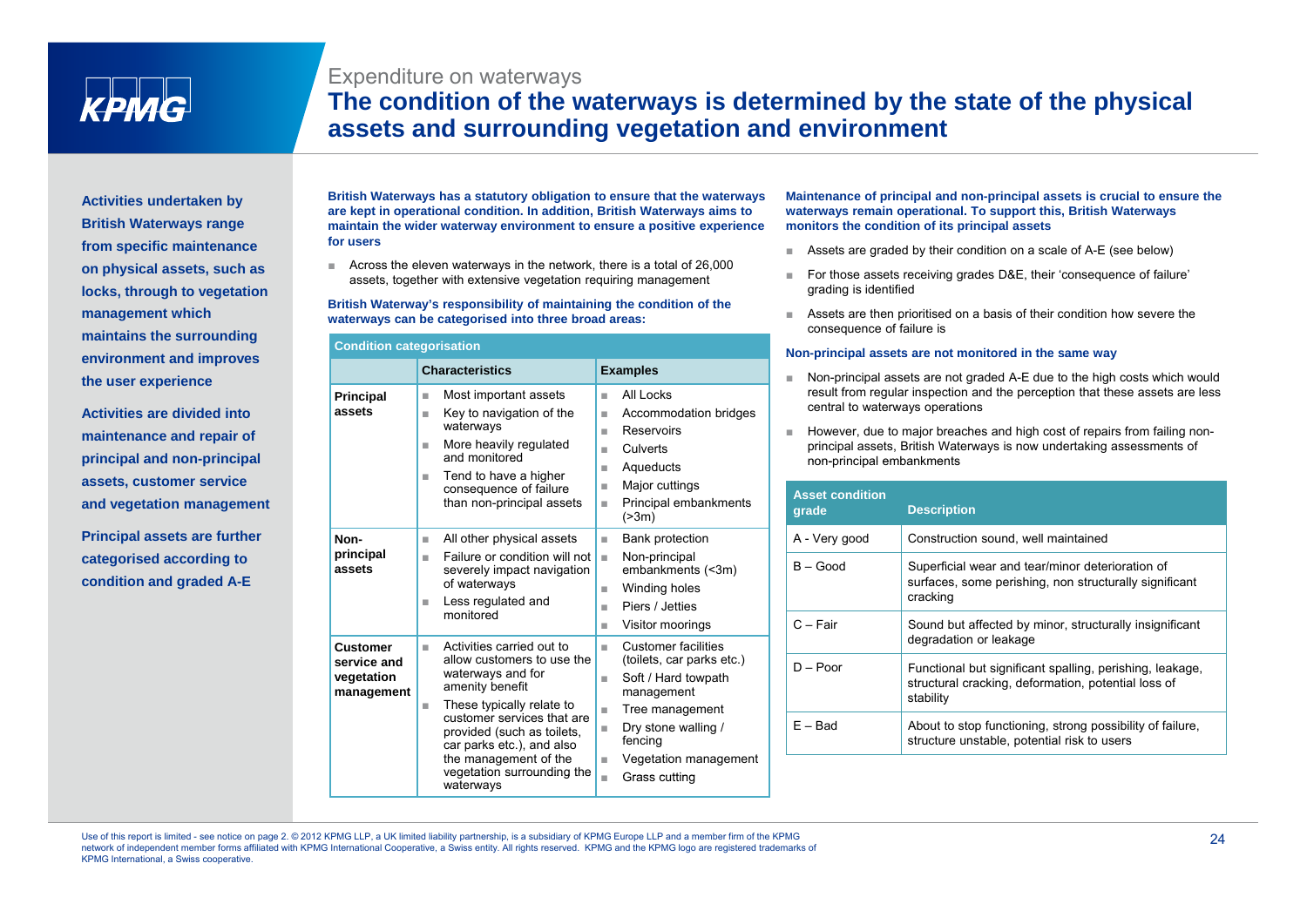### Steady state



### **To understand the total cost of maintaining the network, British Waterways develops a view of the total spend required through the 'steady state' model**

**British Waterways uses a model called the 'steady state' to understand and estimate the expenditure required to maintain the waterways in a stable condition**

**The steady state model is comprised of direct activities required to maintain physical assets, activities required for customer services and vegetation management together with unattributed costs**

**Steady state expenditure figures assume that the waterways are already in steady state condition** 

| Steady state model - total cost         |       | The steady state model provides a guide for expenditure required to<br>maintain the waterways in a stable condition                              |
|-----------------------------------------|-------|--------------------------------------------------------------------------------------------------------------------------------------------------|
|                                         | £ml   | The model seeks to estimate the annual cost of performing activities to                                                                          |
| Inspections                             | 2.3   | physical assets and other aspects of the waterways to ensure a stable                                                                            |
| Asset maintenance                       | 27.3  | state is maintained. British Waterways first develops the cost of the ac                                                                         |
| Towpath maintenance                     | 8.2   | This figure is then 'annualised' to give the yearly requirement. A descre                                                                        |
| Dredging                                | 9.6   | of the methodology behind the model is provided in Appendix 2.                                                                                   |
| Amenities, customer service             | 19.7  | The model specifies required spend by category, type of activity, type                                                                           |
| Energy and water rates                  | 2.8   | asset / vegetation and by geography, allowing operational application                                                                            |
| <b>Principal asset repairs</b>          | 14.1  | steady state budgeting                                                                                                                           |
| Total direct costs (excluding dowries)  | 84.1  | However, it should be noted that British Waterways does not currently                                                                            |
| Unattributed costs                      | 15.9  | the model to allocate funds between waterway units because they are<br>at steady state levels and the shortfall in condition varies between unit |
| Steady state expenditure before dowries | 100.0 | Instead, funding is allocated according to the current level of defects the                                                                      |
| Dowry sites                             | 3.8   | require rectification                                                                                                                            |
| Steady state expenditure                | 103.9 | British Waterways reviews the steady state model every few years to                                                                              |
|                                         |       |                                                                                                                                                  |

Source: British Waterways Steady State Profile four year plan, 14 October 2011

#### **Composition of steady state model 2011/12**



Source: British Waterways Steady State Profile four year plan management costs management costs

#### **The steady state model provides a guide for expenditure required to maintain the waterways in a stable condition**

- ■ The model seeks to estimate the annual cost of performing activities to state is maintained. British Waterways first develops the cost of the activity. This figure is then 'annualised' to give the yearly requirement. A description of the methodology behind the model is provided in Appendix 2.
- The model specifies required spend by category, type of activity, type of asset / vegetation and by geography, allowing operational application of steady state budgeting
- ■ However, it should be noted that British Waterways does not currently use the model to allocate funds between waterway units because they are not at steady state levels and the shortfall in condition varies between units. Instead, funding is allocated according to the current level of defects that require rectification

#### **British Waterways reviews the steady state model every few years to reflect changes in the cost base** . . . . . . . .

- The model was first developed in 2004, with most recent reviews conducted in 2009/10 and during summer 2011
- ■ The underlying cost drivers of the steady state are constantly changing, for example increased cost inflation, labour rates or productivity improvements. Reviewing the model allows British Waterways to understand changes in the cost base
- ■ Between full steady state reviews, British Waterways aims to undertake annual refreshes, updating for any significant known changes in costs

#### **The current steady state estimation as created in 2011 estimates a direct total steady state spend of £84.1 million for England and Wales**

■ This number is an 8% decrease on the figure derived in 2009/10 of £91.4 million. This is due to a reduction in the number of units managed, the removal of duplication in the model and the redefinition of steady state activities, partially offset by increases to unit costs

#### **There are also indirect costs included in the full steady state model for 2011 of £15.9 million (2009: £20.5 million)**

■ Unattributed costs are costs which cannot be attributed to a direct activity. This could include training, travelling time and supervisory and works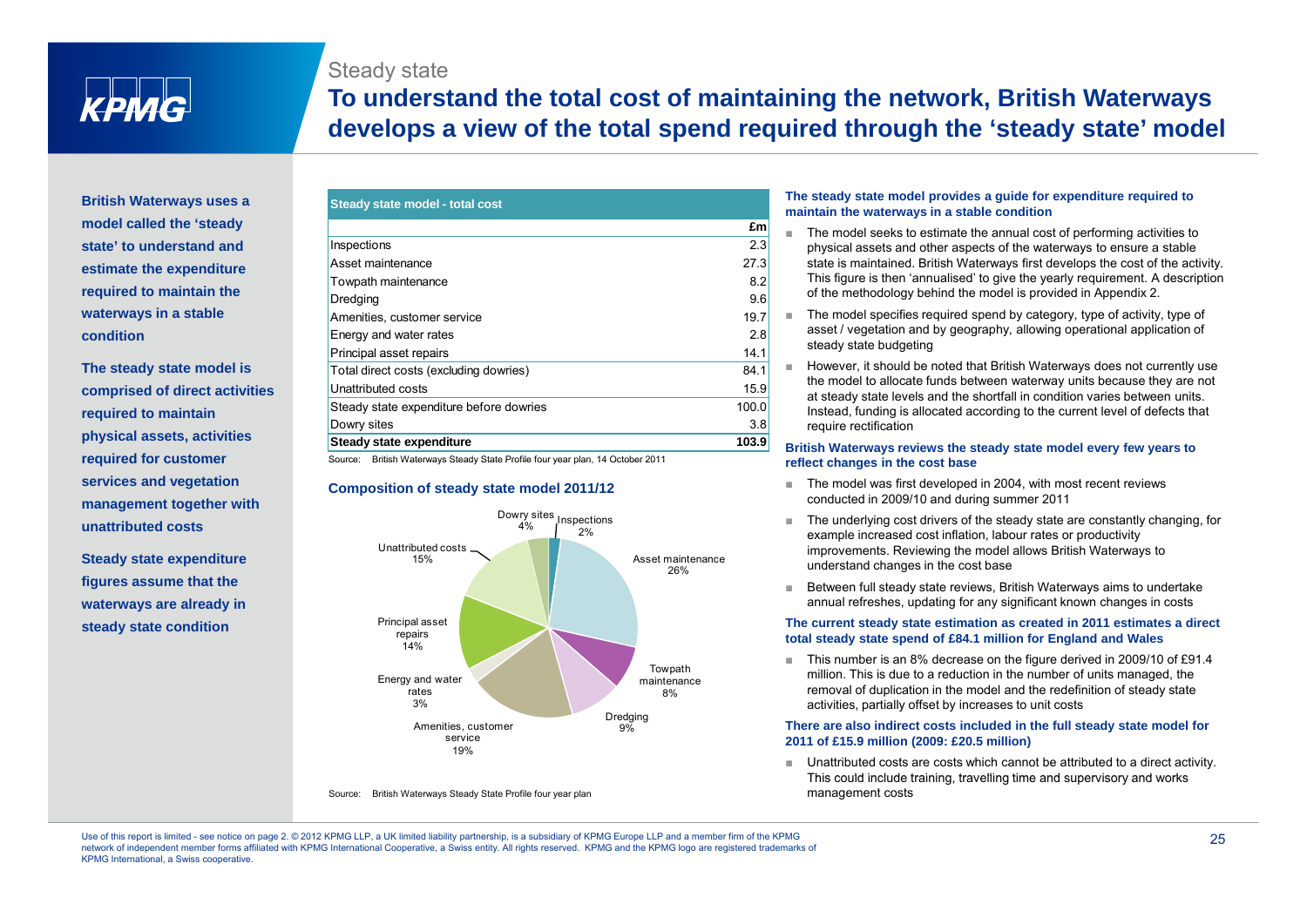### Steady state



**To date, the overall condition of the waterways has not met stead y state y requirements. Spend in arrears has been required to reduce this gap**

**Since 2004 British Waterways has not met the steady state levels of spend on maintenance, dredging and customer service**

**The under spend on physical assets appears to be less acute than for that on customer service and ve getation mana gement g g**

**Since 2004 spend on principal asset repairs has exceeded steady state requirements as a result of some of the historical funding deficit** 

#### **Steady state versus effective spend (excluding principal asset repairs), 2009/10 and 2011/12(a)(b)(c)**



Source: British Waterways Steady State Expenditure (exc. Asset Repairs) as % of Model (Final Agreement), 28 February 2012

#### **Spend on principal asset repairs, steady state vs. actual (including spend on arrears), 2004/5 – 2010/11(a)**



Source: British Waterways Steady State Expenditure (exc. Asset Repairs) as % of Model (Final Agreement), 28 February 2012

#### **Spend on the waterways is benchmarked by management against steady state requirements**

- However, it should be noted that the overall condition of the waterways has not reached the steady state levels
- Additional spend in arrears has been required to reduce this gap

#### Effective spend<sup>(c)</sup> by British Waterways on maintenance, dredging and **customer service has been below steady state requirements every year since 2004 when the model was developed**

- **Effective spend on in these areas (i.e. excluding asset repairs**<sup>(a)(b)</sup>) was below steady state in 2009/10 at £82.2 million. The 2011/12 planned effective spend is also less than target at £74.6 million
- However, the gap between steady state and actual effective spend has fallen over this period from 20% to 17% of target spend
	- This is due to efficiencies achieved by British Waterways (e.g. through outsourcing some activities), as well as the changes made to the steady state model in 2011 as discussed on page 25

#### **Although in aggregate spending has lagged the steady state target, spend on principal and non-principal assets has been closer to steady state requirements**

■ Maintaining the condition of principal assets has been prioritised above spending on the less critical aspects of network functionality, in the areas of customer service and vegetation management

#### **Also in contrast, spend on principal asset repairs has been at a significantly higher level than that required by the steady state model**

- This has been driven by a requirement to meet government targets for improving asset condition by clearing the arrears of repair that had accumulated
- ■ As shown left, in 2004/5 actual spend on asset repairs was 1.9 times the steady state requirement. By 2010/11, this had fallen to 1.05 times, but
- Note: (a) Principal asset repair costs represent the portion of major works spend that is directly spent on improving asset condition. Dredging, whilst categorised as part of major works, is not included in asset repairs
	- (b) Both the steady state target and effective spend have been shown excluding principal asset repair costs. This provides more comparable figures because actuals include amounts spent on arrears whereas the steady state model assumes that there are no outstanding arrears on principal assets
	- Effective spend represents total waterway costs, plus contributions to steady state from the Enterprise business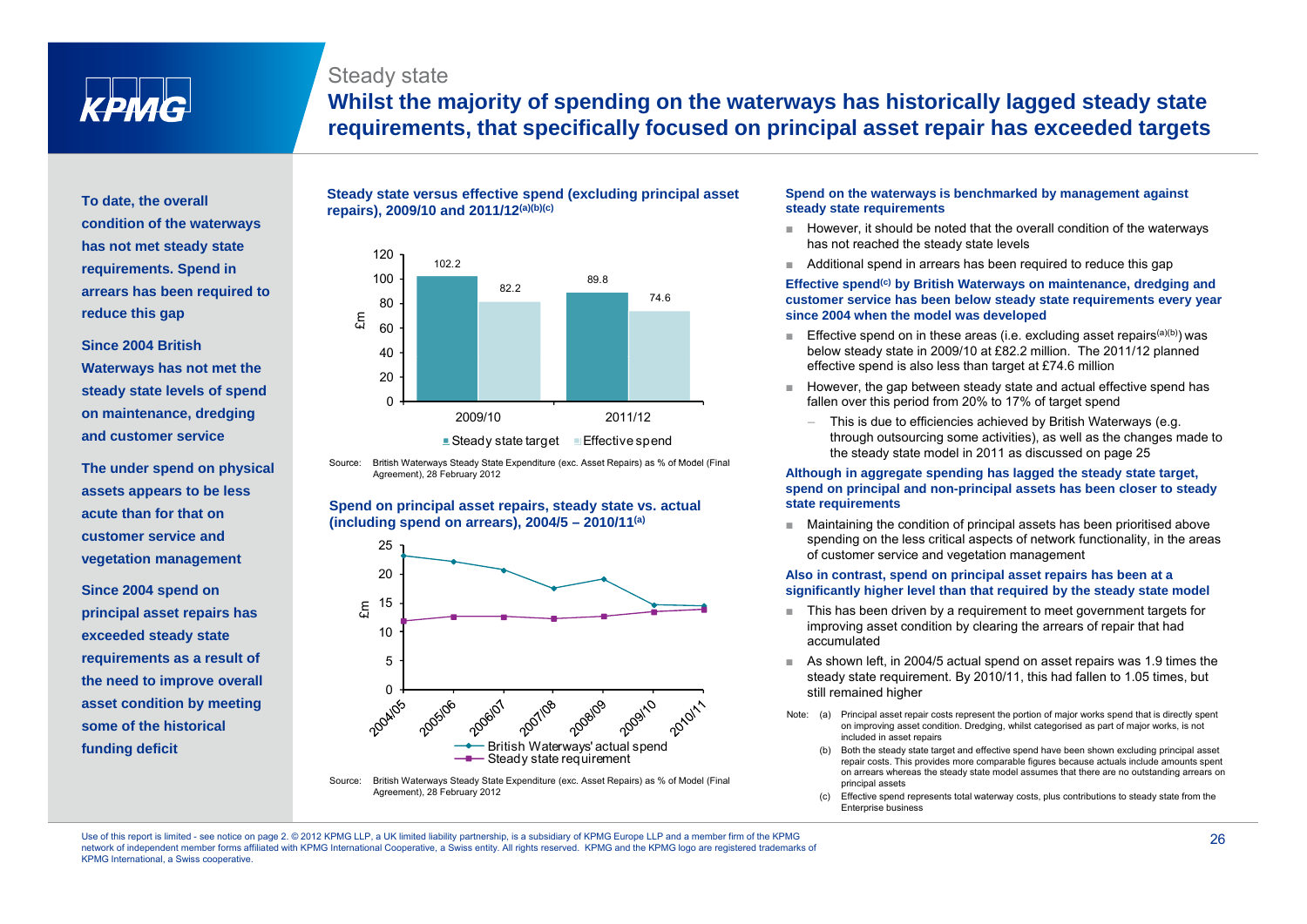## **The well funded principal asset repair programme has contributed to an improvement in asset condition**

**The spend above steady state on asset repairs and the preferential treatment of p maintenance spend on principal assets have, in combination, contributed to improving asset condition over time**

**The percentage of assets in D&E condition has fallen from 30% in 2002 to 19% in 2010 which is below the2010, threshold agreed with Defra of 23%** 

**However, a gap still exists between the current percentage of D&E assets and the 15% assumed by the steady state model**

#### **British Waterways Group (including Scotland) distribution of principal assets between Grades A-E, 2002-2010**

Steady state



Source: BW analysis pack 26 October 2007 & Defra report p12 2009-10.

#### **Historical proportion of assets in D&E condition, 2002-2010**



Source: BW analysis pack 26 October 2007 & Defra report p12 2009-10

#### **Principal asset repair spend directly contributes to the number of D&E grade assets**

- ■ This can be identified in the graph to the left which illustrates the number of D&E grade assets declining from 2002 to 2010. During which time the g g g principal asset repair budget increased
	- ■ Assets in poorer condition require more maintenance to keep them at that condition. In addition, the poorer the asset condition, the more expensive asset repairs are to return it to acceptable condition (grade C or above)
- ■ A deteriorating asset base will lead to an increased 'intermediate repair' and other maintenance as part of core waterway costs, which in turn will 20% have a corresponding reduction in the amounts available to be spent on major works

#### **The 2010 total of 19% principal assets in D&E condition is a marked improvement since 2002 and is below the threshold agreed with Defra of 23%; however, the number remains above the 15% assumed by the steady state model**

- $\blacksquare$  There has been a reduction in the total number of D&E condition assets ■from around 30% in 2002 to 19% in 2010
	- The reduction in E grade assets has been even more striking, falling from 9% to 2%
- The steady state model assumes that assets are repaired on a fully cyclical basis (i.e. with no arrears spend required), based on only 15% of principal assets being in D&E condition
- ■ However, management assess that a level of 23% represents a more appropriate reflection of risk in relation to asset condition
	- Management also notes that 23% is an average across all principal assets. In reality, key asset types (e.g. reservoirs) are maintained in a better condition than this

#### **Note that major works spend includes both principal asset repair spend and also spend on minimum safety standards, emergency repairs, major dredging and non-principal asset major works**

- ■ British Waterways does not have a detailed asset register for non-principal assets, therefore the condition of these assets is not measured
- ■ The condition grades of some principal assets have been reassessed by the Head of Asset Management over the past few years. This has partially contributed to the improving picture of the principal asset base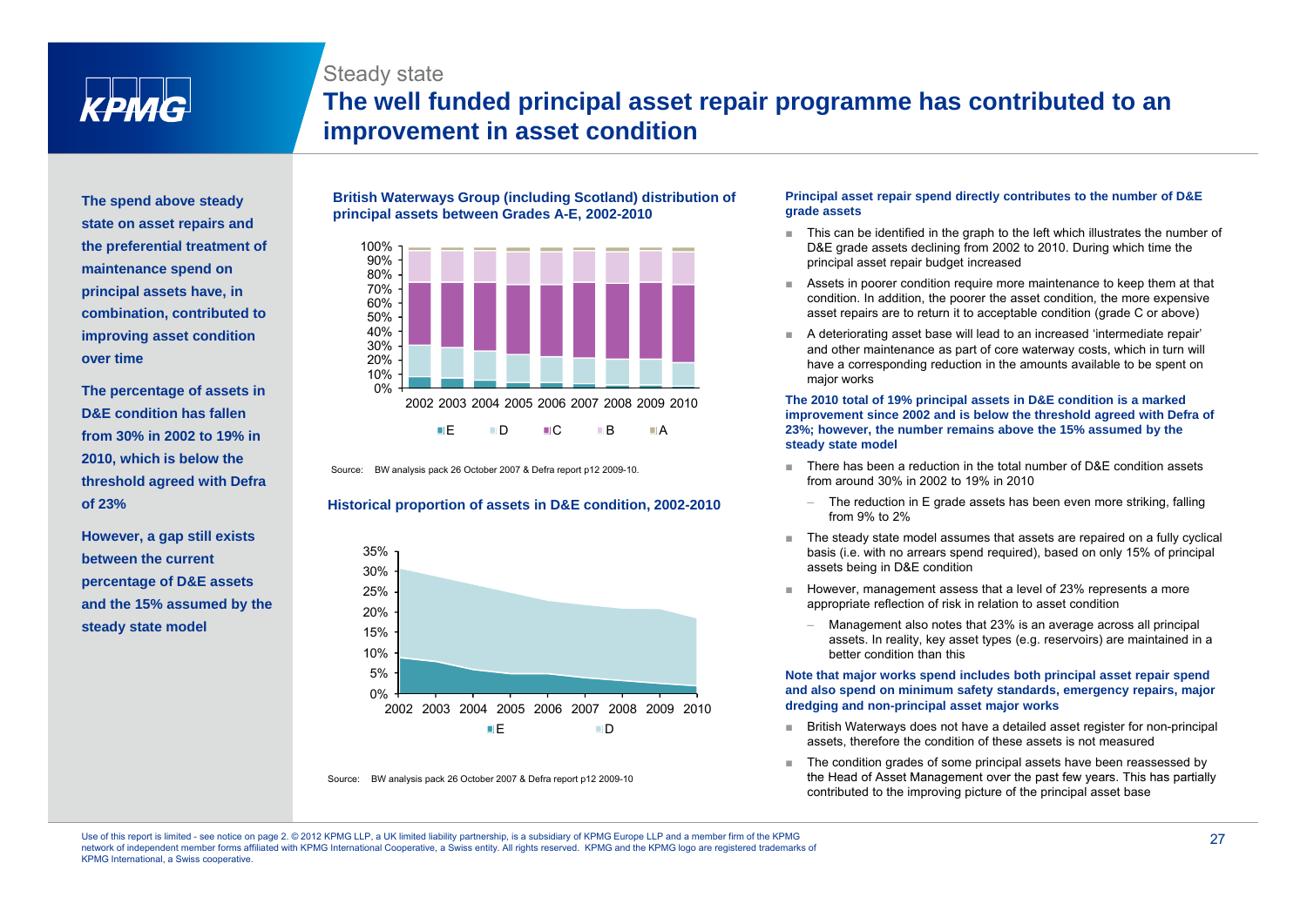

### **Expenditure Core waterway costs**

**Core waterway costs are projected to grow from £54.4 million in 2011/12 to £89.6** £m**million by 2026/27**

**This increase is driven by inflation at 3% and the inclusion of additional spend to narrow the gap on critical functionality spend (elements of customer service and vegetation management which lead to deterioration if not undertaken)**

#### **Projected core waterway costs, 2010/11-2026/27**



Note: Real terms assumes an annual rate of inflation of 3%Source: British Waterways long term projections, 8 February 2012

#### **Core waterway costs are targeted at maintaining asset condition and providing a level of customer service and amenities**

- British Waterways identifies priorities as being:
	- Inspection of principal assets on the waterways to understand condition and potential consequence of failure
	- Planned preventative maintenance all waterways are required to deliver consistent levels of planned preventative maintenance on priority assets
	- $-$  Intermediate repair medium sized repairs to assets on the waterway
- Costs are projected to inflate annually by 3% over the projection period and are offset by an assumption of efficiency savings being achieved through specific initiatives
- ■ The conditional grant from Defra has enabled budgeting for additional spend on tree, vegetation and towpath management, as well as boundary, car park and mooring maintenance from 2015/16
	- These works have historically been de-prioritised given funding constraints and the importance of maintaining principal assets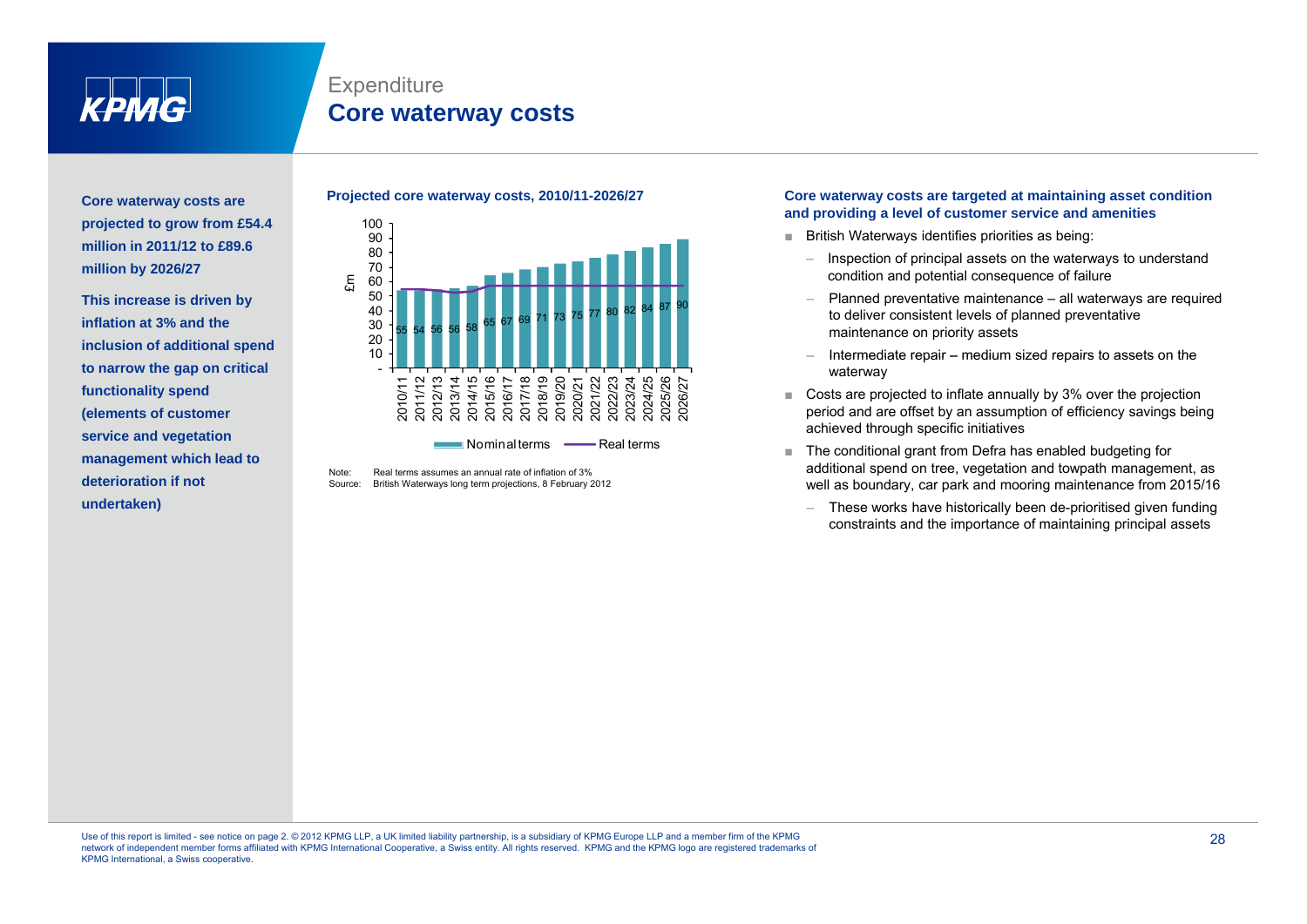

### **Expenditure Funding for major works**

**Spend on major works is broadly determined as the balancing figure for British g g Waterways, though specific allocations between core waterway spend and major works will be for the Trustees and management** 10,000 **managementto determine** 

**Spending on major works is projected to grow over the projection period In real period. terms, its value is projected to be broadly flat from 2015/16, although begins to decline slowly from 2020/21** 

**This projected decline at the end of the period is due to the real terms decrease in the Defra grant once it is fixed at £56 million This is incomparison to a continued inflating cost base**



Note: (a) Projected spend on Major Works has been discounted to real terms using an assumed inflation rate of 3% Source: British Waterways long term projections, 8 February 2012, KPMG analysis

#### **Major works projects are prioritised based on risk, from which a three year rolling programme is developed**

■ British Waterways plans an element of flexibility within its budget to allow any emergency works to be undertaken. The key works categories are reservoir safety; embankments and culverts; water supplies; large moving structures; and dredging. In addition, assets which have a high consequence of failure are prioritised

#### **Funding available for major works is calculated as the surplus arising from all other activities g**

#### **In the near term, the surplus available for major works is projected to increase in real terms to 2015/16, as a result of:**

- 1. Projected additional property income generated from the Wood Wharf transaction, namely increased ground rent and the reinvestment of cash proceeds
- 2. The start of the £10 million p.a. conditional grant from Defra

#### **From 2015/16 to 2021/22, major works spend is projected to be relatively flat in real terms**

- Both the core Defra grant and contribution from property and leisure business activities are projected to grow in line with inflation
- Whilst charitable contribution is projected to grow strongly at a compound annual growth rate of 31%, this is offset by the falling value of the Defra conditional grant, which is fixed at £10 million

#### **From 2021/22, funding for major works is projected to fall slowly in million. is real terms to the end of the projection period**

 This is as a result of the total Defra grant being fixed at the 2021/22 level of £56 million per annum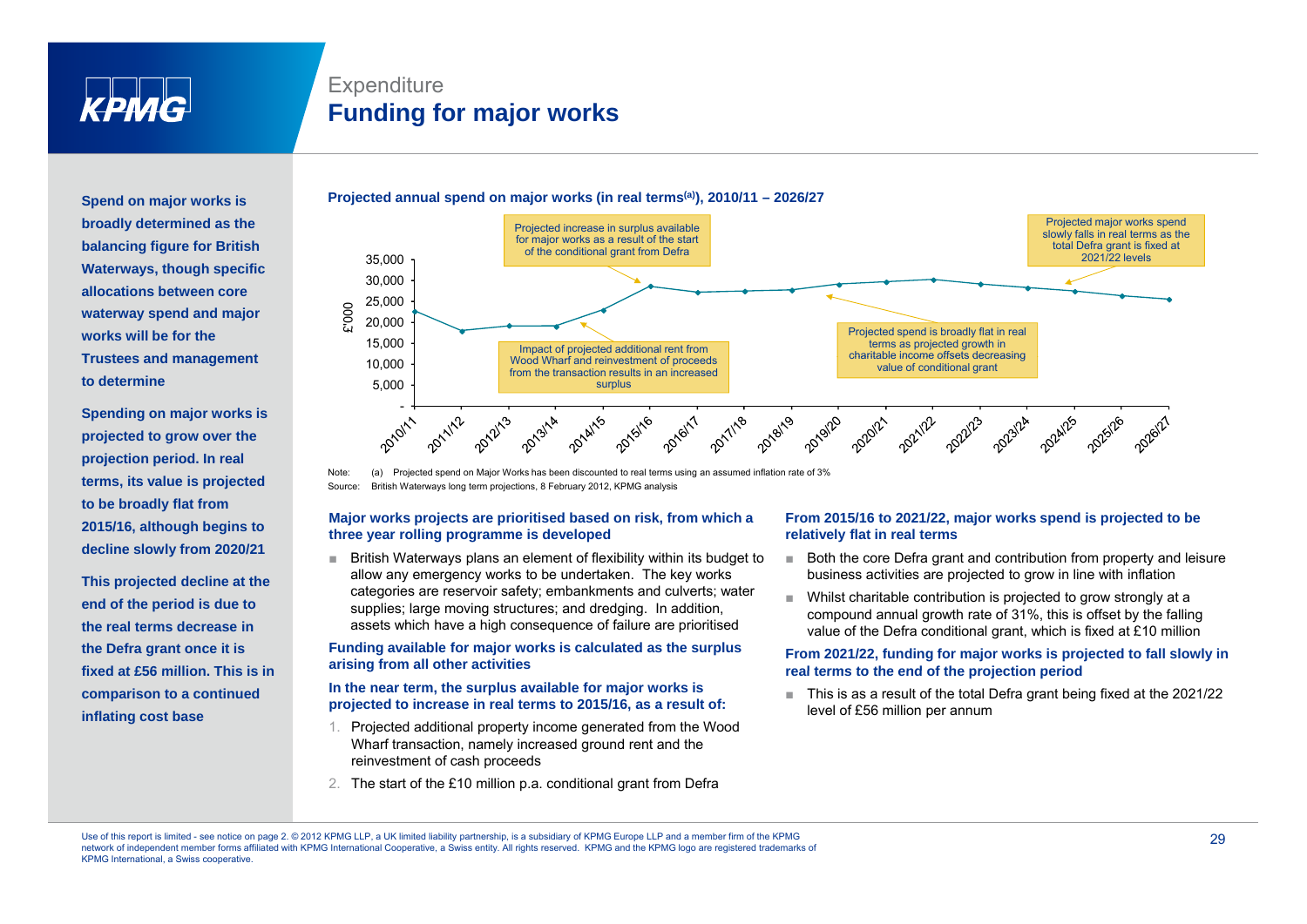

### Asset condition**Comparison of projected spending levels to steady state**

**maintenance, dredging, , <sup>g</sup> g,inspections and customer service and steady state requirements is projected to narrow as a result of the introduction of theconditional grant from Defra**

**Spend on principal asset repairs is projected to dip the short-term to 2014/15, but then exceed steady state requirements in order to recover the earlier deficit**

### **Steady state versus projected effective spend (excluding principal asset repairs), nominal terms, 2010/11-2026/27<sup>(a)(b</sup>) between actual spend on**  $\frac{1}{2}$  **asset repairs), nominal terms, 2010/11-2026/27<sup>(a)(b)(c)</sup>**



 $\blacksquare$  Effective spend  $\blacksquare$  Steady state target **below steady state levels in** Source: British Waterways Steady State Expenditure (exc. Asset Repairs) as % of Model (Final

Agreement), 28 February 2012

**Spend on principal asset repairs, steady state vs. projections, nominal terms, 2010/11 – 2026/27(a)**



**British Waterways' projections indicate that the gap between steady state requirements and effective spend (excluding principal asset repairs)(a)(b)(c) on maintenance, dredging and customer service will narrow from 2015/16custo e se ce a o o 0 5/ 6**

- Over the business plan period to 2014/15, effective spend (excluding principal asset repairs) is projected to equate to an average of 82% of steady state requirements
- From 2015/16, this is projected to increase to 94%, a level which is then maintained over the remainder of the period
- This up turn in spending against steady state arises as a result of the introduction of the conditional grant from Defra in 2015/16

**Spend directly on principal asset repairs is projected to fall below steady state requirements in the business plan period, resulting in a backlog of required spending. From 2015/16, this backlog will begin to be rectified as spend again increases above g g pg steady state levels**

- On average, between 2011/12 and 2013/14, spend on principal asset repairs is projected to be 87% of steady state requirements
- This metric increases to 106% in 2015/16, with the introduction of the conditional grant from Defra, and peaks at 119% in 2021/22
	- – Additional spend has been projected by management in this period in order to mitigate the deficit in earlier years
- Spend on principal asset repairs then falls to the end of the projection period, falling below steady state levels in 2025/26
- Note: (a) Principal asset repair costs represent the portion of major works spend that is directly spent on improving asset condition. Dredging, whilst categorised as part of major works, is not included in principal asset repairs
	- Both the steady state target and effective spend have been shown excluding principal asset repair costs. This provides more comparable figures because actuals include amounts spent on arrears whereas the steady state model assumes that there are no outstanding arrears on principal assets
	- (c) Effective spend represents total waterways costs, plus contributions to steady state from the Enterprise business, plus a value attributable to volunteering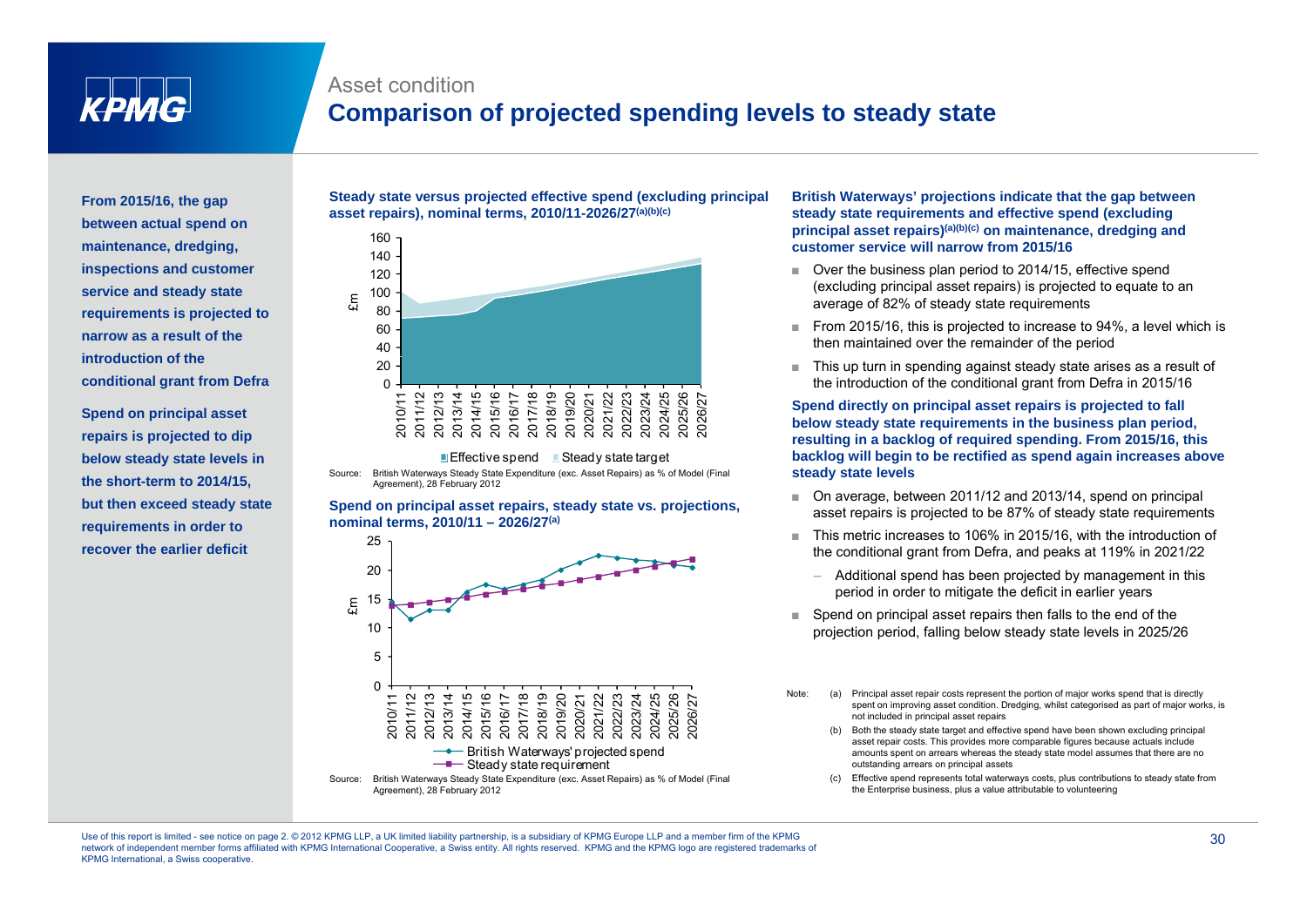

### Asset condition**Impact of projected levels of spending on asset condition**

**Based on the projected levels of spending, the percentage of assets in <sup>p</sup> <sup>g</sup> condition E is projected to fall from 1.7% to 1.1% over the projection period**

**However, the percentage of assets in condition D is projected to increase from 17% to 20% over the same period**

**D&E condition is driven by continued under spend on maintenance activities compared to steady state p y and lower than steady state levels of principal asset repairs spend in the first three years. This is coupled with an existing asset base**  $\qquad$  **historical spending the set of the set of the set of the set of the set of the set of the set of the set of the set of the set of the set of the set of the set of the set of the set of that does not meet steady state assumptions**



Note: (a) A description of the process used to build the asset condition projections is included in Appendix 3

Source: British Waterways Asset Condition Analysis v24 – Final Agreement, 22 February 2012

Projection of assets in D&E condition, 2011/12 – 2026/27<sup>(a)</sup> The impact of the levels of projected spend on the waterways **from 2010/11 to 2026/27 is to further decrease the projected percentage of assets in condition E, whilst increasing the proportion of assets in condition D p opo t <sup>o</sup> <sup>o</sup> assets co d t <sup>o</sup>**

- The projected percentage of assets in condition E falls from 1.7% to 1.1% (2011/12 to 2026/27) with a low of 0.7% forecast for 2023/24
- Meanwhile, the projected percentage of assets in condition D increases from 16% to 20% (2011/12 to 2026/27) with a high of 21% forecast for 2020/21
- The divergent trend between D and E assets is driven by management's modelling assumption that expenditure is focused first on E-grade assets, which are considered to be at greatest risk of failure

The total percentage of assets in D&E condition is projected to<br>The increase in assets in assets in the policy of the contribution of the areas world build the acceptance is included in the concess of a 24% by 2026/27, alt **increase to 21% by 2026/27, although remaining below the threshold agreed with Defra of 23%. This increase is as a result of a combination of factors:**

- Core spend on the waterways is below steady state levels throughout the projection period, resulting in assets deteriorating in condition
- In addition, spend on principal asset repairs falls below steady state requirements in the period to 2014/15
- Whilst spend on principal asset repairs then increases above steady state levels, there remains a deficit to be met, which arises both from the early projection period and also from insufficient historical spend
- As noted on page 27, the percentage of assets in D&E condition currently exceeds that assumed by the steady state model. Therefore, steady state spend does not reflect the spend required to maintain the actual asset base and exceeding steady state levels of spend does not directly equate to improving overall asset condition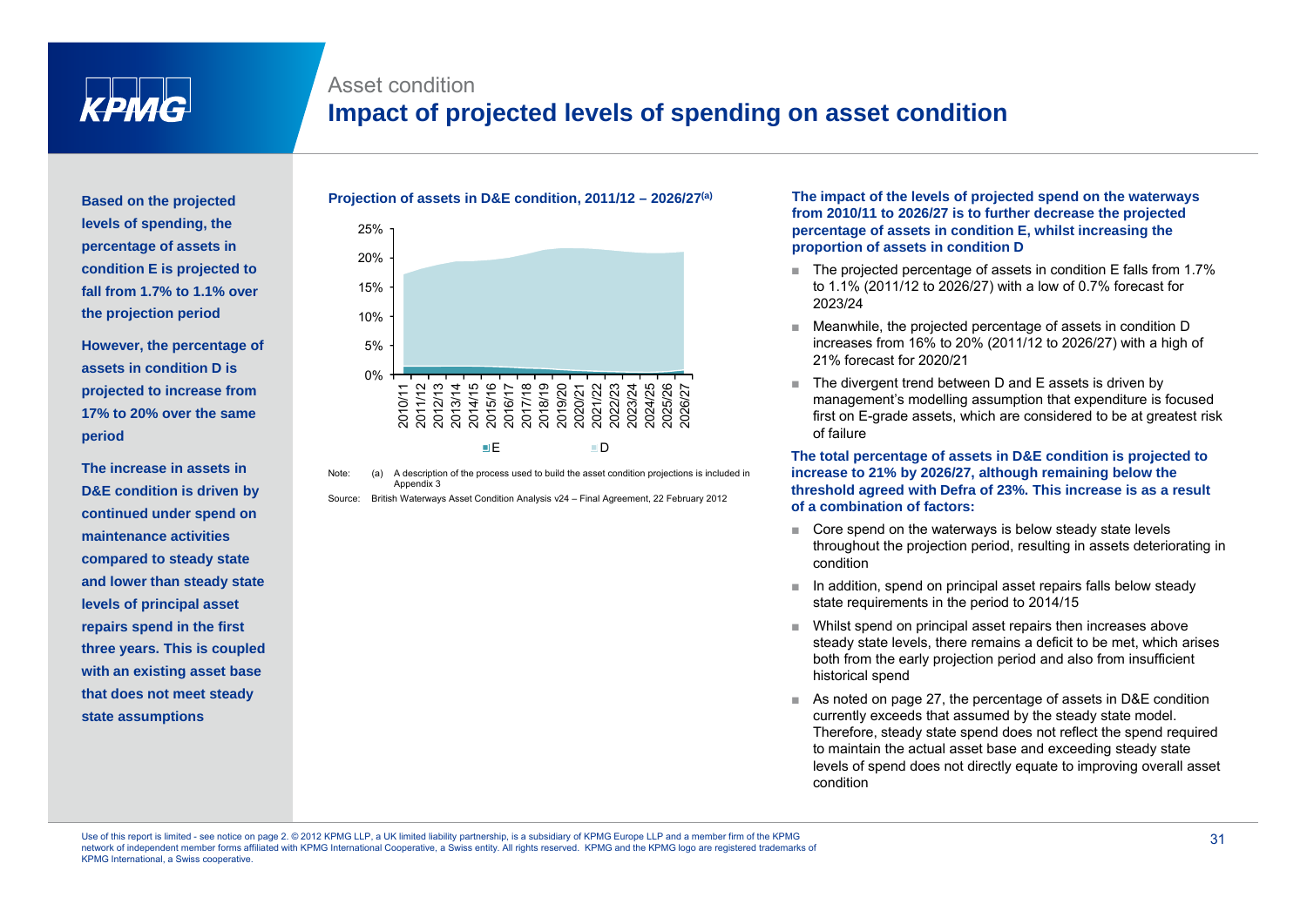

|                                                 | Page |
|-------------------------------------------------|------|
| <b>Executive summary</b>                        | 4    |
| <b>Background</b>                               | 8    |
| <b>Financial overview</b>                       | 10   |
| <b>Income</b>                                   | 13   |
| Property income<br>٠                            | 16   |
| Charitable income<br>٠                          | 18   |
| Grant funding<br>ш                              | 20   |
| <b>Expenditure</b>                              | 21   |
| Expenditure on waterways<br>٠                   | 23   |
| Steady state<br>$\qquad \qquad -$               | 25   |
| Core waterway costs<br>$\overline{\phantom{0}}$ | 28   |
| Major works costs<br>$\qquad \qquad -$          | 29   |
| Asset condition                                 | 30   |
| <b>Forecast assumptions</b>                     | 32   |
| <b>Key sensitivities</b>                        | 35   |
| <b>Tax</b>                                      | 38   |
| <b>Appendices</b>                               | 40   |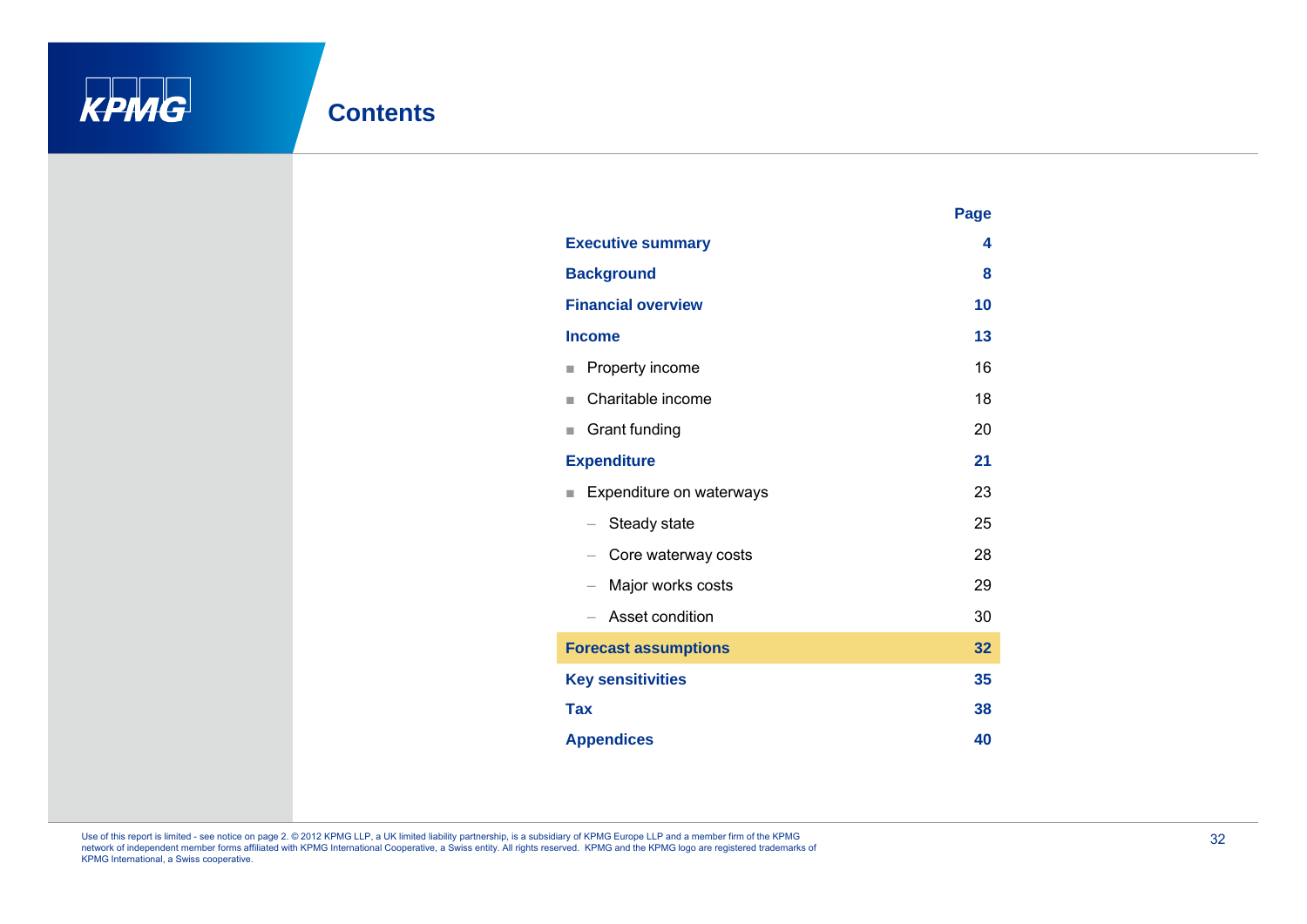

### Forecast assumptions **Summary of projection assumptions**

| <b>Projections to 2026/27 have</b>                                                                                            | <b>Projection</b>                 | <b>Comment</b>                                                                                                                                                                                                                                                                                                                                                                                                                                                                                             |
|-------------------------------------------------------------------------------------------------------------------------------|-----------------------------------|------------------------------------------------------------------------------------------------------------------------------------------------------------------------------------------------------------------------------------------------------------------------------------------------------------------------------------------------------------------------------------------------------------------------------------------------------------------------------------------------------------|
| been developed from a<br>detailed four year business<br>plan to 2014/15, followed by<br>high level assumptions                | <b>Property</b><br>contribution   | Property income from specific, large properties has been projected on an asset by asset basis based on known<br>contractual terms. The remainder (approximately 65% in 2014/15) has been inflated by 3% each year to 2026/27<br>This results in a projected combined compound annual growth rate of 3.4% from 2014/15 to 2026/27 or 2.8% from<br>$\blacksquare$<br>2015/16 to 2026/27. The higher rate arises as a result of significant increase relating to Wood Wharf income specifically<br>in 2015/16 |
| <b>Key costs and contribution</b><br>from certain income streams<br>have been inflated at 3%                                  | <b>Leisure</b><br>contribution    | Leisure contribution includes several different income streams, which have been projected individually.<br>ш.<br>In aggregate, from 2014/15 contribution from leisure increases by a projected compound annual growth rate of 2.8%                                                                                                                                                                                                                                                                         |
| This appears reasonable<br>given the long term target of<br>the Bank of England of 2%                                         | <b>Utilities</b><br>contribution  | Contribution from utilities is projected to inflate annually from 2014/15 by 3% for all contracts except that with BSkyB<br>m.<br>The BSkyB contract is fixed price, with periodic reviews but no inflationary increase permissible. The projected<br>H.<br>compound annual growth rate from 2014/15 to 2026/27 of utilities contribution in aggregate is therefore lower than<br>inflation at 2.4%                                                                                                        |
| inflation rate and the GDP<br>deflator of 2.5%                                                                                | <b>Charity</b><br>contribution    | Year on year growth has been assumed for charitable contribution to £5.8 million in 2020/21. From 2020/21 to the end<br>of the period the projected compound annual growth rate slows to 8% per annum                                                                                                                                                                                                                                                                                                      |
| <b>However if inflation were to</b><br>be higher or lower than 3%<br>during the projection this<br>would significantly impact | Grant                             | The grant has been modelled based on the terms agreed with Defra, as detailed on page 20<br>The core grant has been inflated annually from 2015/16 by 2.5% to reflect the GDP deflator<br>The conditional grant is also included from 2015/16, but this is fixed at a flat rate of £10 million per annum each year to<br>2021/22<br>From 2021/22, the grant is fixed, resulting in a projected real terms decrease in value over time<br>m.                                                                |
| the results                                                                                                                   | <b>Management</b><br><b>costs</b> | From 2014/15, management costs are projected to inflate annually by 3%, thereby remaining at a constant level in real<br>terms<br>These costs would be specifically impacted by wage inflation rates which may differ from the 3% assumption                                                                                                                                                                                                                                                               |
|                                                                                                                               | <b>Pension deficit</b>            | Pension deficit funding is projected to remain constant at £7 million per annum over the projection period                                                                                                                                                                                                                                                                                                                                                                                                 |
|                                                                                                                               | <b>Core waterway</b><br>cost      | From 2014/15, core waterway costs are projected to inflate annually by 3%, thereby remaining at a constant level in real<br>terms                                                                                                                                                                                                                                                                                                                                                                          |
|                                                                                                                               | <b>Major works</b>                | The annual spend on major works is projected as the balancing figure required to eliminate any surplus from operations.<br>Whilst it will be impacted by inflation rates across other income and cost lines, it is not projected in this manner                                                                                                                                                                                                                                                            |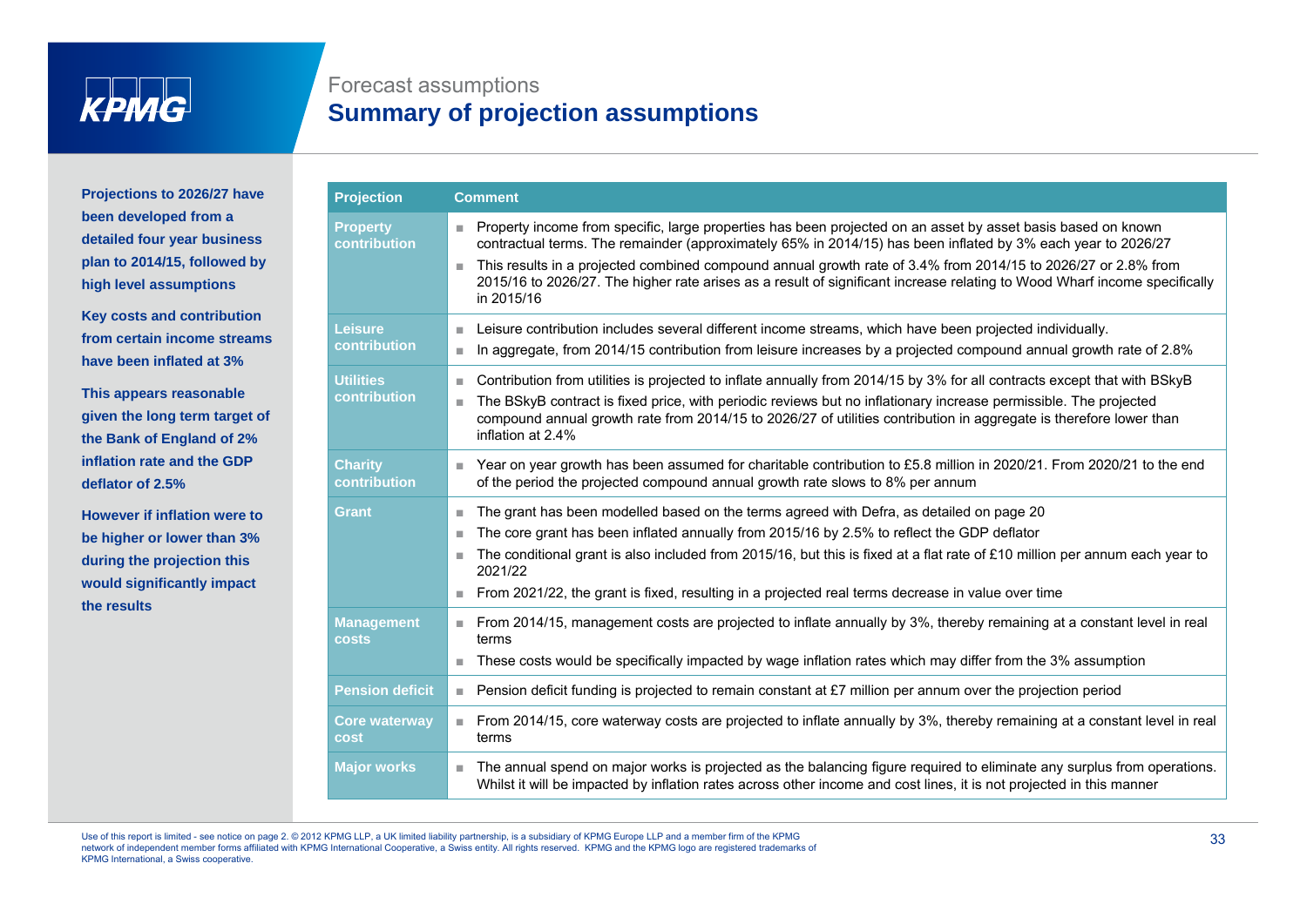

### Forecast assumptions **Inflation**

**Inflation is a key driver of British Waterways' 15 year projections**

**Inflation has been projected at 3% throughout** 

**Comparison against current levels of inflation suggest that this is too low; however medium term trends and targets are to reduce the official rate of inflation (the CPI) to around 2%** 

**A risk for the Canal and River Trust lies in differential rates of inflation impacting its income and expenditure in different ways**

#### **A core cost assumption British Waterways has made is an assumed constant rate of inflation of 3%, as compared to the GDP deflator of 2.5%, for the duration of the projection period**

- **projections**<br>■ A constant rate of inflation of 3% has been applied to the **balliers boxed intervally inflate**<br>■ A constant rate of inflation of 3% has been applied to the projections after the business plan period
	- This is an important assumption in understanding the likely growth of income and expenditure
	- If the actual rate of inflation diverges from this projection of 3% it s of inflation suggest and the behavior of the behavior of the projection of 5% it.<br>Would have impact on British Waterways' income and cost base base

#### **To understand the appropriateness of the 3% figure, comparisons to other rates of inflation are required**

- Since 2003, the official rate of inflation is the Consumer Price Index (CPI). Prior to 2003 the Retail Prices Index (the RPI) was used
- During 2011, CPI inflation peaked at 5.2% in September, with an annual average of 4.5%. This is above the published target of 2.0%, which the Bank of England forecasts will be met in 2013
	- – The current rate of 3.6% (January 2012) remains higher than target, but lower than the 2011 average reflecting the fact that past increases in VAT and petrol prices have fallen out of the twelve-month comparison
- The Office for Budgetary Responsibility in line with the Bank of England's projections, with a rise above 4% in mid 2011, driven higher by VAT increases and commodity prices, before falling back sharply in the final quarter of 2011 and reaching 2% in early 2013

**The 3% inflation rate assumed by British Waterways is considered to be broadly in line with external long-term forecasts**

#### **However, it should be noted that differential rates of inflation are likely to affect different types of costs. Application of one rate of inflation may not appropriately reflect how different income and**  cost lines will actually inflate

- For example, construction inflation has a history of being more erratic than CPI and also has for long periods been substantially higher than CPI
- ■ This could have the effect of increasing British Waterways cost base more rapidly than its income streams growth
	- A high level analysis of the types of cost that comprise core waterway costs and major works costs indicates that over the business plan period only 13% of total costs will be spent on materials
	- This suggests that exposure to construction inflation is not likely to be significant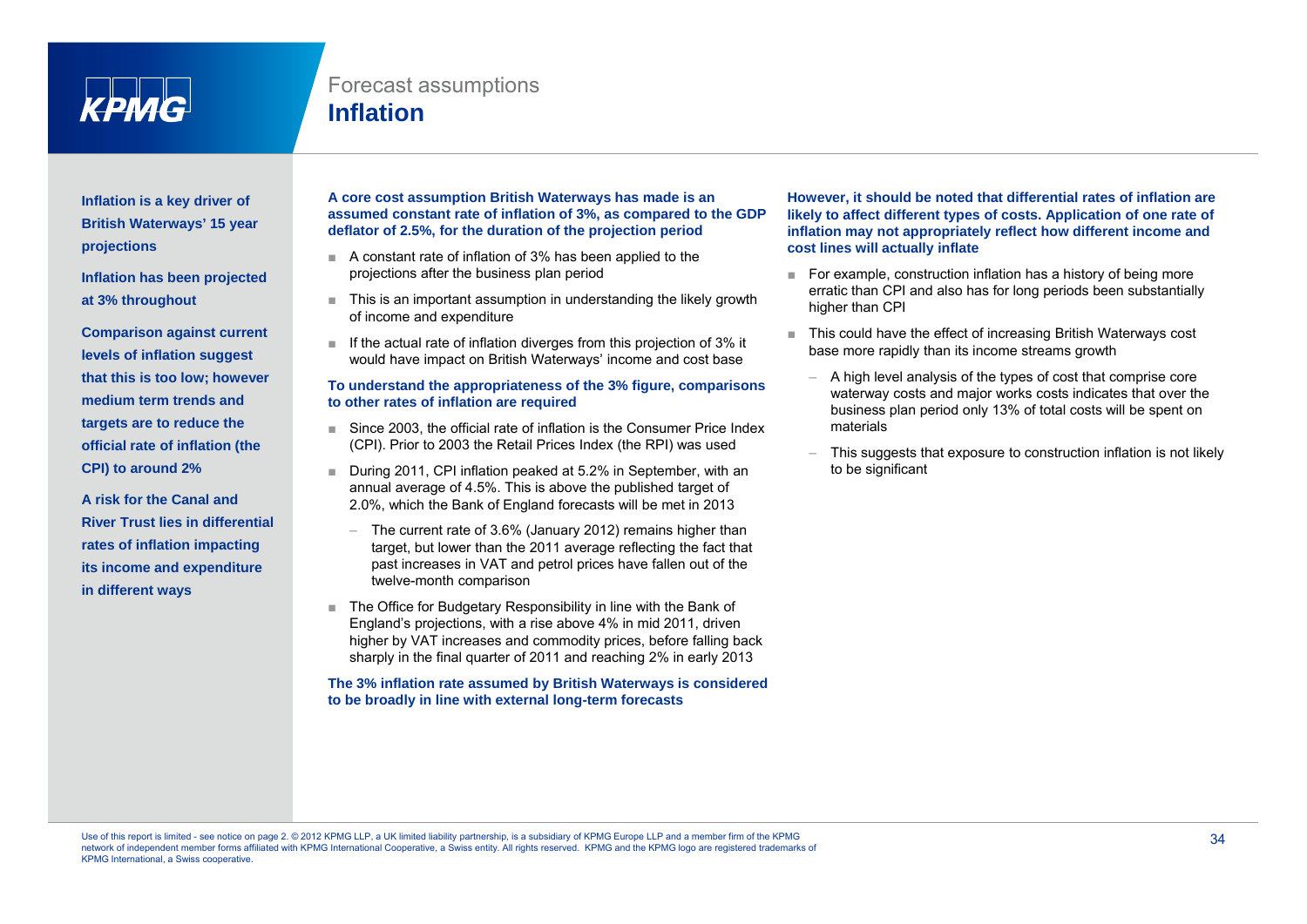

|                                               | $-9-$ |
|-----------------------------------------------|-------|
| <b>Executive summary</b>                      | 4     |
| <b>Background</b>                             | 8     |
| <b>Financial overview</b>                     | 10    |
| <b>Income</b>                                 | 13    |
| Property income                               | 16    |
| Charitable income<br>ш                        | 18    |
| Grant funding<br>ш                            | 20    |
| <b>Expenditure</b>                            | 21    |
| Expenditure on waterways<br>ш                 | 23    |
| Steady state<br>$\qquad \qquad -$             | 25    |
| Core waterway costs                           | 28    |
| Major works costs<br>$\overline{\phantom{0}}$ | 29    |
| Asset condition                               | 30    |
| <b>Forecast assumptions</b>                   | 32    |
| <b>Key sensitivities</b>                      | 35    |
| <b>Tax</b>                                    | 38    |
| <b>Appendices</b>                             | 40    |

**Page**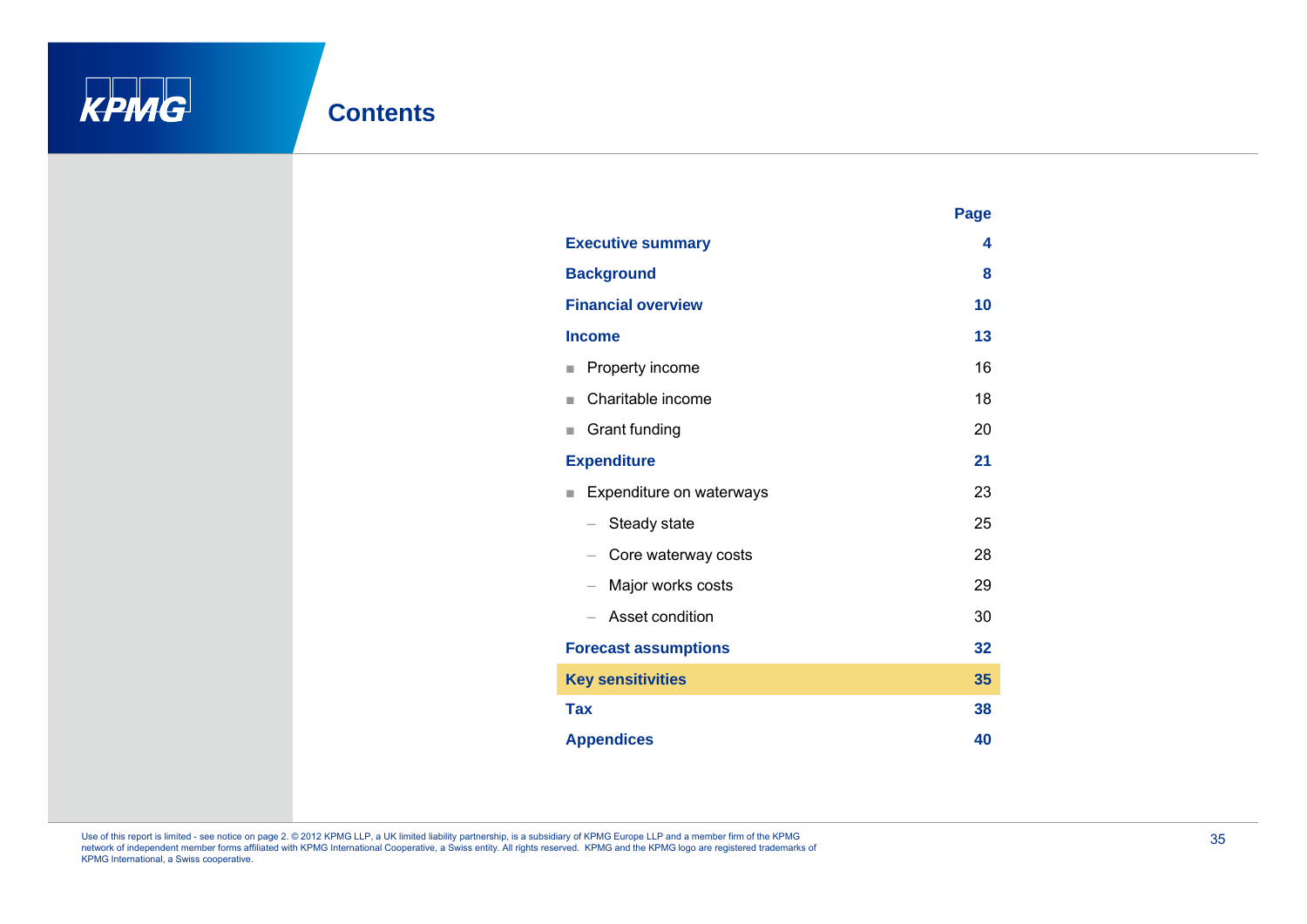

### Key sensitivities **Summary of scenarios**

**KPMG, together with British Waterways, has identified a number of sensitivities have been applied to the base case projections** 

**These sensitivities are both upside and downside scenarios**

**The effect of all the sensitivities has been referenced in terms of spend on principal asset repairs(a). The results are detailed in the next pages**

**To identify the impact of various internal and external events on British Waterways' projections, a range of sensitivities have been applied to British Waterways' base case** 

- Any variations in income or expenditure will flow through directly to asset repairs as this is the key 'flex' within the model. Therefore the impact of these events is analysed in terms of 'spend on principal asset repairs'<sup>(a)</sup> over the modelled period (2011/12 – 2026/27)
- Sensitivities have been run on the 'Base Case' which assumes 75% of the charitable income estimated by Think Consulting and inflation of 3%

#### **A range of upside and downside scenarios have been identified:**

|               |                | <b>Base Case assumption</b>                                                                   | <b>Sensitivity applied</b>                                                                                                                |
|---------------|----------------|-----------------------------------------------------------------------------------------------|-------------------------------------------------------------------------------------------------------------------------------------------|
| <b>Upside</b> | U1             | Inflation is forecast to be 3% during the projection period                                   | Inflation is one percent lower than assumed, at 2%<br>п<br>across relevant business areas <sup>(b)</sup> and 1.5% on the Defra<br>funding |
|               | U <sub>2</sub> | Charitable benefits will generate 75% of the benefit<br>estimated by Think consultancy        | Assume the prudence factor of 25% is not required and<br>П<br>100% of income is earned                                                    |
| Downside D1   |                | Standard inflation will be 3% during the planned period                                       | Inflation is 1% higher than assumed, at 4% across<br>ш<br>relevant business areas <sup>(b)</sup> and 3.5% on the Defra funding            |
|               | D <sub>2</sub> | <b>Charitable benefits will generate 75% of the benefit</b><br>estimated by Think consultancy | The prudence factor is increased to 50% to reflect<br>reduction in benefits achieved                                                      |

Note: (a) Spend on principal asset repairs is defined as major works spend excluding spend on major dredging, minimum safety standards and other major works

(b) The following contribution and cost lines have been projected based on assumed inflation rates, and have therefore been affected by a change to the inflation assumption under sensitivities U1 and D1: property contribution, leisure contribution, utilities contribution, British Waterways Marinas, BW share of joint ventures, grant funding, management costs, core waterway costs, Enterprise costs.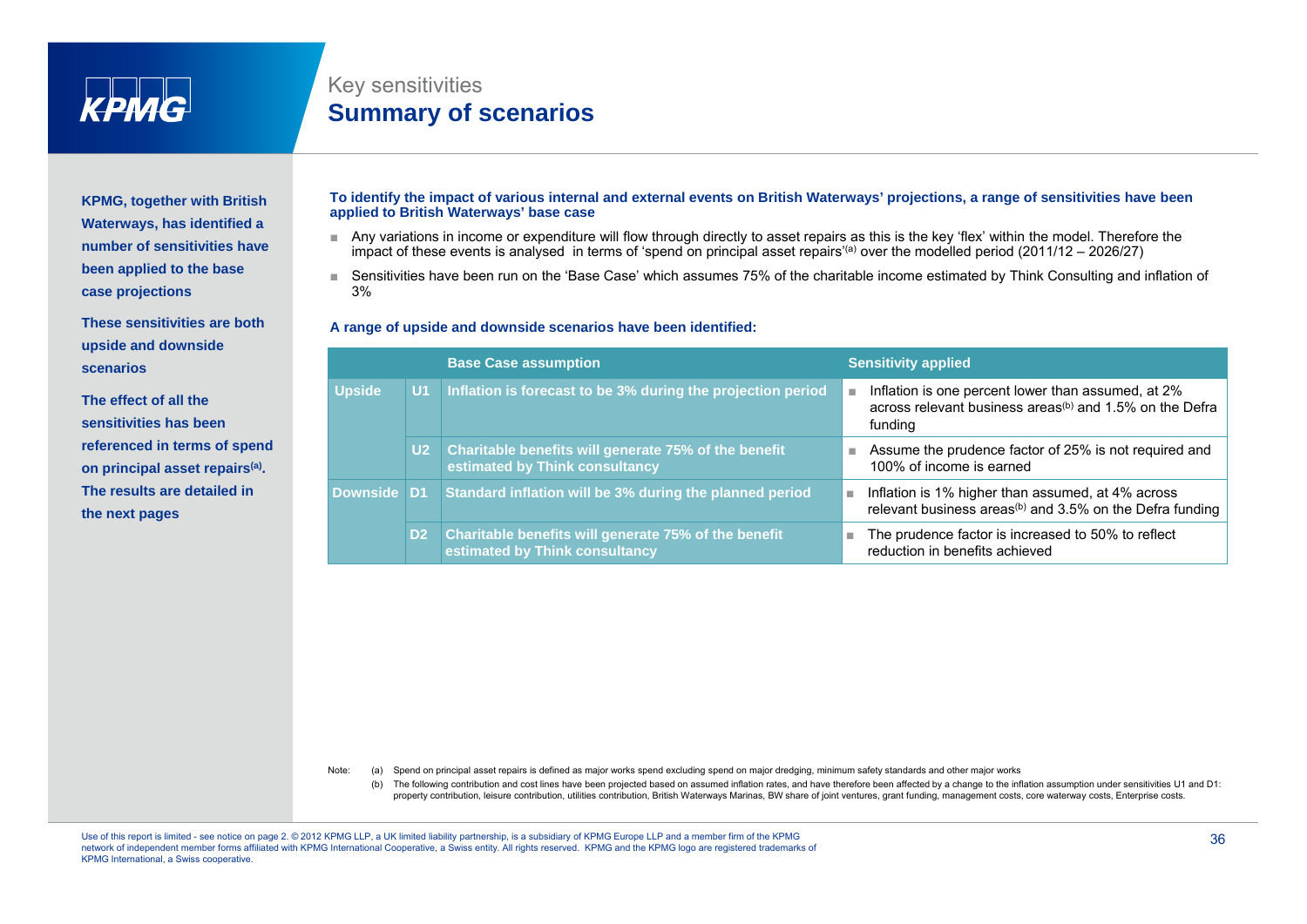

### Key sensitivities **Quantification of upside and downside**

**The critical sensitivities relate to potential changes in the rate of inflation over time**

**If inflation increases by one percentage point over the rate modelled, the impact on CRT would be £8.0 million less to spend on principal asset repairs during the projection period**

**A similar level of upside would result from a fall in inflation rates by one percent**

**Flexing the level of voluntary income generated has <sup>a</sup> has lesser impact, equating to a £1 million per annum upside or downside** 

#### **A range of 'upside' and 'downside' sensitivities have been run against British Waterways' base case scenario**

- The key sensitivities are the scenarios where inflation is flexed either upwards or downwards by 1% per annum. In total over the period, this would lead to a downside of £8.0 million less funding for asset repairs and a comparable upside of £7.0 million increase in funds for spending on principal asset repairs
- Flexing the prudence factor applied to voluntary income has a lesser, though not insignificant, impact on funds available for spending on principal asset repairs. Reducing the factor to nil, results in an upside of £11.5 million over the projection period, whilst increasing the prudence factor to 50% creates an equivalent £11.5 million downside



**Spend on principal asset repairs – upside and** 

|                     |                |                                                                                                                                         | <b>Principal asset repair</b><br>spend (£m) |                          |
|---------------------|----------------|-----------------------------------------------------------------------------------------------------------------------------------------|---------------------------------------------|--------------------------|
|                     |                |                                                                                                                                         | 2010/11-<br>2026/27                         | <b>Variance</b><br>to BC |
| <b>Base</b><br>Case | <b>BC</b>      | Assumes 75% of the voluntary<br>income estimated by Think Consulting<br>and inflation of 3%                                             | 309.7                                       |                          |
| Upside              | U <sub>1</sub> | Inflation is one percent lower than<br>assumed, at 2% across relevant<br>business areas <sup>(a)</sup> and 1.5% on the<br>Defra funding | 316.7                                       | 7.0                      |
|                     | U <sub>2</sub> | Assume the prudence factor of 25% is<br>not required and 100% of voluntary<br>income is earned                                          | 321.2                                       | 11.5                     |
| Down-<br>side       | D1             | Inflation is 1% higher than assumed, at<br>4% across relevant business areas <sup>(a)</sup><br>and 3.5% on the Defra funding            | 301.7                                       | (8.0)                    |
|                     | D <sub>2</sub> | The prudence factor on voluntary<br>income is increased to 50% to reflect a<br>reduction in benefits achieved                           | 298.2                                       | (11.5)                   |

Note: (a) The following contribution and cost lines have been projected based on assumed inflation rates, and have therefore been affected by a change to the inflation assumption under sensitivities U1 and D1: property contribution, leisure contribution, utilities contribution, British Waterways Marinas, BW share of joint ventures, grant funding, management costs, core waterway costs, Enterprise costs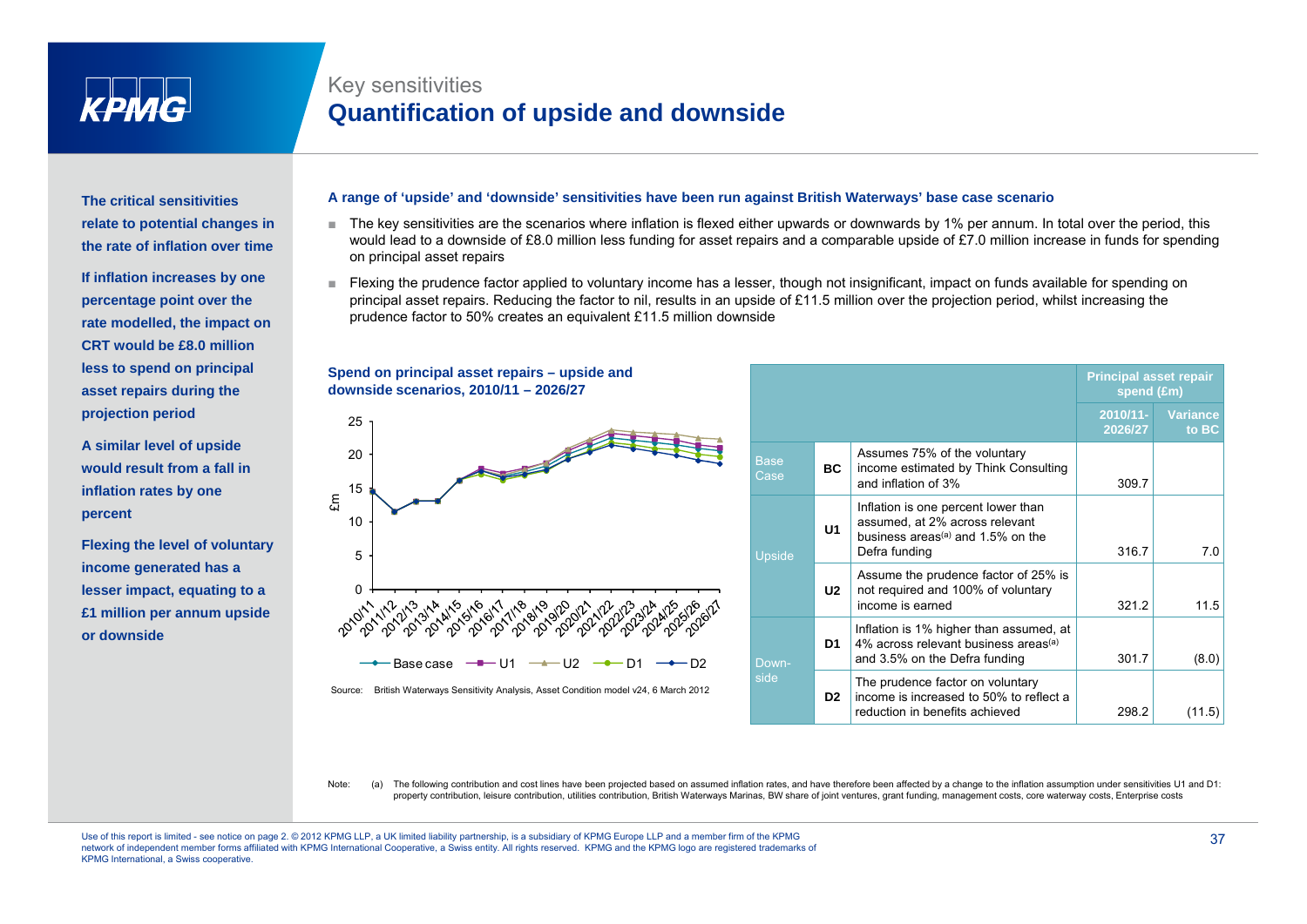

|                                                 | Page |  |
|-------------------------------------------------|------|--|
| <b>Executive summary</b>                        |      |  |
| <b>Background</b>                               | 8    |  |
| <b>Financial overview</b>                       | 10   |  |
| <b>Income</b>                                   | 13   |  |
| Property income<br>ш                            | 16   |  |
| Charitable income<br>٠                          | 18   |  |
| Grant funding<br>ш                              | 20   |  |
| <b>Expenditure</b>                              | 21   |  |
| Expenditure on waterways<br>٠                   | 23   |  |
| Steady state<br>$\qquad \qquad -$               | 25   |  |
| Core waterway costs<br>$\overline{\phantom{0}}$ | 28   |  |
| Major works costs<br>$\overline{\phantom{0}}$   | 29   |  |
| Asset condition<br>$\overline{\phantom{0}}$     | 30   |  |
| <b>Forecast assumptions</b>                     | 32   |  |
| <b>Key sensitivities</b>                        | 35   |  |
| <b>Tax</b>                                      | 38   |  |
| <b>Appendices</b>                               | 40   |  |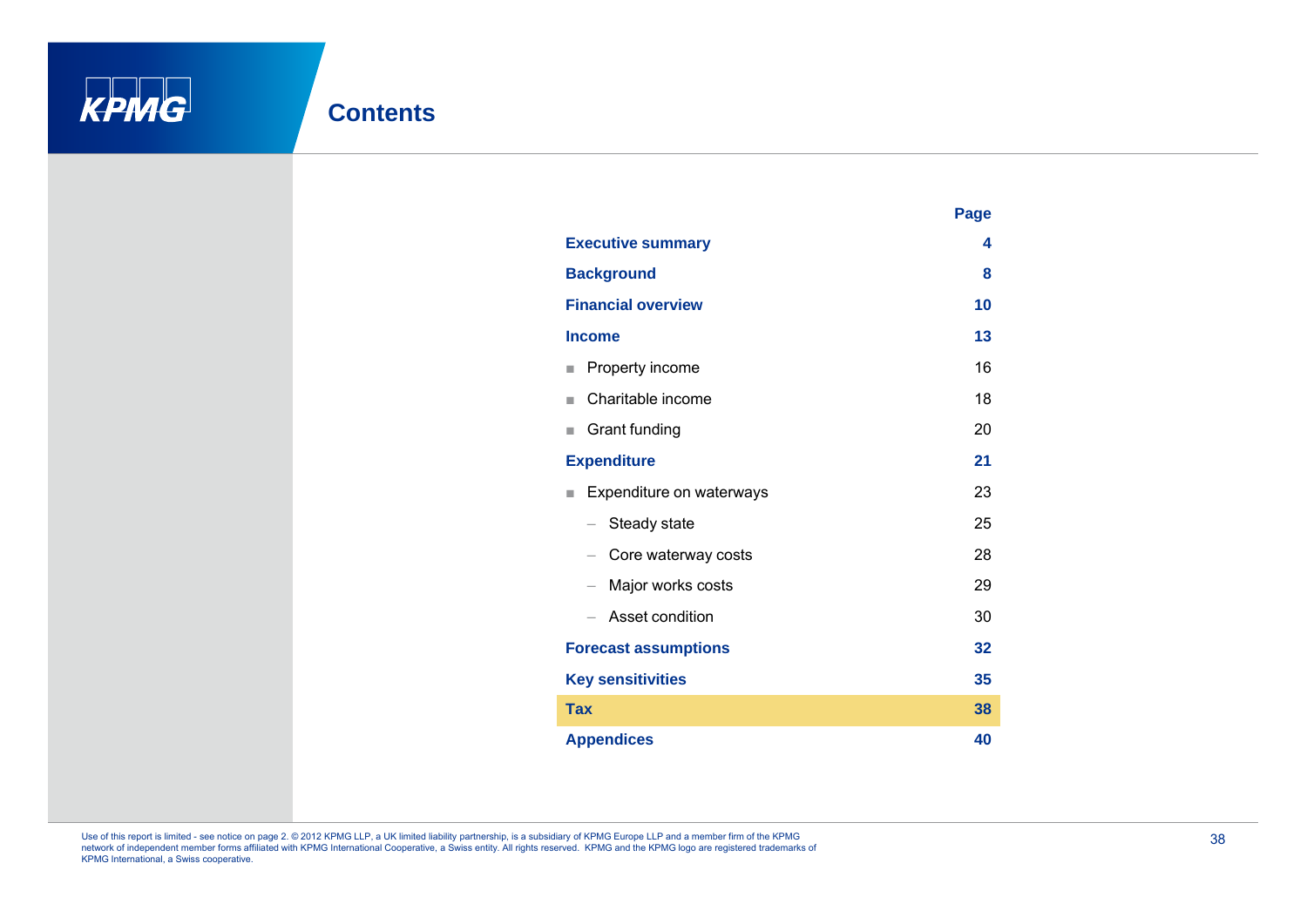**The charity will have a different tax position to that of British Waterways and a new tax efficient corporate structure will be used to avoid unnecessary payment of corporation tax**

**to be done at tax neutrality therefore removing potential tax liabilities of up to £80 million**

#### **Corporation tax**

- ■ British Waterways is subject to corporation tax generally and has paid tax historically on capital gains arising on the disposal of ys and a<br>assets. As part of the transfer of assets from British Waterways to **the transferred as a going concern from the public sector to CRT** CRT, Defra has an outline agreement from HMRC that the transfer will be tax neutral. If this were not the case corporation tax payable could be in the region of up to £80 million on the realisation of gains
- Tax neutrality should apply whether the assets are transferred to CRT or the CIC, and should extend to investments in joint ventures and subsidiaries. Operational assets will also be transferred to **The asset transfer to CRT is**  CRT, being the heritage waterway assets which have a nil value, plus the offices and workshops
	- As at 31 March 2010, British Waterways had £14.3 million of tax losses to be carried forward to future years and it is assumed that these will be transferred to CRT to offset any taxable profits arising and the funding agreement is outside the scope of VAT<br>In future years in future years f
		- The "primary purpose" income activities and activities ancillary to "primary purpose" are exempt from corporation tax in CRT. This will apply to the commercial income to be generated by CRT. Any expenditure relating to these activities is therefore not allowable for tax purposes. Rental income, investment income and realised gains are exempt if applied to a charitable purpose i.e. maintenance of the core waterways. All other income is taxable and where possible will be carried on in the wholly owned CIC subsidiary
		- Profit before tax earned in the CIC will be gift aided up to the charity. Gift aid is allowable against the taxable profits of the donor and the gift aid received in the charity is exempt for tax purposes

#### **VAT**

- It is assumed that prior to the date of transfer CRT will be registered for VAT and that the trade of British Waterways will be d as a going concern from the public sector to CR ensuring there is no VAT leakage
- British Waterways is partially exempt for VAT and recovers approximately 99% of input VAT. British Waterways elected to waive the exemption to VAT (effectively opted to tax) on the operational land and buildings and waterways infrastructure together with the investment property. It is intended that these elections will remain in place for CRT to retain the benefits of 'opting to tax' in input tax recovery
- ■ The current funding received from Defra is treated as grant in aid which is not subject to VAT and it is assumed that this will continue, as the funding agreement is outside the scope of VAT

#### **Stamp duty and stamp duty land taxes**

- The transfer assets from BW to CRT will also be neutral for the purposes of stamp duty and stamp duty land taxes without risk of future clawback
- ■ Under the rules that apply to charities CRT will be exempt from SDLT arising on the sale of investment property provided the assets are held for charitable purposes and must not be subject to any development or trading activity

#### **Gift Aid**

- Gift Aid is a scheme for gifts of money by individuals who pay UK y. Gift aid is allowable against the taxable profits of the donor tax. If a donor pays the basic tax rate (20%) and signs a Gift Aid declaration in favour of the charity, then the charity can reclaim the basic rate tax from HM Revenue & Customs (HMRC) on the amount of the donation before basic rate tax was deducted
	- ■ For purposes of the voluntary income projections, it has been assumed that 70% of the income received from regular donors will be supplemented by reclaiming Gift Aid from HMRC. Over the first 10 years of fundraising, this amounts to a total of approximately £6 million reclaimed before the application of the prudence factor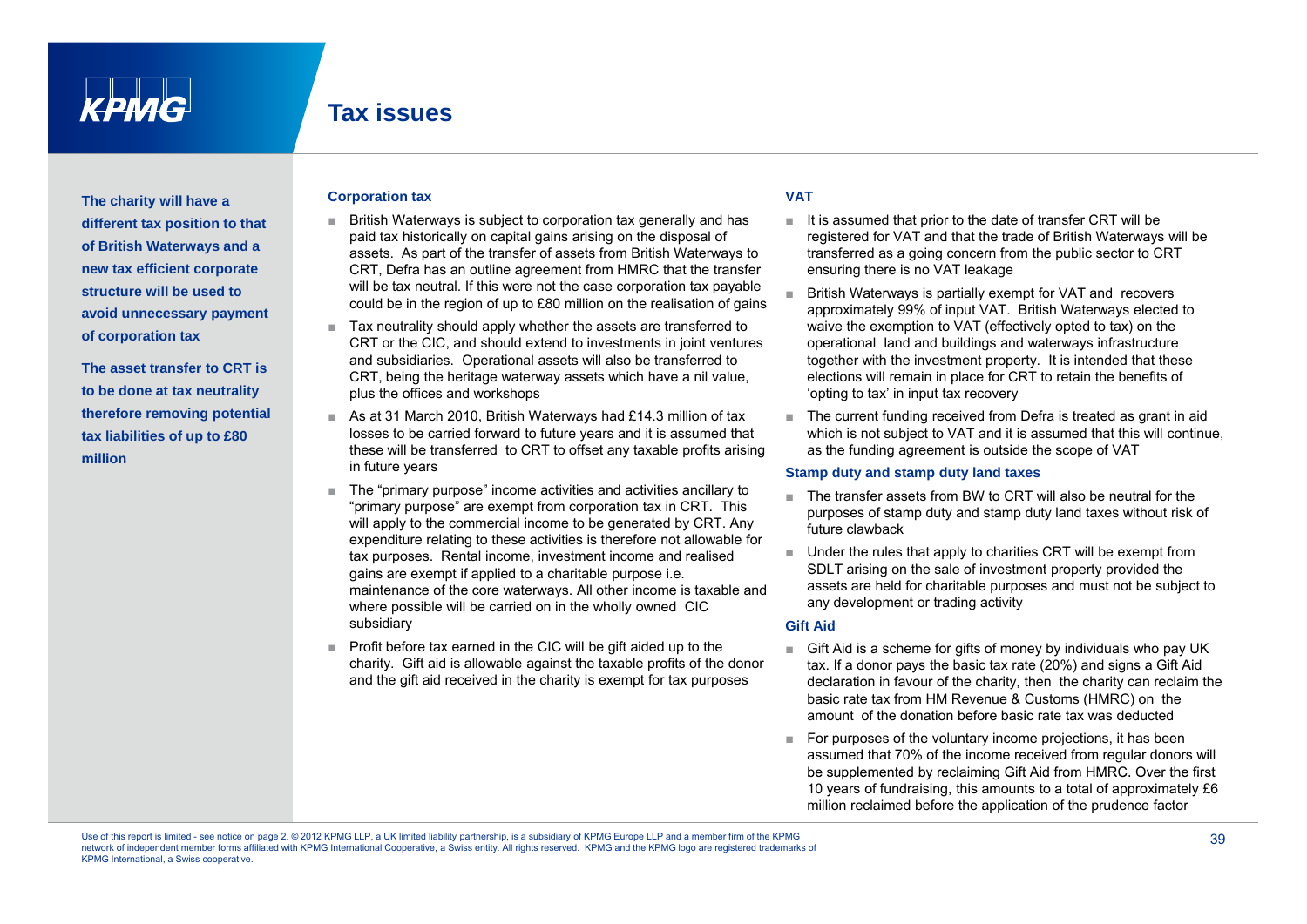

|                               | Page |
|-------------------------------|------|
| <b>Executive summary</b>      | 4    |
| <b>Background</b>             | 8    |
| <b>Financial overview</b>     | 10   |
| <b>Income</b>                 | 13   |
| Property income<br>٠          | 16   |
| Charitable income<br>٠        | 18   |
| Grant funding<br>ш            | 20   |
| <b>Expenditure</b>            | 21   |
| Expenditure on waterways<br>ш | 23   |
| Steady state                  | 25   |
| Core waterway costs           | 28   |
| Major works costs             | 29   |
| Asset condition<br>$-$        | 30   |
| <b>Forecast assumptions</b>   | 32   |
| <b>Key sensitivities</b>      | 35   |
| <b>Tax</b>                    | 38   |
| <b>Appendices</b>             | 40   |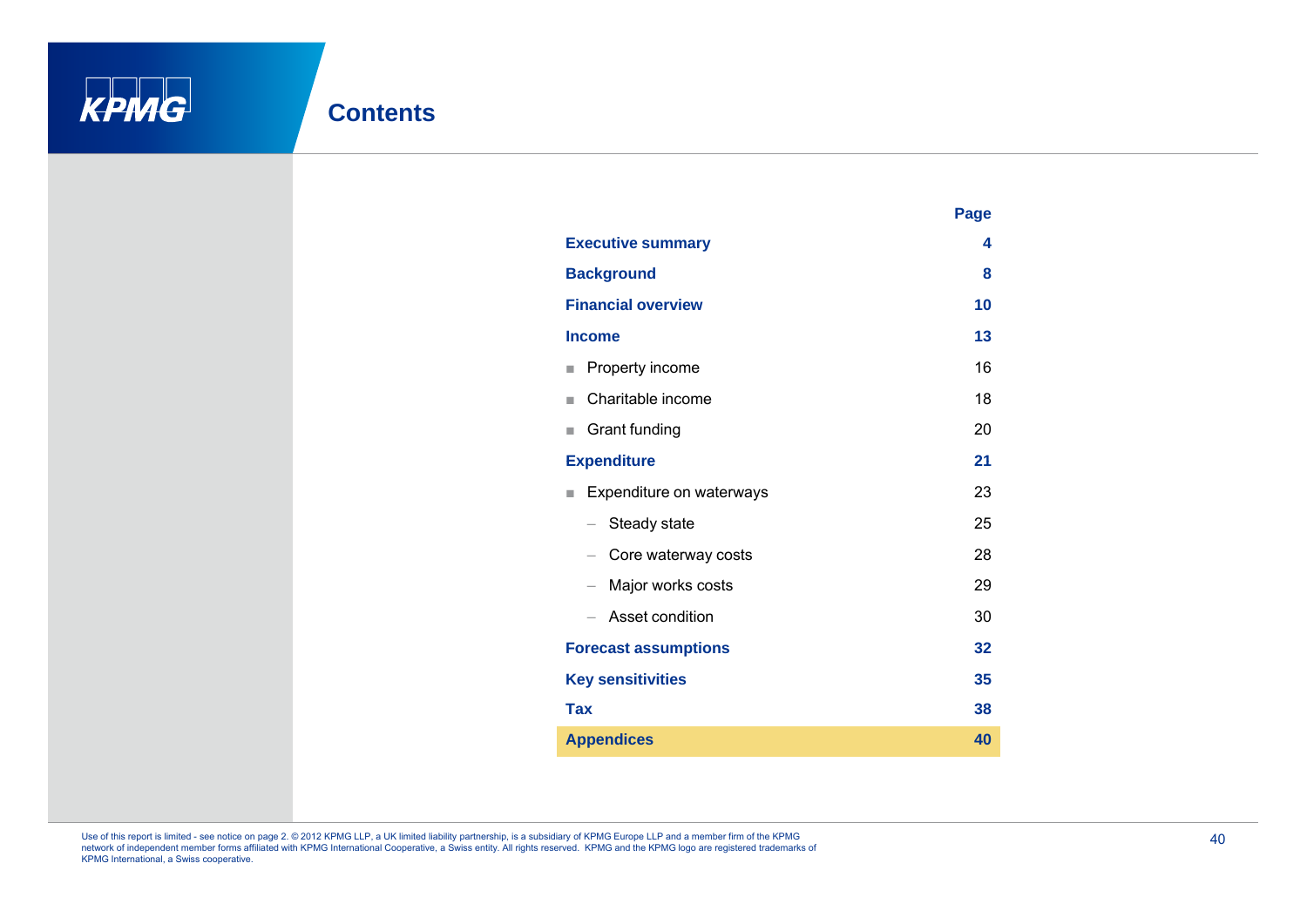

### Appendix 1 **Scope of work**

Comment on the core business and financial planning documents provided by the British Waterways team which outline the context and financial position of the Canal and River Trust ('CRT'). This commentary will give an overview of the core assumptions that underpin the case for the CRT:

- Comment on the funding settlement received from DEFRA and its potential effect on the overall financial stability of the CRT;
- ■Comment on the overall financial setting, strategic context and assumptions which underpin the financial projections for the CRT;
- Suggest sensitivities to be run against the most critical assumptions, to seek to identify the potential impact on the overall financial position of CRT from variance in these assumptions;
- ■Summarise the outcome of these sensitivities;
- ■Comment on the income derived from charitable giving and the assumptions underpinning this income stream;
- ■Comment on the major property assumptions regarding income streams and investment opportunities;
- Comment on the approach taken to model the maintenance and asset repair spend for CRT and analyse the base assumptions. Comment will not be made on the assets themselves or the integrity of the grading status.

We must emphasise that the realisation of the forecasts prepared by BW is dependent on the continuing validity of the assumptions on which they are based. The assumptions will need to be reviewed and revised to reflect any changes in trading patterns, cost structures or the direction of the business as they emerge. We accept no responsibility for the realisation of the forecasts.

Since the forecasts relate to the future, actual results are likely to be different from the projected results because events and circumstances frequently do not occur as expected, and the differences may be material.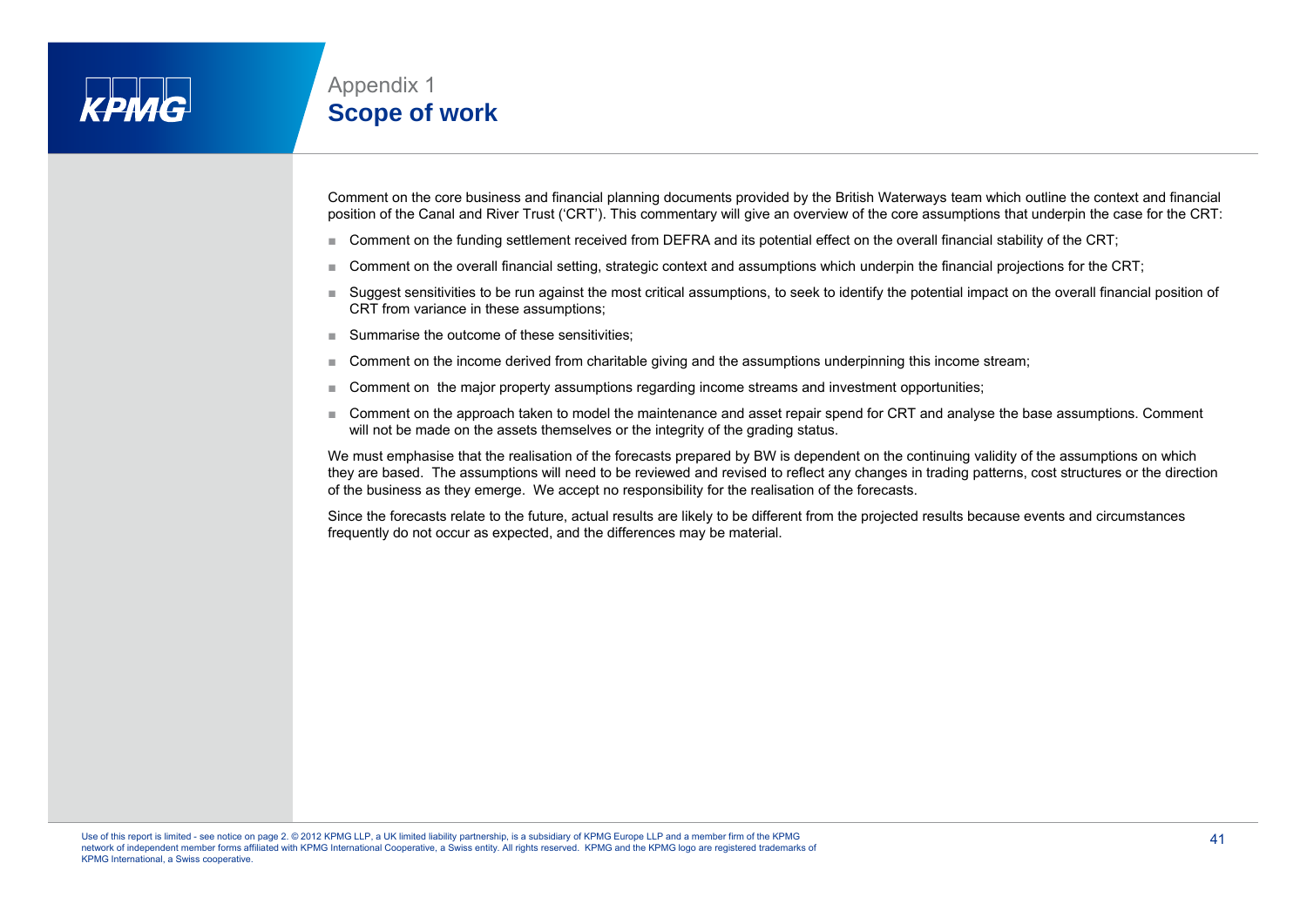

### Appendix 2 **The steady state model**

**The steady state model builds up the annual cost of bottom up approach, aggregating the activities associated with waterways maintenance and operations**

**Cost estimations are made on the life-time cost of subactivities, which is then divided by the frequency of the sub-activity to find the sub activity annual required spend**

**These estimations are multiplied by the number of assets across the network to define the total national cost of the sub activity**

**When all these costs are combined, the total direct costs of steady state condition are calculated**

**The direct costs of the steady state model are built 'bottom up' by understanding the cost and frequency of all activities associated with maintaining the condition of the waterways.**



#### **The model takes the following steps to identify appropriate expenditure**

- ■Activities for waterway management are broken down into their sub-activities, as detailed above.
- The annual cost of each sub-activity is developed. To calculate this, the lifetime costs of the sub-activity is multiplied by the number of units in the waterways. This total number is then divided by the frequency with which the activity is required, giving the annual cost.
- ■The annual cost for sub-activity is now bundled up into 'Activity' and finally the 'Activities' are aggregated to give the total steady state cost.
- The model is designed to take account of the actual number of assets held by each waterway, therefore expenditure can be understood on a regional and an activity basis.
- The terminology used in the model is designed for ease of use when developing the steady state and may not apply exactly in operations. For example, 'sub-activities' are often large complex jobs in their own right, although they may fit within a wider 'activity'.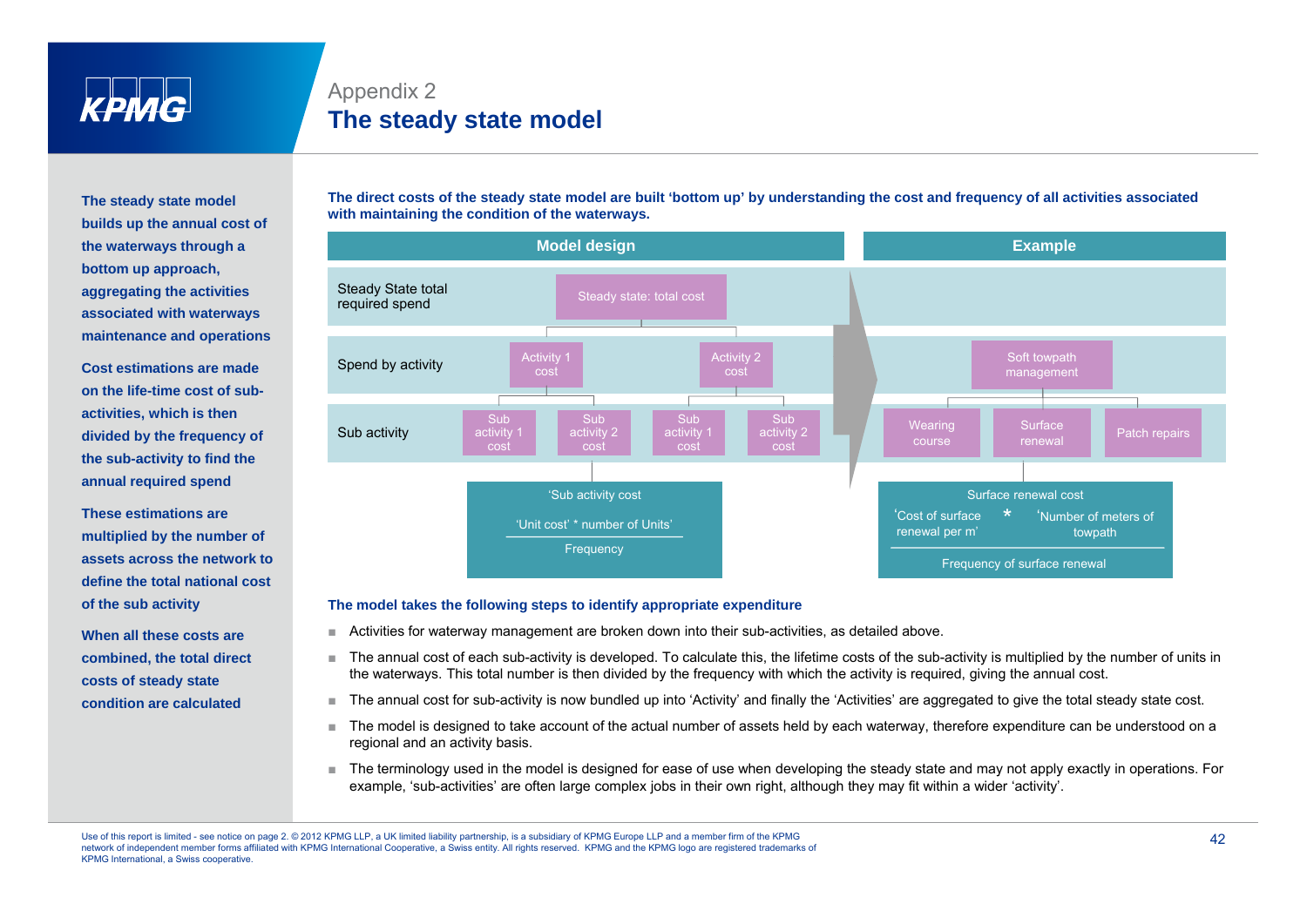

### Appendix 3 **The asset condition model**

**The asset condition model process allocates funding available for principal asset p p repairs (as per the financial projections) against assets according to priority**

**The prioritisation process produces an asset repair profile which is input into the PowerSim model**

**This then simulates asset repairs and deterioration over time, based on input data, to produce a projected asset condition profile (as shown on page 31) pg )**